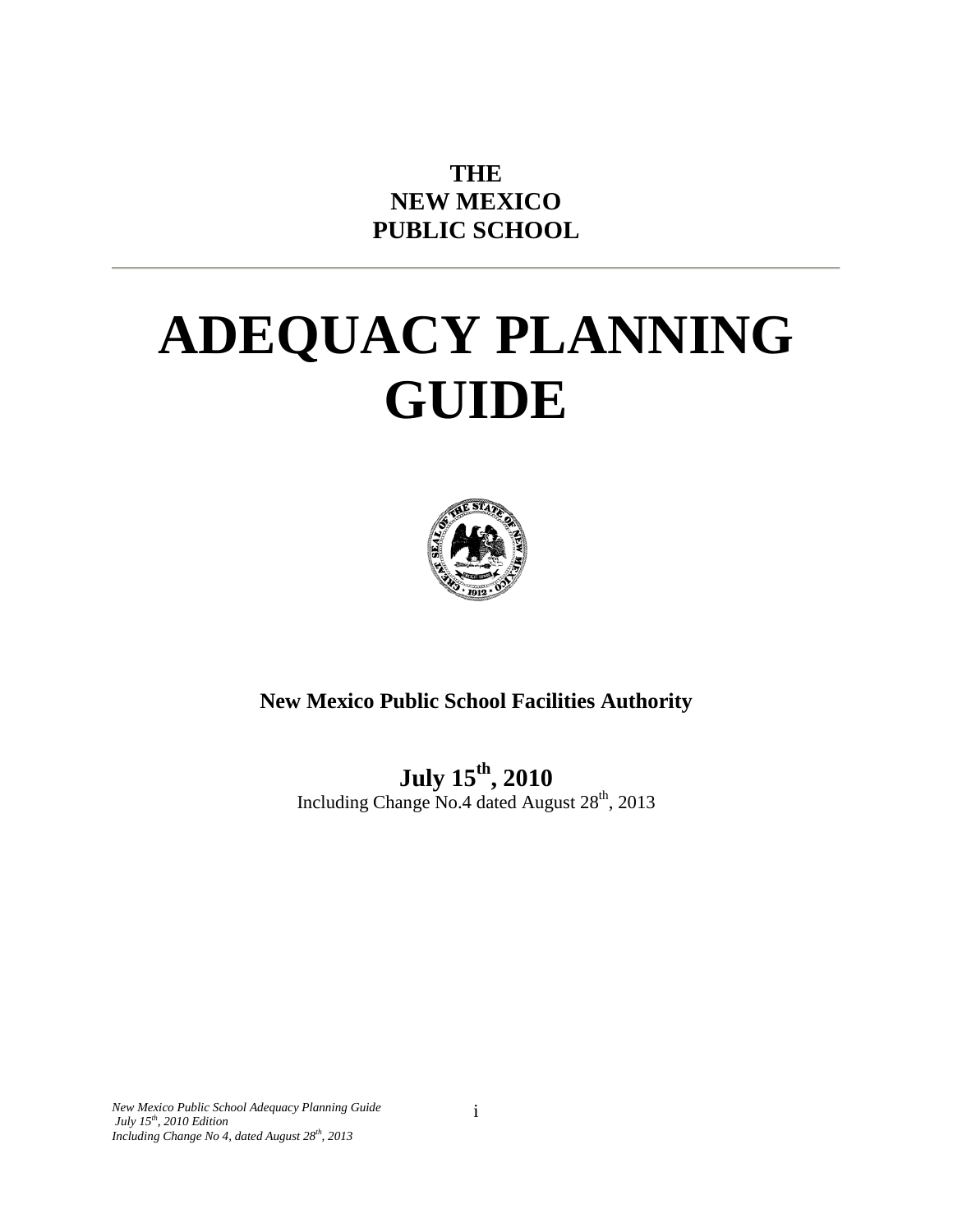#### **SPECIAL ACKNOWLEDGEMENT**

Special acknowledgement is given to the Public School Capital Outlay Council's Adequacy & Maintenance Sub-Committee and PSFA staff, who dedicated so much additional time to the production of the original July 2010 edition of the revised *Planning Guide*. Special thanks also go to the members of the Adequacy Planning Guide Advisory Group, consisting of the following persons who donated a large quantity of their time to this effort:

| Gene Bieker             | Clovis Schools                                |
|-------------------------|-----------------------------------------------|
| <b>Ted Burr</b>         | Deming Public Schools                         |
| <b>Karen Couch</b>      | Moriarty – Edgewood Schools                   |
| <b>Jonty Cresto</b>     | Gallup-McKinley Public Schools                |
| Paul Crickard           | <b>Greer-Stafford Architects</b>              |
| William DeJong          | <b>DeJONG</b> (Educational Facility Planners) |
| <b>Brian Dunnihoo</b>   | Deming Public Schools                         |
| <b>Jessica Frost</b>    | Safe Routes to School / NMDOT                 |
| Sanjay Engineer         | Fanning Bard Tatum Architects                 |
| Benjamin Gardner        | Dekker Perich Sabatini Architects             |
| <b>Leonard Haskie</b>   | Gallup-McKinley Public Schools                |
| Christian Helgesen      | Dekker Perich Sabatini Architects             |
| Kim Hooker              | <b>Studio Southwest Architects</b>            |
| Joseph Hughes           | Dekker Perich Sabatini Architects             |
| Don Kelly               | Don Kelly (Educational Facility Planner)      |
| <b>Jerry Maestas</b>    | West Las Vegas Public Schools                 |
| <b>Colleen Martinez</b> | Wilson & Co. Architects                       |
| <b>Gloria Martinez</b>  | Las Cruces Public Schools                     |
| Joe Muhlberger          | Van Gilbert Architects                        |
| Javier Ortega           | <b>ORR</b> Architects                         |
| <b>Ryan Parks</b>       | <b>Fanning Bard Tatum Architects</b>          |
| John Petronis           | ARC (Planners)                                |
| <b>Joel Shirley</b>     | Clovis Public Schools                         |
| <b>Molly Smith</b>      | thinkSMART Planning                           |
| Marilyn Strube          | <b>Greer-Stafford Architects</b>              |
| Ray Vigil               | Vigil & Associates Architects                 |
| Chris Willadsen         | <b>SMPC</b> Architects                        |
| Gary Yabumoto           | <b>ASA</b> Architects                         |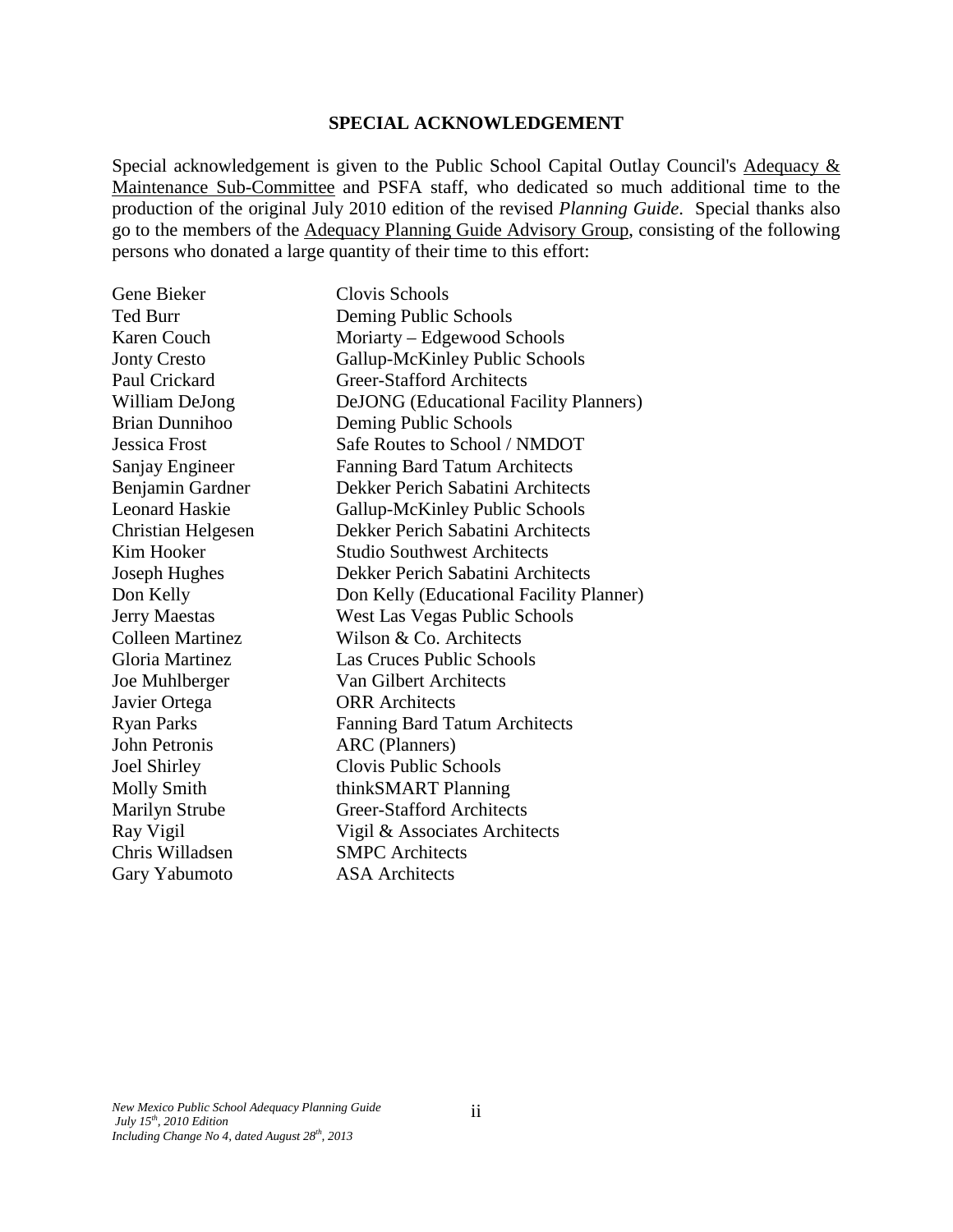## THE NEW MEXICO PUBLIC SCHOOL ADEQUACY PLANNING GUIDE

#### **RECORD OF CHANGES**

Each page of the *Adequacy Planning Guide*, including the table of contents, introduction, and appendices bears a heading which indicates the PSFA publication date for the entire document. Changes may include simple modifications of text, or the deletion or addition of entire sections. PSFA will list each change made between the previous and current version of the *Guide* on the RECORD OF CHANGES spreadsheet below. A changed section, article, paragraph, subparagraph, or table is marked with a corresponding single, vertical line appearing in the left-hand margin opposite the change.

**It is the responsibility of the planner or design professional to make sure that the version being consulted is the latest version.** This may be verified by checking the most current edition of this document posted on the PSFA web site at [www.nmpsfa.org.](http://www.nmpsfa.org/)

| No. | <b>Date</b> | Location                         | <b>Description</b>                                                                                                                                                                                                                                                                                                                                                                                                                                                                                                                                                                                                                                                                             |  |
|-----|-------------|----------------------------------|------------------------------------------------------------------------------------------------------------------------------------------------------------------------------------------------------------------------------------------------------------------------------------------------------------------------------------------------------------------------------------------------------------------------------------------------------------------------------------------------------------------------------------------------------------------------------------------------------------------------------------------------------------------------------------------------|--|
| 1   | 01/27/11    |                                  | Appendix A: Calculation error corrected in "Total Facility"<br>$\bullet$<br>GSF 'to Adequacy'' column for 200 Student row (all school<br>types).                                                                                                                                                                                                                                                                                                                                                                                                                                                                                                                                               |  |
| 2   | 09/14/12    | $III -$<br>Sec.<br>A<br>Sec. VI- | In "A. Space Allocation", Item 2 referencing "Total Gross<br>Square Footage (General)": Add new "Item a" describing the<br>process for excluding floor area of certain oversized existing<br>spaces in calculation of Total Gross Square Foot area of entire<br>facility.<br>In "A. Spaced Allocation", Item 2, add at end of second<br>sentence in main paragraph new text related to efficient<br>design and programmatic requirements.<br>"A. Space Allocation", Item 2 referencing "Total Gross"<br>Square Footage (General)": Add new "Item b" referring to<br>new Square Foot Interpolation Guide tool on PSFA web site.<br>In "B. Long-Term Operations, Maintenance<br>$\bullet$<br>and |  |
|     |             | B                                | Sustainability": Add new paragraph at end describing<br>recommendations toward minimizing air infiltration into<br>buildings.                                                                                                                                                                                                                                                                                                                                                                                                                                                                                                                                                                  |  |
|     |             | VI-<br>Sec.<br>$\mathcal{C}$     | In "C. Long-Term Energy Costs": Add new paragraph at end<br>$\bullet$<br>mentioning considerations in HVAC system selection and<br>performance of building envelope components.                                                                                                                                                                                                                                                                                                                                                                                                                                                                                                                |  |
|     |             | Sec.<br>VIII-B                   | In "Best Practices-Academic Classroom Space," in section<br>$\bullet$<br>entitled "General Classroom Environment", under subsection<br>related to "Size": Add text which addresses classroom<br>arrangement and design features which minimize glare<br>problems on instructional surfaces.                                                                                                                                                                                                                                                                                                                                                                                                    |  |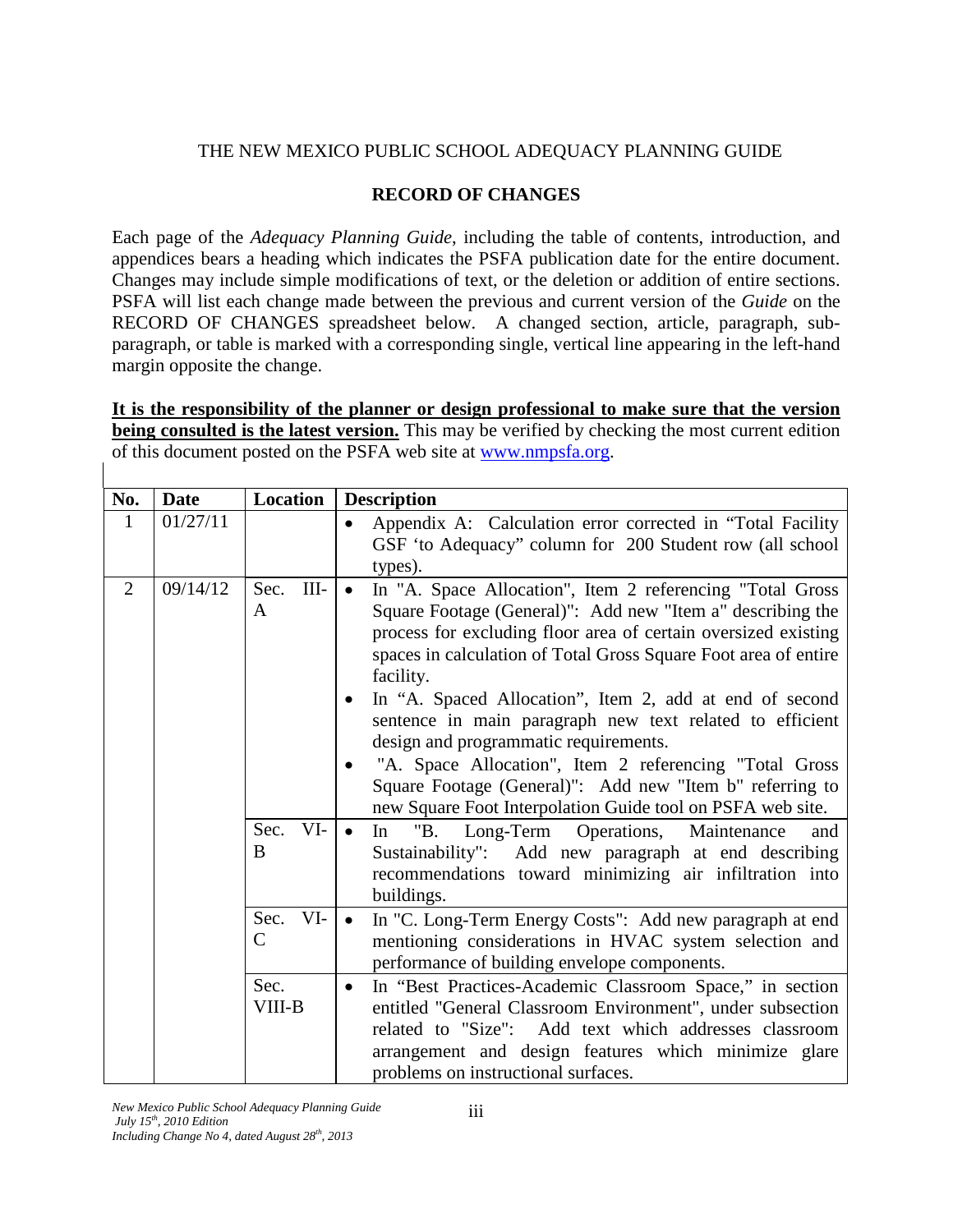| No.                     | <b>Date</b>        | Location                | <b>Description</b>                                                                                                                                                                                                                                              |  |
|-------------------------|--------------------|-------------------------|-----------------------------------------------------------------------------------------------------------------------------------------------------------------------------------------------------------------------------------------------------------------|--|
| $\overline{2}$          | 09/14/12<br>Cont'd | Sec.<br>VIII-L          | In "Best Practices-Food Services", in first item referencing<br>$\bullet$<br>maximum number of meal periods per day:<br>Eliminate<br>reference to PED requirement (matching change in Adequacy<br>Standards).                                                   |  |
|                         |                    | Sec.<br><b>VIII-N</b>   | In "Best Practices-Circulation, Entries & Commons", in first<br>$\bullet$<br>section referencing design of hallways and entries: Add an<br>item suggesting controllability of vision between classrooms<br>and corridors if interior windows provided.          |  |
|                         |                    | Sec.<br>VIII-O          | In "Best Practices-Bldg. Support Spaces", add new fifth item<br>$\bullet$<br>recommending provision of secure filing<br>space for<br>maintenance documents, etc. within this area.                                                                              |  |
|                         |                    | Appendix<br>A           | Add note referencing new Square Foot Interpolation Guide<br>$\bullet$<br>tool on PSFA web site.<br>Delete note referencing potential incentive for<br>space<br>reduction.                                                                                       |  |
|                         |                    | Appendix<br>B           | After second paragraph: Insert two new paragraphs referring<br>to control of visual access, views and natural light into<br>classroom.                                                                                                                          |  |
|                         |                    | Appendix<br>D           | In section entitled "Classroom Acoustics":<br>Transfer and<br>insert entire text from deleted Appendix E and add detailed<br>best practices related to sound reverberation times in<br>classrooms.                                                              |  |
|                         |                    | Appendix<br>E           | Delete entire appendix and transfer text to Appendix D (see<br>$\bullet$<br>above)                                                                                                                                                                              |  |
| 3                       | 01/15/13           | Appendix<br>A           | Delete "Appendix A: Maximum Building Gross Square<br>$\bullet$<br>Footage (GSF) per Student" tables and text and replace with<br>revised tables along with supplemental language.                                                                               |  |
|                         |                    | Section<br>$III-A-2b$   | Replace words "Square Foot Interpolation Guide" with words<br>$\bullet$<br>"Maximum Gross SF per Student Calculator".                                                                                                                                           |  |
| $\overline{\mathbf{4}}$ | 08/28/13           | Appendix  <br>${\bf A}$ | In both Middle School and High School sections of Appendix<br>A, insert words "Use Maximum GSF per Student Calculator<br>available at www.nmpsfa.org" into cells horizontally adjacent<br>to "above 1000" in the Maximum Total Projected Enrollment<br>columns. |  |
|                         |                    |                         |                                                                                                                                                                                                                                                                 |  |
|                         |                    |                         |                                                                                                                                                                                                                                                                 |  |
|                         |                    |                         |                                                                                                                                                                                                                                                                 |  |
|                         |                    |                         |                                                                                                                                                                                                                                                                 |  |
|                         |                    |                         |                                                                                                                                                                                                                                                                 |  |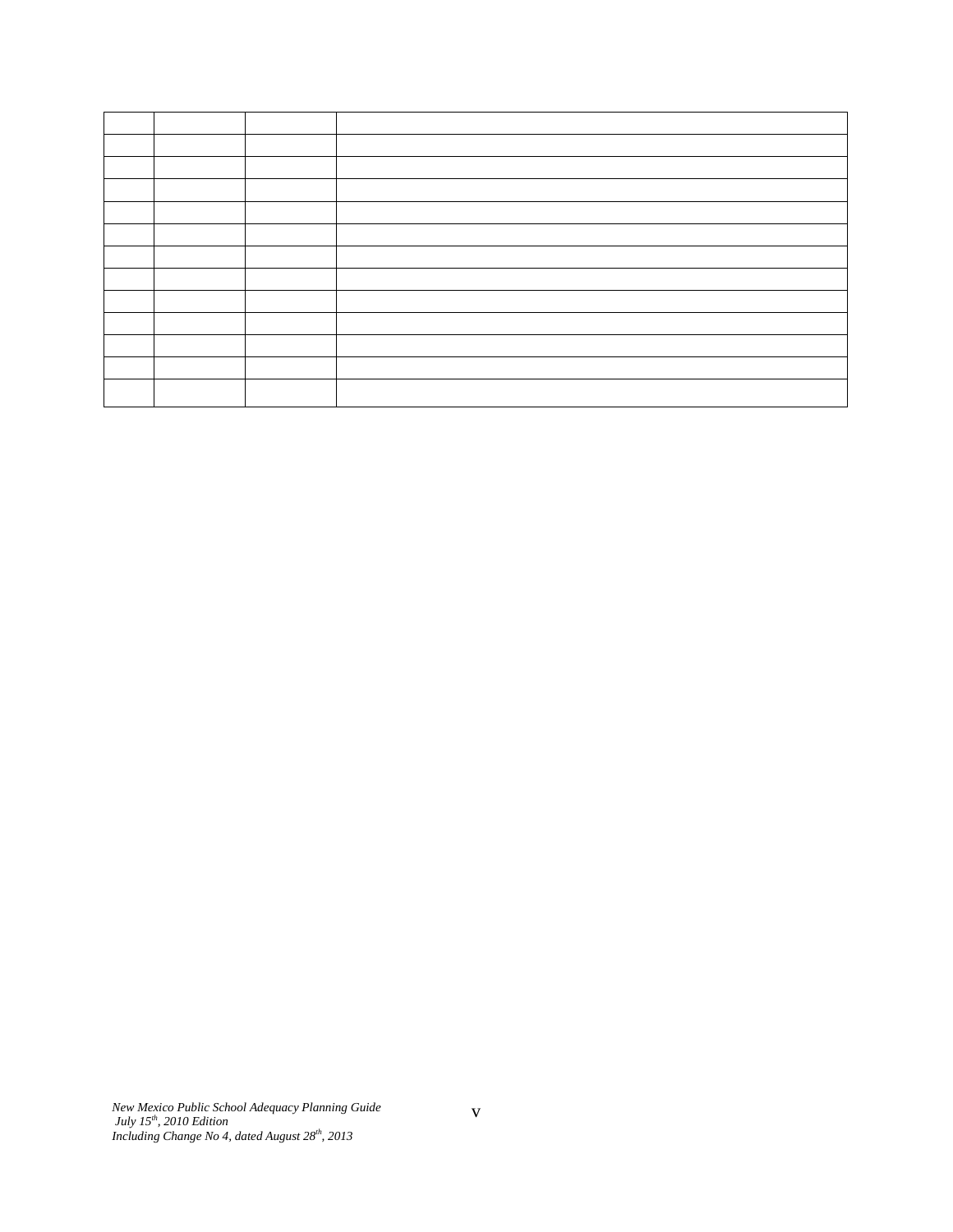# TABLE OF CONTENTS PAGE

| I.    | <b>INTRODUCTION TO THE GUIDE</b>                                                                                                                                                                                                                                                                                                                                                                                                                    | 1              |
|-------|-----------------------------------------------------------------------------------------------------------------------------------------------------------------------------------------------------------------------------------------------------------------------------------------------------------------------------------------------------------------------------------------------------------------------------------------------------|----------------|
| Π.    | THE PURPOSE OF THE GUIDE                                                                                                                                                                                                                                                                                                                                                                                                                            | 1              |
| III.  | POLICIES AND PROCEDURES                                                                                                                                                                                                                                                                                                                                                                                                                             | 1              |
|       | A. Space Allocation<br>1. Minimum Areas<br>2. Total Gross Square Footage (General)<br>3. Exceeding the Allowable Total GSF<br>4. Utilization<br>5. Efficiency Ratio and Tare<br>6. Ineligible Features<br>7. Community Use<br><b>B.</b> School Classifications<br>C. Educational Specifications<br>D. Process for submitting planning and design documents to PSFA<br>1. Requesting and FAI<br>2. PSFA Agency Review of FAI<br>3. Appeal to Council |                |
| IV.   | 'BEST PRACTICES'                                                                                                                                                                                                                                                                                                                                                                                                                                    | 8              |
| V.    | A. Definition<br>ORGANIZATION OF INFORMATION IN THE GUIDE<br>A. Format                                                                                                                                                                                                                                                                                                                                                                              | 9              |
| VI.   | BEST GENERAL PLANNING PRACTICES<br>A. Function<br>B. Long-Term Operations, Maintenance, and Sustainability<br>C. Long-Term Energy Costs<br>D. Construction Cost                                                                                                                                                                                                                                                                                     | 9              |
| VII.  | PSFA WEBSITE AND CONTACT INFORMATION                                                                                                                                                                                                                                                                                                                                                                                                                | 11             |
| VIII. | <b>FACILITY AREAS:</b>                                                                                                                                                                                                                                                                                                                                                                                                                              |                |
|       |                                                                                                                                                                                                                                                                                                                                                                                                                                                     | 12<br>19<br>24 |
|       | New Mexico Public School Adequacy Planning Guide<br>V <sub>1</sub>                                                                                                                                                                                                                                                                                                                                                                                  |                |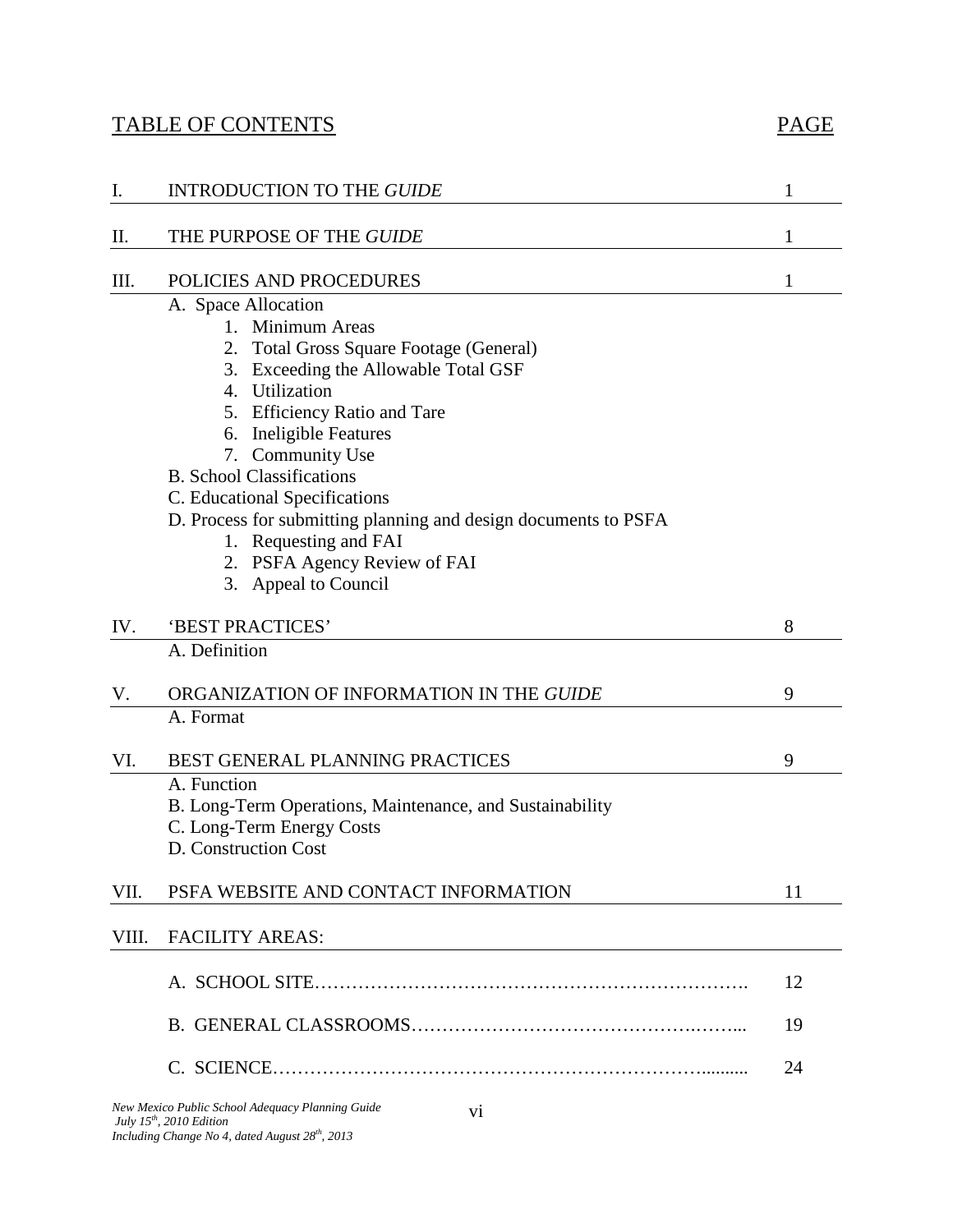# TABLE OF CONTENTS (Cont'd.)

|                                                          |                                                        | 26    |
|----------------------------------------------------------|--------------------------------------------------------|-------|
|                                                          |                                                        | 29    |
|                                                          |                                                        | 31    |
|                                                          |                                                        | 33    |
|                                                          |                                                        | 35    |
|                                                          | SPACE FOR TECHNOLOGY-AIDED INSTRUCTION<br>L            | 39    |
|                                                          |                                                        | 40    |
|                                                          |                                                        | 44    |
| 47                                                       |                                                        |       |
| M. ADMINISTRATION AND OTHER FACILITY SUPPORT AREAS<br>51 |                                                        |       |
|                                                          |                                                        |       |
| 57                                                       |                                                        |       |
|                                                          | <b>APPENDICIES:</b>                                    |       |
|                                                          | <b>APPENDIX A</b><br>GROSS SQUARE FOOTAGE GUIDELINES   | $A-1$ |
|                                                          | NATURAL LIGHTING IN THE CLASSROOM<br><b>APPENDIX B</b> | $B-1$ |
|                                                          | <b>APPENDIX C</b><br>SITE SELECTION CRITERIA WORKSHEET | $C-1$ |
|                                                          | <b>APPENDIX D</b><br>ACCESSIBILTY AND UNIVERSAL DESIGN | $D-1$ |
|                                                          |                                                        |       |

IX.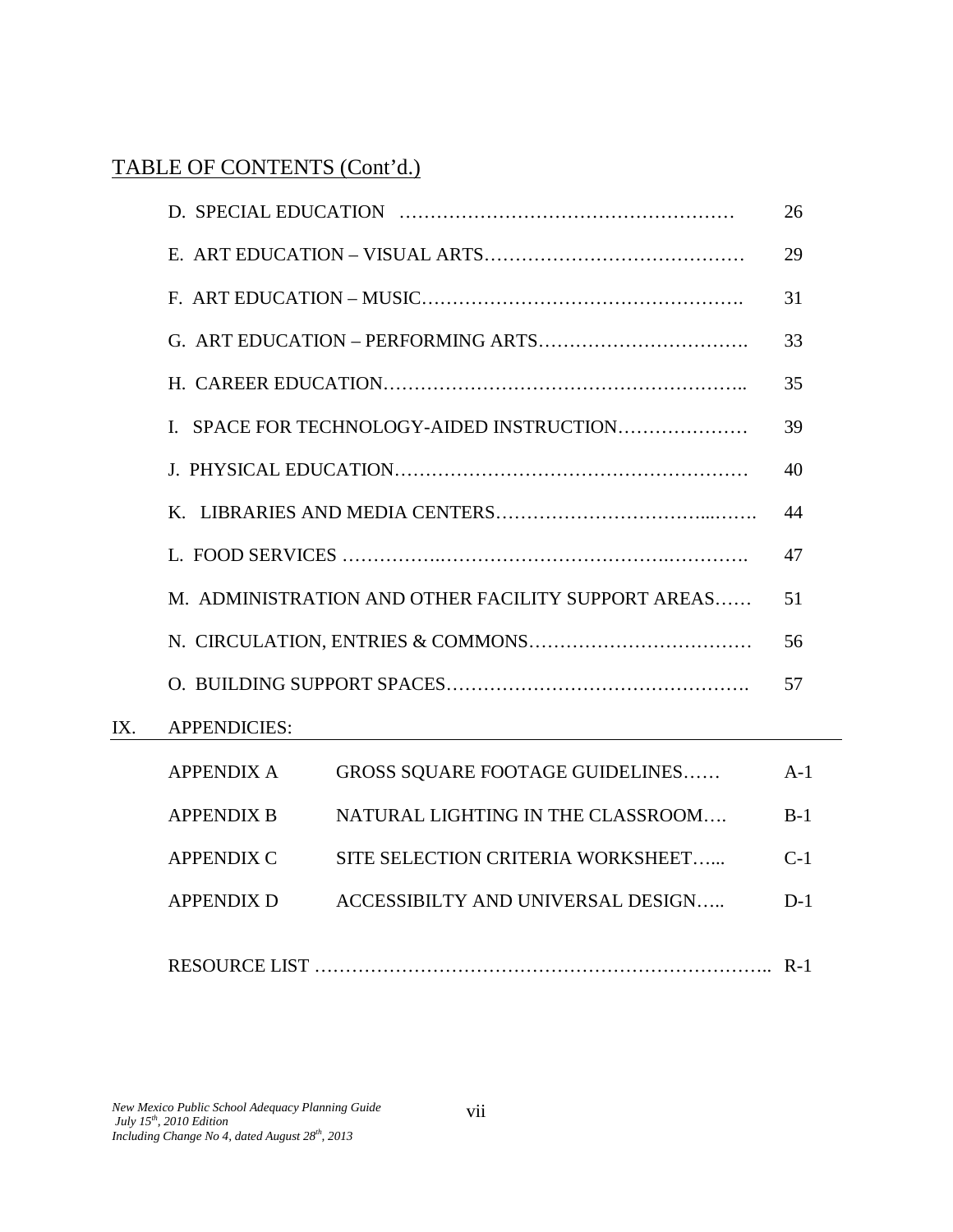## **I. INTRODUCTION TO THE** *GUIDE*

In 2003, the Public School Capital Outlay Council, through its Standards Subcommittee and Guidelines Advisory Group, drafted a reference guide to the *New Mexico Public School Facility Adequacy Standards*. This document was developed to clarify the standards and to provide assistance through references and 'best practice' examples to complement the adopted *Standards* {6.27.30 NMAC, 9/1/2002}. Recently, the *New Mexico Public School Adequacy Planning Guide* was incorporated by reference into the *Adequacy Standards* rule and coordinated with the 2007 revisions to the *Adequacy Standards*. The *Adequacy Standards* now state that the *New Mexico Public School Adequacy Planning Guide* is to be used in the programming and design of school projects to meet adequacy requirements. The *Guide* remains by design a dynamic document, meant to be re-visited and modified periodically in such a manner in order to adapt to changes in New Mexico educational programs and facility requirements.

## **II. THE PURPOSE OF THE** *GUIDE*

The *Adequacy Planning Guide* is a reference that will guide the user on the acquisition of school sites and the planning and design of new schools, additions, and renovation in compliance with the *Adequacy Standards*.

**The** *Adequacy Planning Guide* **does not supersede or increase the state's adopted** *Adequacy Standards* **when evaluating existing facilities for adequacy***.* **It is provided as a reference tool which complies with the** *Adequacy Standards* **and is used for the design of new construction, additions and renovations of sites and facilities. If there appears to be a conflict between the** *Adequacy Standards* **and the** *Adequacy Planning Guide* **during the appraisal for adequacy of an existing facility, the** *Adequacy Standards* **control.**

Use of the *Adequacy Planning Guide* provides acceptable models for how statewide school sites should be selected and how facilities can be designed to support statewide educational programs and other needs. Both *Adequacy Planning Guide* and *Adequacy Standards* underscore the assumption that facilities and sites exist to support statewide instructional needs, leading to student achievement and success.

#### **III. POLICIES AND PROCEDURES**

#### **A. Space Allocation:**

1. **Minimum areas:** The minimum net square foot area requirements (NSF) stated for each category of space in the Adequacy Planning Guide are in conformance with the requirements listed in the current version of *6.27.30 NMAC, New Mexico Public School Facility Adequacy Standards.* No new space shall be constructed below the Adequacy Standards NSF requirements.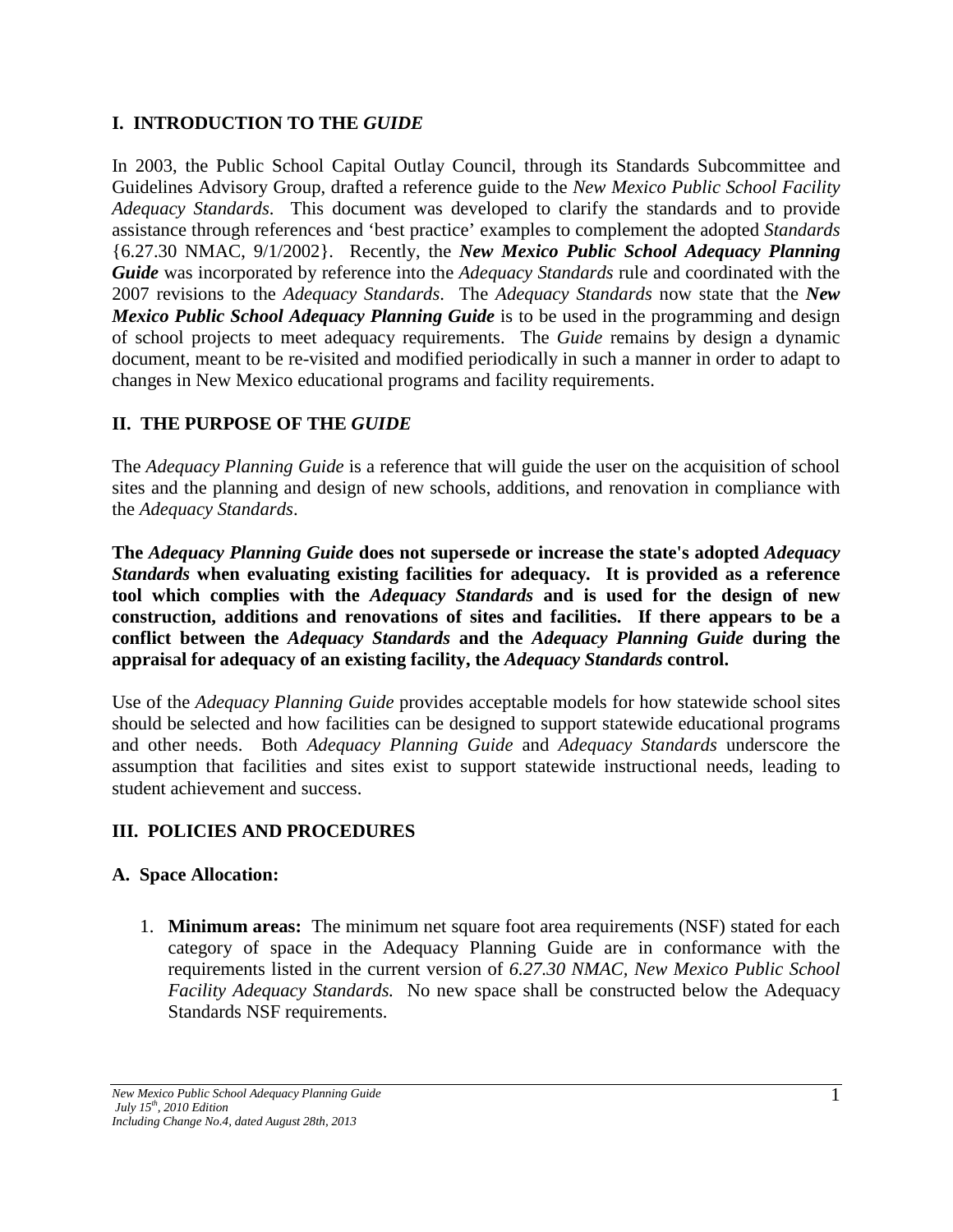- 2. **Total Gross Square Footage (General):** The State of New Mexico Public School Capital Outlay Council (PSCOC) has established maximum allowable square foot guidelines for entire facilities based on type of school and number of students. The state will provide funding up to the maximum gross square footage (GSF) per student as provided in these guidelines and as justified by an efficient design solution based upon actual programmatic requirements. See Appendix A for a table of maximum allowable square foot figures. Individual spaces within the allowed Total GSF for the facility shall be sized to accommodate the program and required efficiency (utilization ratio). The aggregate of all such spaces, including TARE shall not exceed the total maximum allowable GSF as established by Appendix A for the facility.
	- a) **Exception:** Certain oversized existing spaces may cause an entire facility to exceed the Allowable Total GSF calculated using Appendix A. If the excess existing space cannot be economically subdivided or converted for other required purposes to meet adequacy while remaining functional, then the excess amount of such space shall be individually identified, quantified separately, and excluded from the Total GSF calculation for the entire school.
	- b) A [Maximum](http://www.nmpsfa.org/pdf/planning/adequacy/SF_InterpolationGuide.xlsx) Gross SF per Student Calculator is available on the PSFA web site as a tool for calculating the Total GSF of a facility based upon the number of students and the school type in accordance with Appendix A.

**Available at:** [http://www.nmpsfa.org/facility\\_planning/adequacy\\_standards.htm](http://www.nmpsfa.org/facility_planning/adequacy_standards.htm)

- 3. **Exceeding the Allowable Total GSF:** If the maximum allowable GSF per student area for the entire school is exceeded, the school district may wholly fund the excess area through a locally-funded initiative in addition to contributing the required local share to the project.
- 4. **Utilization:** Utilization analysis identifies the number of classrooms needed to accommodate a given student enrollment. The inputs needed for the analysis are the number of classrooms, general and special education (C&D levels), enrollment by grade, state PTR requirements, special programs (federal and categorical), and classroom schedules. The utilization of school facilities is normally less than 100%, due to scheduling inefficiencies. The ideal **utilization ratio** for elementary schools is 95%- 100%; middle and high schools can range from 80-95%, depending upon scheduling variations. The Total Allowable GSF figures in Appendix A assume a high utilization ratio for the facility.
- 5. **Efficiency Ratio and Tare:** The Total Allowable GSF figures in Appendix A assume a high level of building efficiency. When determining *building efficiency* and related *tare*, school buildings are considered to have two categories of space:
	- a) *Net square feet (NSF)*, also known as Net Assignable Square Feet is the interior usable space required to meet general or specific programmatic needs.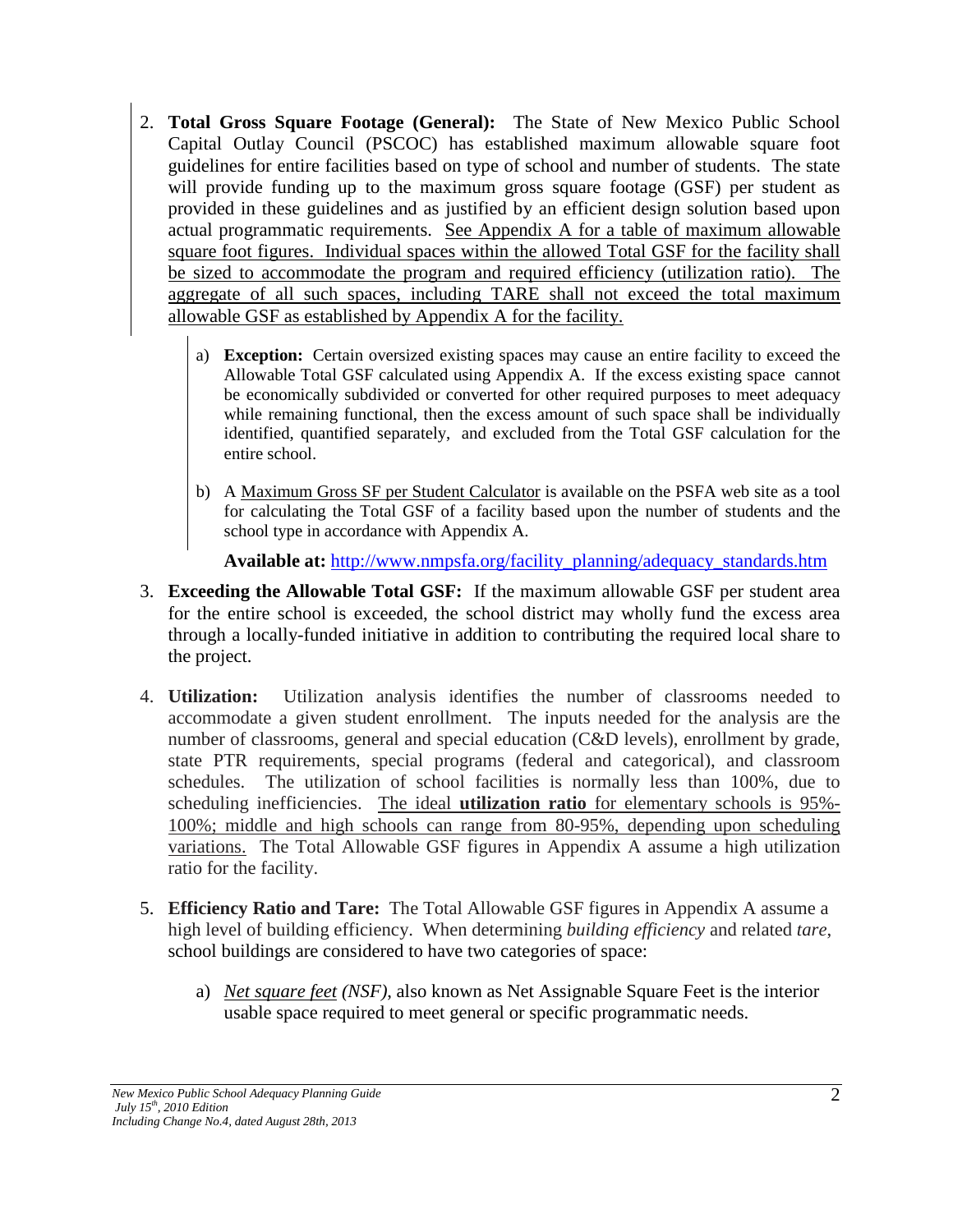- b) *Gross Square Feet (GSF)* is total of all space in the building that includes the NSF plus all other non-assignable spaces measured to the outside of the exterior walls. The "left over" non-assignable space is called "**tare**" and includes:
	- i. Circulation, including corridors, stairways, elevators
	- ii. Restrooms (specialized restrooms such as in a kindergarten classroom are typically counted in the NSF)
	- iii. Mechanical Rooms
	- iv. Electrical Rooms
	- v. Custodial Closets
	- vi. Thickness of the walls
- c) *Tare* space is limited to 30% of the GSF on PSCOC-funded projects.
- d) The ratio of NSF / GSF is the **building efficiency**. Building efficiencies for school buildings typically vary depending on the specific building design and variables such as school level, number of students, climate, and programmatic requirements.
- e) If you know the NSF you can estimate the GSF by two methods:
	- i. Dividing the NSF by the target building efficiency.

**Sample calculation:** An example for a facility with 70,000 NSF of programmable area is as follows:

 $GSF = NSF$  divided by 70%:

Divide 70,000 NSF by 70% = 100,000 GSF

Tare:  $100,000 - 70,000 = 30,000$  sf

ii. Multiplying NSF by target efficiency factor

Efficiency factor examples:

75% efficiency =  $1.33$ 70% efficiency =  $1.43$ 65% efficiency =  $1.54$ 

**Sample calculation:** An example for a facility with 70,000 NSF of programmable area is as follows: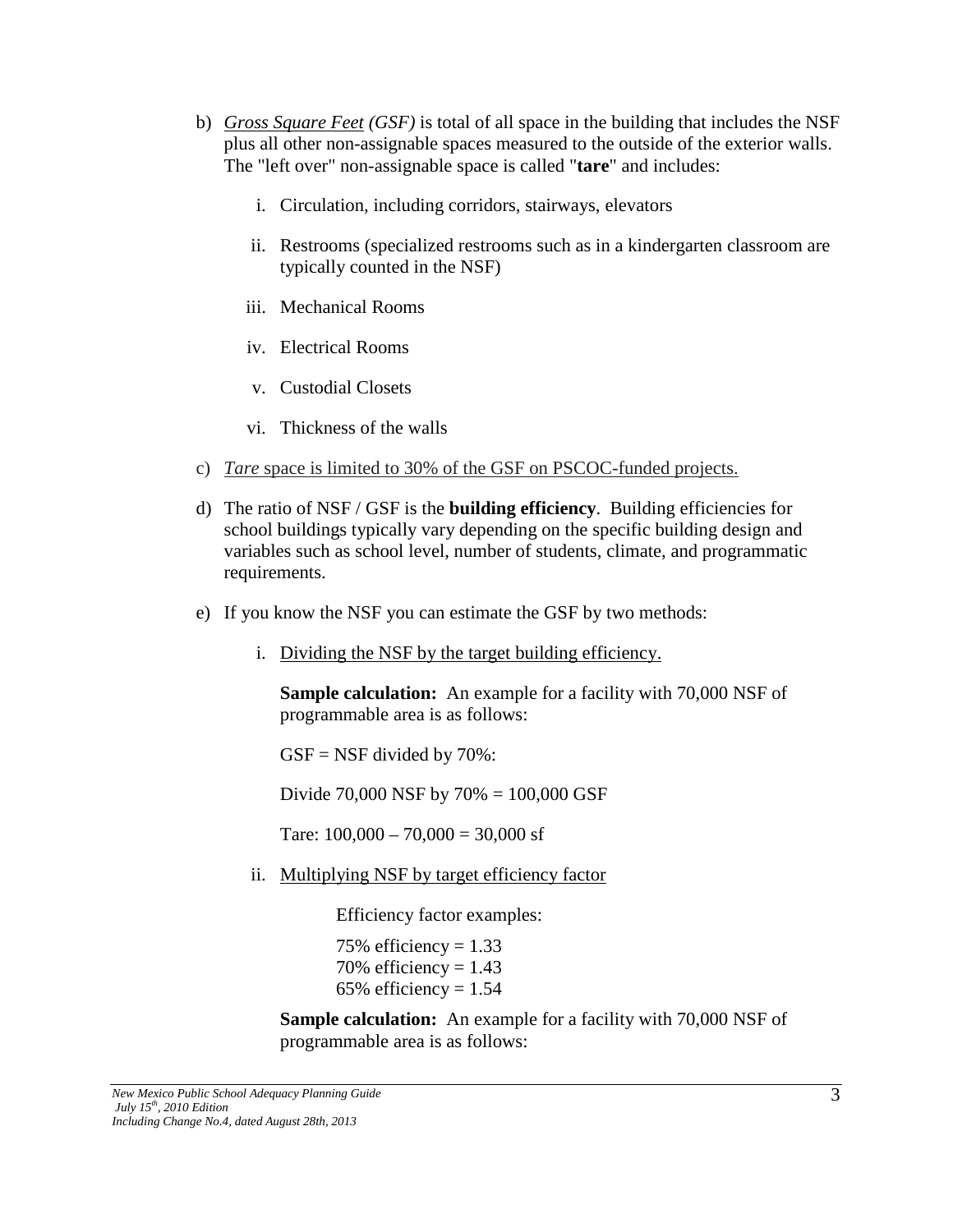$GSF = NSF$  multiplied by efficiency factor

Multiply 70,000 NSF by 1.428 = 100,000 GSF (nearest 1,000)

Tare:  $100,000 - 70,000 = 30,000$  sf

6. **Ineligible Features:** If the school district elects to proceed with facility components considered to be typically ineligible for PSCOC funding, the school district may wholly fund these excess features through a locally-funded initiative in addition to contributing the required local share to the project. Such deviations should be discussed with the PSFA staff during the early phases of the project. Funding excess features through special state appropriations may result in reduction of PSCOC award to school district in the form of an offset.

The following are samples of facility areas and features along with their eligibility for PSCOC funding. Other items in these categories, but not specifically mentioned on this list should be discussed with PSFA staff during the early phases of the project.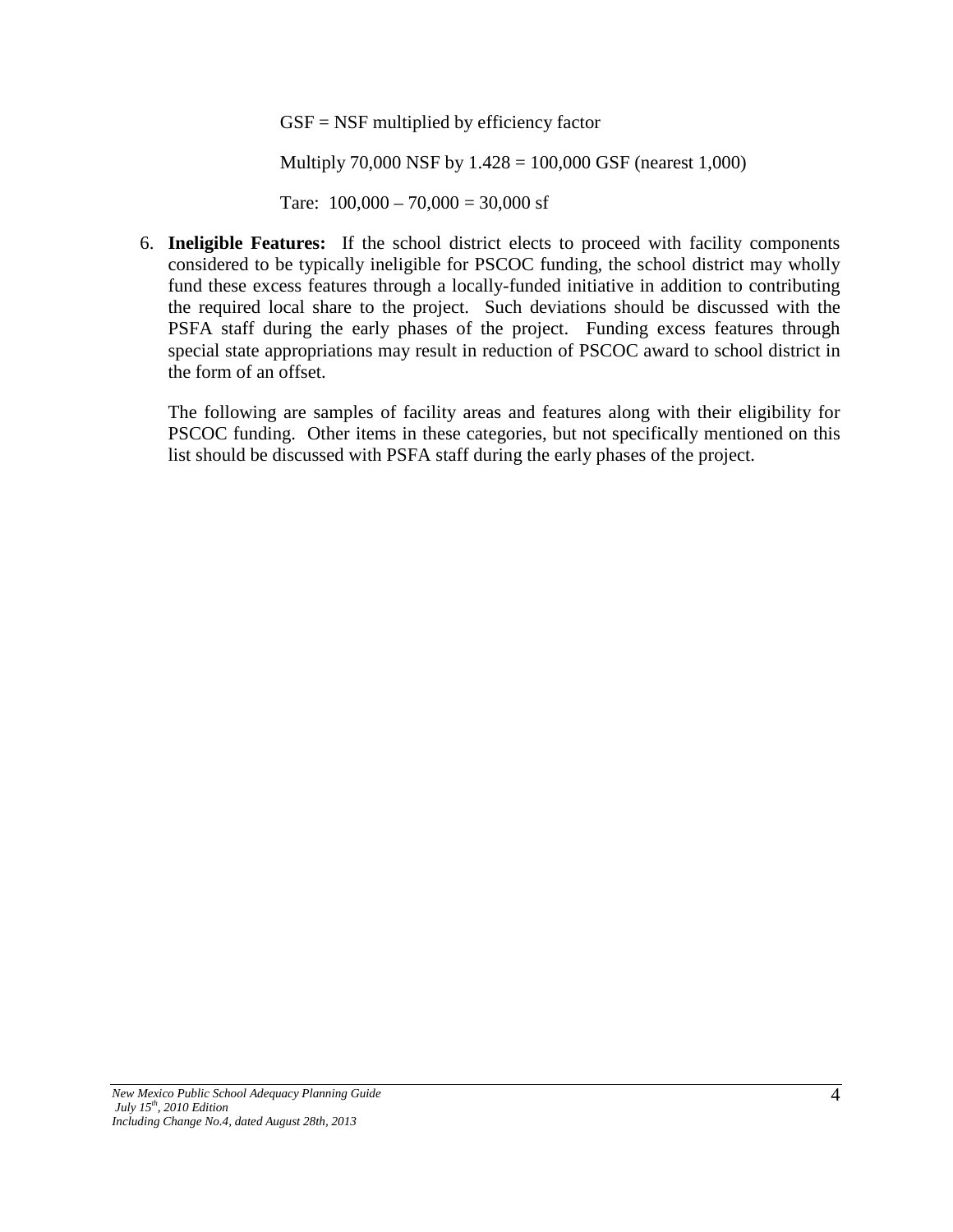## **Facility items typically not eligible for PSCOC funding are as follows:**

#### Sports facilities:

- Stadiums
- Swimming pools
- Baseball fields
- Softball fields
- Football fields
- Soccer fields
- Tennis courts
- Miscellaneous facilities (e.g. football, golf)

#### Performing arts facilities:

## See "G. ART EDUCATION – PERFORMING ARTS" for exceptions to ineligibility of following features:

- Auditoriums
- Stages (permanent and temporary)

#### School support facilities:

- Bus compounds or garages
- Board offices
- Equipment or tool sheds
- District administrative offices

#### Non-school facilities

- School-based health centers
- Recreation centers
- Senior citizens centers

#### Technology

- Technology infrastructure and equipment (except wiring, conduit, cable trays, receptacles, and patch panel assembly).
- Computers/Software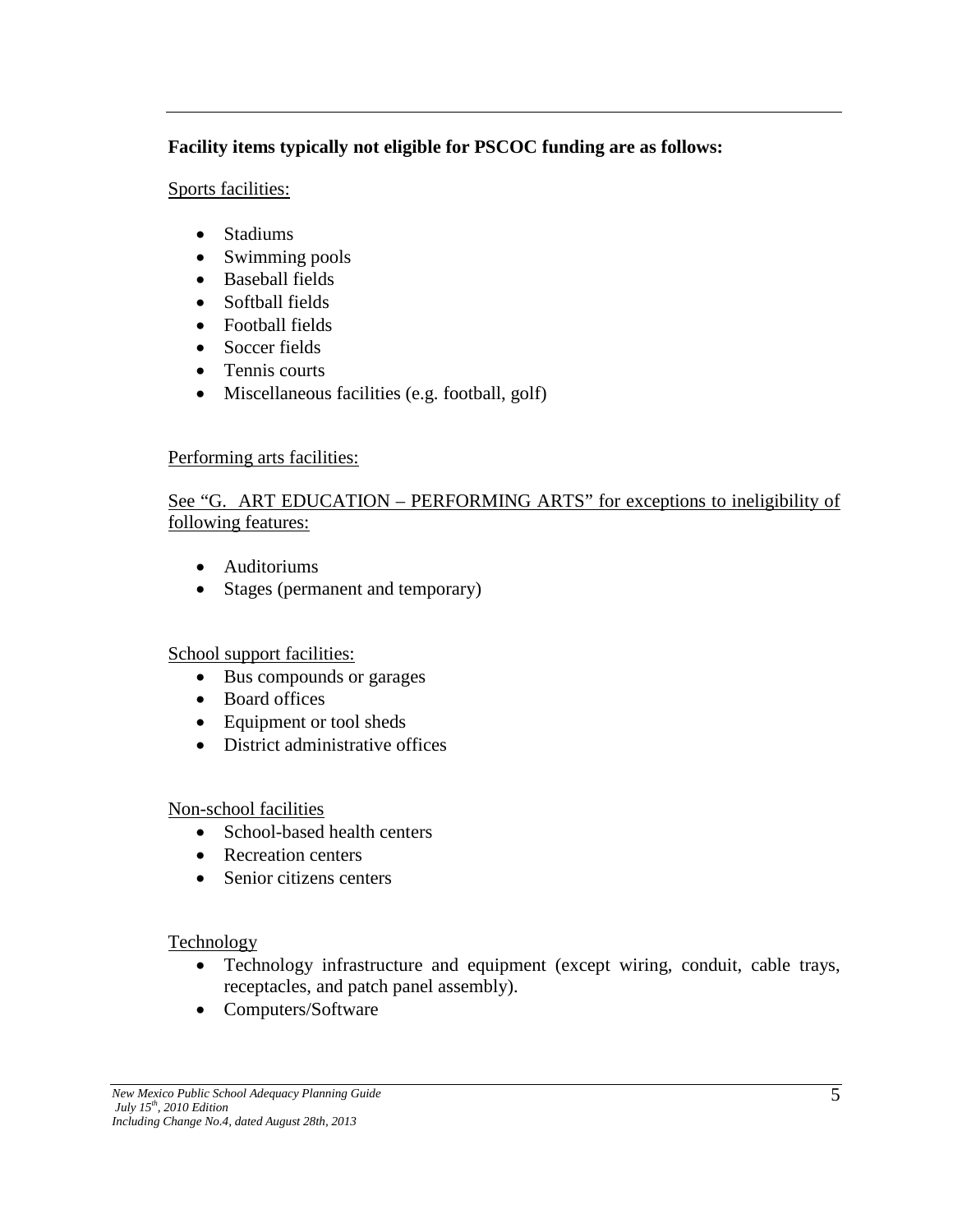#### Special athletic program areas

- Multipurpose/auxiliary gym
- Athletic locker rooms
- Main athletic lockers (Boys/Girls)
- Athletic team storage
- Training room
- Weight room
- Wrestling room

#### **Other**

• Sinks in regular classrooms

# **Certain major facility features may be eligible for PSCOC funding if supported by educational program need and degree of utilization. Those are as follows:**

- Auditoriums See "G. Art Education PERFORMING ARTS"
- Auxiliary gymnasiums
- Additional playing fields
- Early childhood education (except special education pre-K facilities)
- Daycare
- Youth group facilities
- 7. **Community Use:** Schools are an important focal point of the community that they serve and can support the needs of a community. Communities provide important family and community facilities such as parks, auditoriums, and playing fields. As resources such as water and energy become more expensive, the opportunity to create joint use facilities is becoming more important. The school district may partner with communities by allowing community facilities to be built on school grounds and then sharing operational costs with a community. Alternately, a district may be able to justify a facility for joint use with a community that by itself could not be financially justified. In addition to direct financial advantage, state direct appropriations for jointly used facilities on school property will be offset against Public School Capital Outlay Awards to the degree the facility can be demonstrated to be used by the school for educational programs.
	- a) Example: An auditorium might be funded by a direct appropriation to a county. The county builds the facility on a high school campus. The high school uses the facility for drama classes and as a lecture hall about half of the time during its regular hours. The offset would be reduced by 50%. If then the county pays for one half its operational costs, the school is in far better financial shape than it would be building an auditorium and operating it on its own.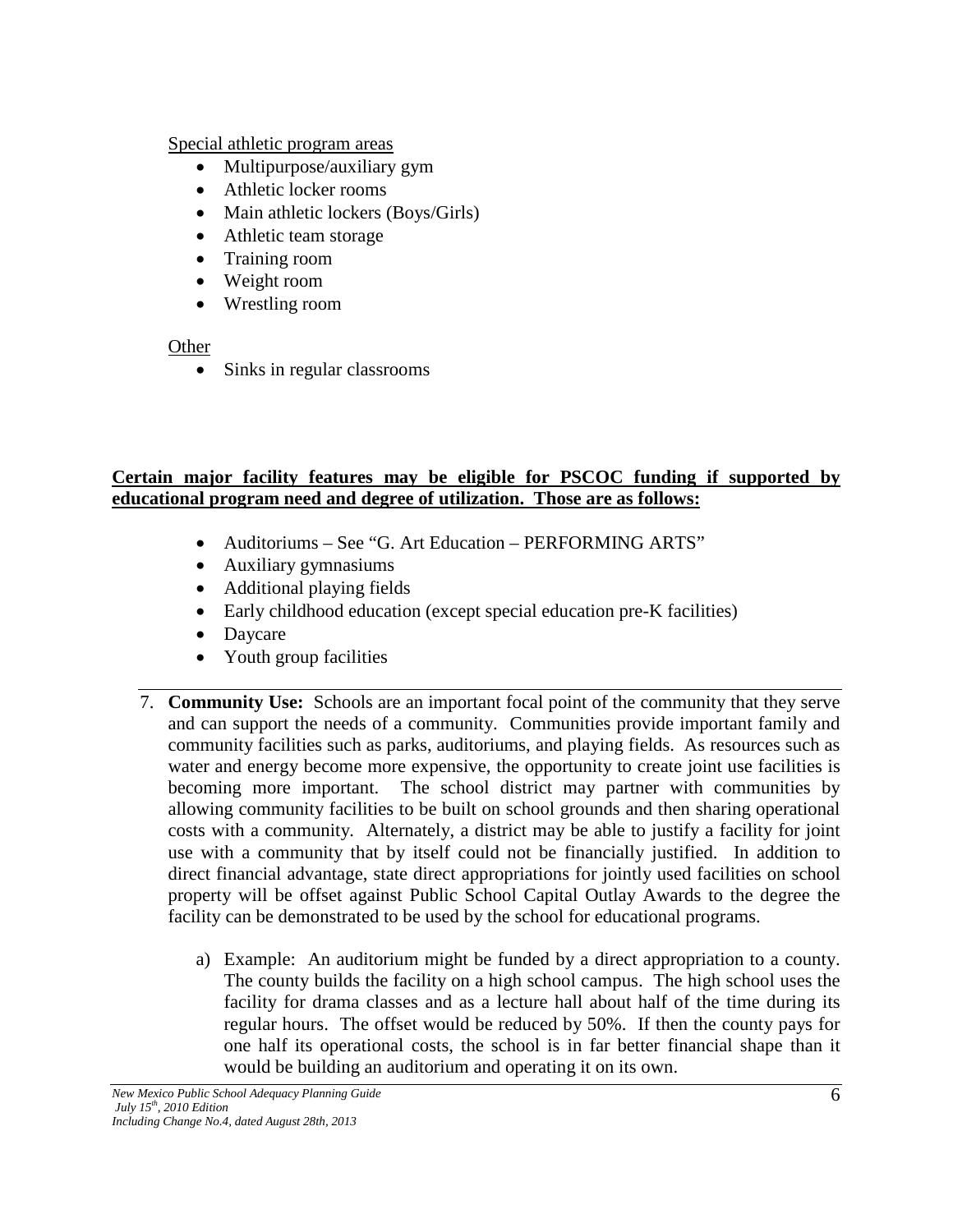#### **B. School classifications:**

- 1. Elementary schools are typically considered by the *Adequacy Standards* to be grades K-5. However, for the purposes of the *Guide,* schools with grades K-6 shall be subject to the same guidelines as those pertaining to elementary schools only, and not considered combination schools.
- 2. Combination schools shall provide the elements of all the grades served (Elementary/Mid-Jr. High/High School) without duplication.
- 3. Recommendations related to small/large schools, rural schools, special programs, community use, etc. are provided in order to establish a reasonable degree of flexibility in the planning and design of school projects that meet state standards.

## **C. Educational Specifications:**

Space allocations for a new project are initially developed during the production of Educational Specifications on PSCOC-funded projects. The *Adequacy Planning Guide* is a primary resource which will assist the planner and district in determining the total size of the project, individual space needs, and offers guidance on PSCOC funding for space. More information on Educational Specification requirements is available at **[www.nmpsfa.org.](http://www.nmpsfa.org/)**

# **D. Process for submitting planning and design documents to PSFA:**

A school facility design will typically meet adequacy if the requirements of the *Guide* are met. The PSFA Planning & Design Department reviews programs and plans for new facilities and renovation projects to check for compliance with the *Guide's* intent. Written notification is sent by the PSFA plan reviewer to the district, design professional, and PSFA regional manager which lists the results of each review. If the PSFA plan review process results in identification of non-compliant or unacceptable items in the program or design, the district and design professional must respond promptly with either corrections or further clarifications. These should be addressed directly to the PSFA plan reviewer. In the event that the corrections or clarifications have not, in the judgment of the PSFA plan reviewer, resulted in conformance with the intent of the *Guide,* the district may either accept the decision or request a Final Administrative Interpretation (FAI) from PSFA as follows:

1. **Requesting an FAI:** If an issue cannot be resolved directly between the district and the PSFA plan reviewer, a district, through their design professional, may request in a timely manner, an FAI hearing by the PSFA during any phase of a project. A written request must be addressed to the PSFA Planning & Design Department Manager with copies to the PSFA plan reviewer and regional manager. This request shall contain the following information about the issue(s) in question: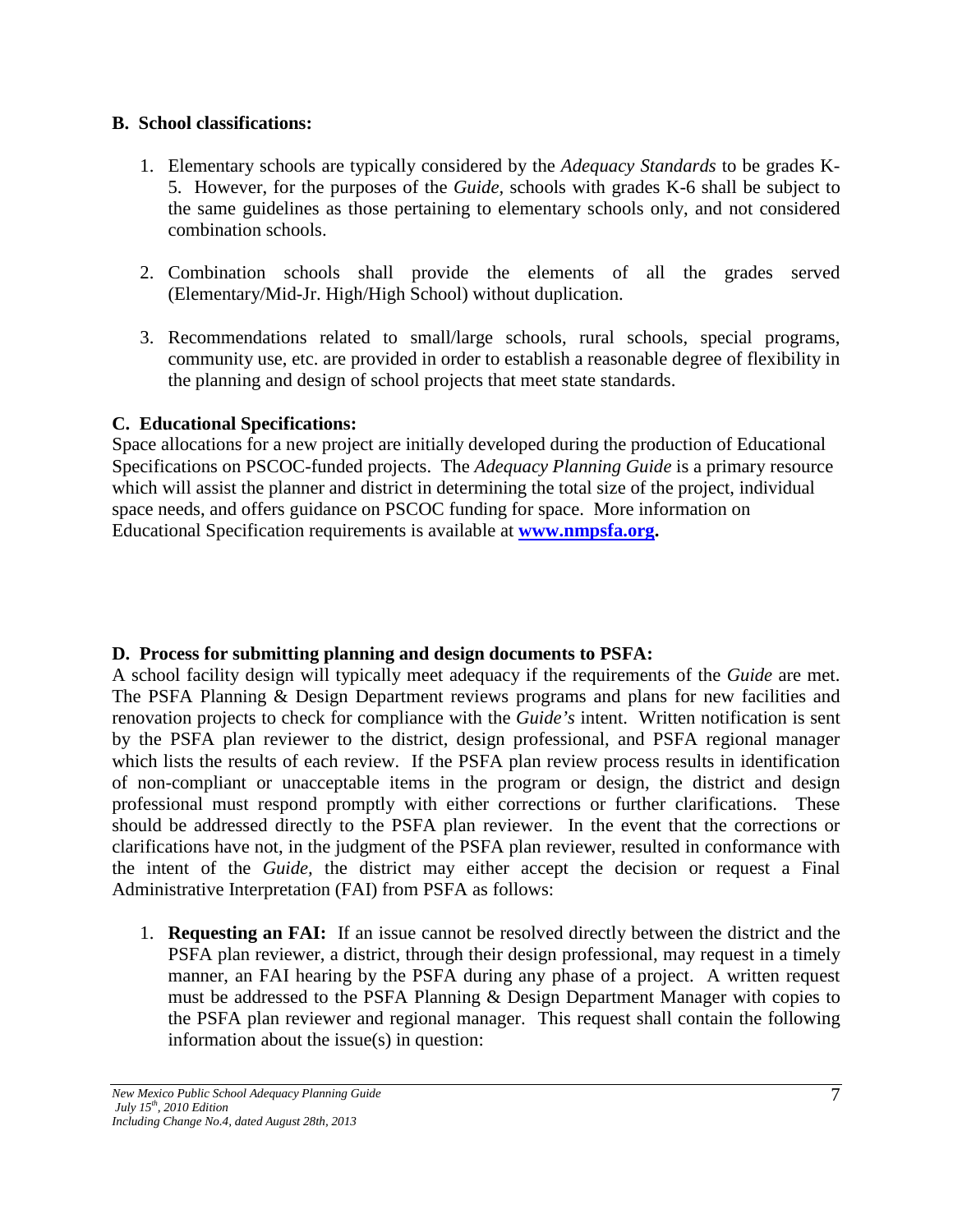- a. One copy of the latest correspondence from the PSFA plan reviewer indicating disapproval regarding the issue(s) to be considered in the FAI.
- b. Detailed programmatic information relevant to the issue.
- c. Spatial utilization information and calculations indicating the anticipated efficiency of use for any space in question.
- d. Any anticipated impact on the total project budget if a variance to the *Guide* is granted.
- e. Any other information which may justify or explain the request.
- 2. **PSFA Agency Review of FAI:** The agency will review the FAI and request additional information as necessary from any party involved with the project in order to make an administrative decision. The district and design professional will be offered an opportunity to meet with the agency to present their request in person. The agency's decision will be conveyed after that meeting in writing to the district and design professional with copies sent to the PSFA plan reviewer and regional manager. If the variance is granted, then no further steps are necessary.
- 3. **Appeal to Council:** In the event that PSFA upholds the decision of the agency plan reviewer to disapprove, the district may either accept the decision or file for a variance from the PSCOC. Filing must be made in writing within 10 calendar days from the date of the agency's letter announcing the decision and no later than two weeks before the next scheduled PSCOC monthly meeting. Filing must be made directly to the chair of the Council with copies of the filing request sent by the district to the PSFA Planning & Design Department Manager. Filing documents sent by the district shall include a description of the request and any information and/or justification which the district feels supports its request. The district must also include with their filing who will present the variance request at the Council meeting. PSFA staff will be present at the meeting to provide the Council with background information and consultation as required for considering the appeal. The decision of the Council shall be considered final and will be documented in the official meeting minutes.

# **IV. 'BEST PRACTICES'**

**A. Definition:** A 'best practice', as considered by the *Guide* is a technique, process, activity, or consideration that typically proves to be effective in accommodating or exceeding adequacy. These techniques, processes, etc. have been tested on past school design and construction projects and can usually be adapted for use on new projects. The 'best practices' included in the *Guide* should provide for increased efficiency in the programming and design process and reduce the chance for errors in meeting the owner's needs. The 'best practices' in this document are divided into those that are general in nature and others that are specific to each building area category. An example of a 'best practice' would be in relation to the general safe site access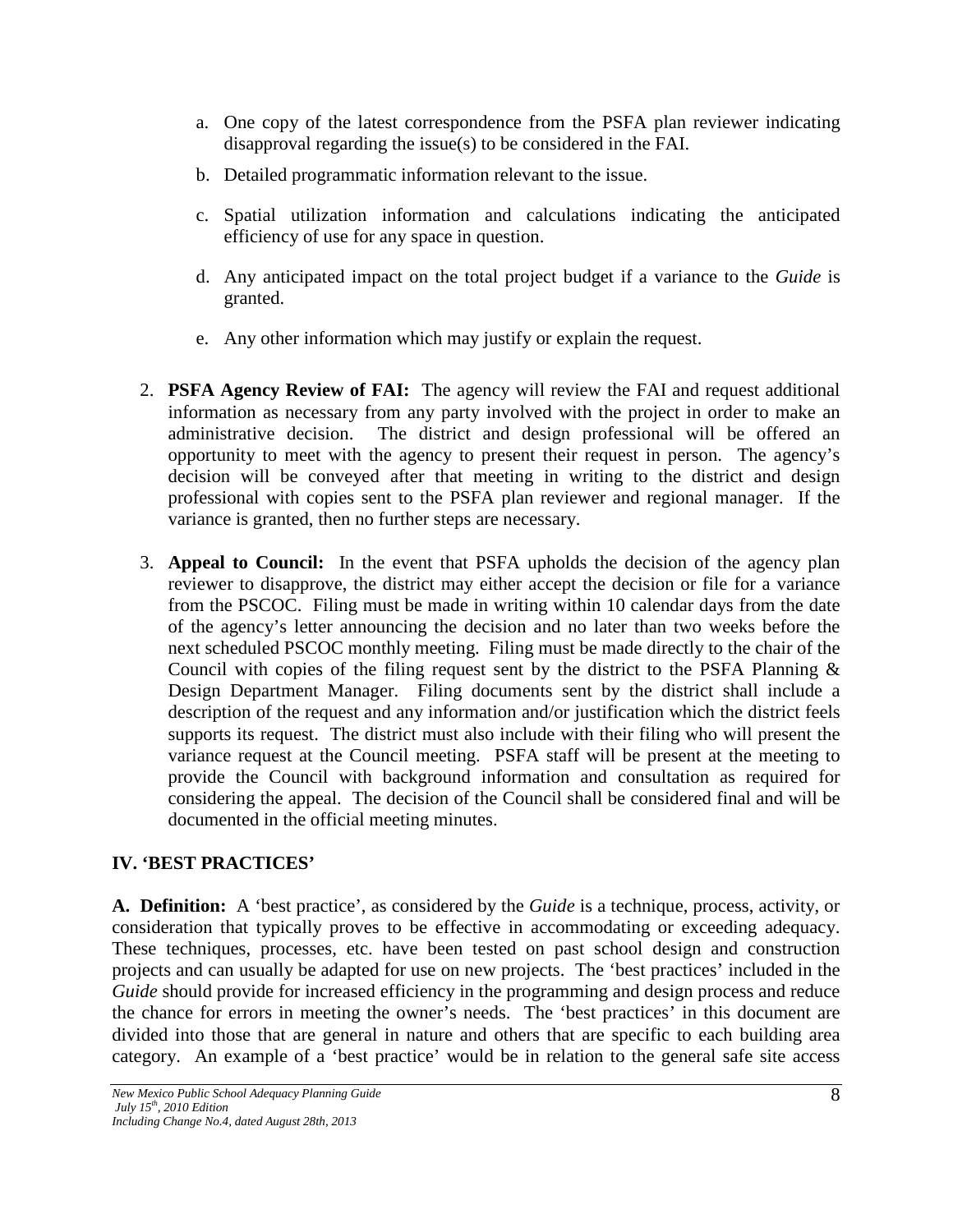minimum requirements contained in *6.27.30.10 NMAC*. 'Best practices' in the *Guide* recommend methods for establishing proper site access such as having "two separated road access points" for a typical site.

# **V. ORGANIZATION OF INFORMATION IN THE** *GUIDE*

## **A. Format:**

- 1. For each section there are two parts. The first part of each section is labeled "Adequacy Requirements" and contains the excerpted *Adequacy Standards* text pertaining specifically to the section.
- 2. The "Adequacy Standards Area Summary" table follows with the minimum area requirements listed in outline form for clarity.
- 3. The next part entitled "Best Practices" provides supplemental information to be considered for new school construction and renovation projects. See definition of Best Practices above.
- 4. The *Guide* references the *Primary and Secondary Educational Standards General Requirements – Standards for Excellence (6.30.2 NMAC)* where necessary to clarify intent.
- 5. Facility areas and spaces which typically *do not* currently qualify for PSCOC funding are identified where possible.
- 6. Refer to the *Adequacy Standards* "Definitions" section (6.27.30.7 NMAC) for a list of commonly-used terms used also in the *Guide.*

# **VI. BEST GENERAL PLANNING PRACTICES**

**A. Function:** The facility's physical characteristics must reinforce and support the implementation of the basic educational requirements set by statute, and preferred by the school district. These include, in part, site development, arrangement of spaces, occupant circulation, lighting, temperature comfort such as individual room controls, adequate air changes, storage, security, safety, and so on. Functional school buildings are a product of an educational planning process that leads to a design that organizes all activity and space around students and teachers and the desired educational outcomes.

The design of facilities must be a collaborative process developed by staff and community members with a clear vision of both learning methods and human roles to be served by the spaces in the school. Good design for any school building pays attention to vision, educational standards and performance criteria and includes the activities for translating those standards into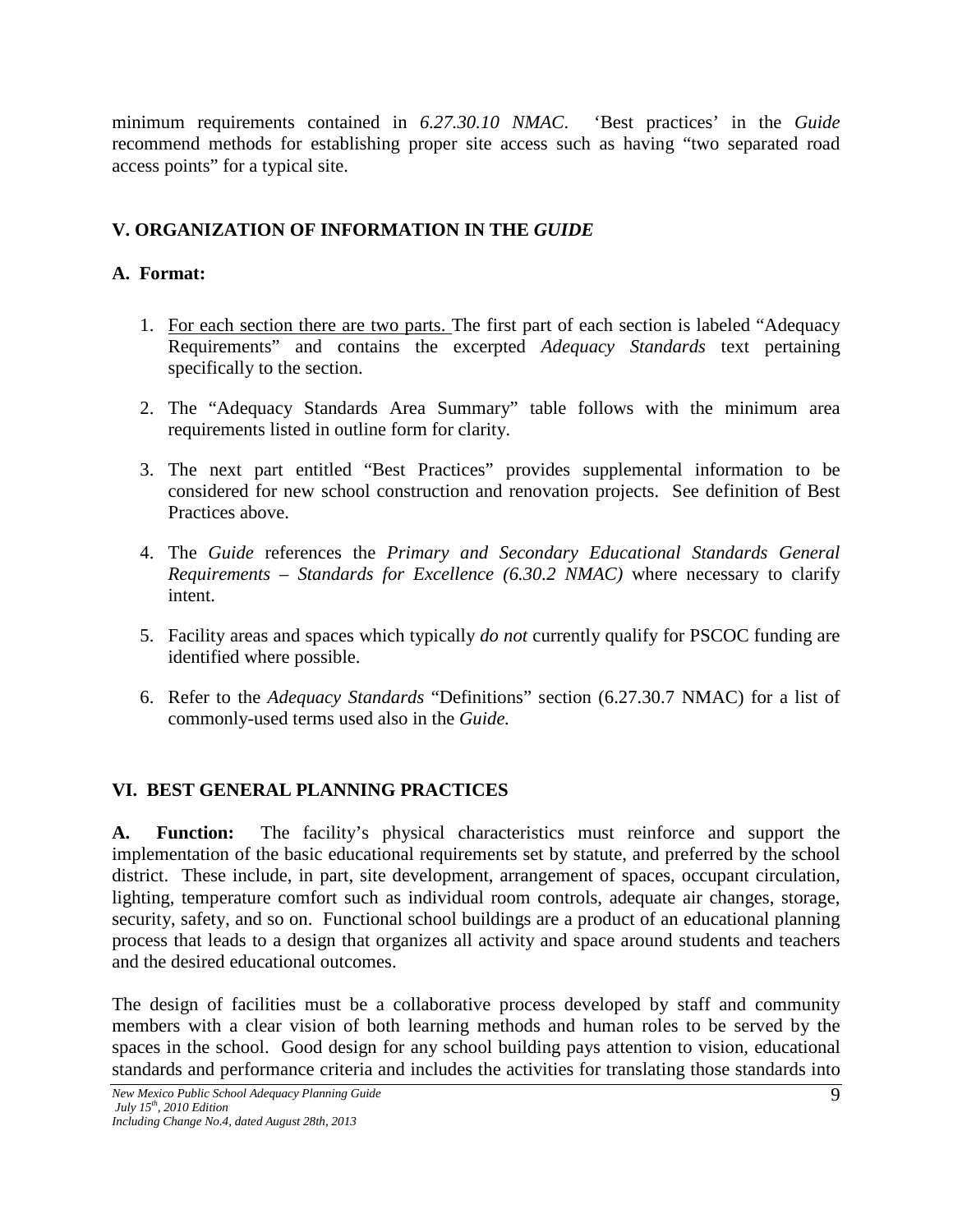learning, the spaces needed and the relationship between those spaces and the persons who use them.

The educational requirements for the public schools in New Mexico that must be accommodated by the facility have been expanded upon in the content standards, benchmarks and performance standards, which essentially define the curriculum to be delivered and the learner outcomes to be achieved by all students. The educational standards provide guidance to the work of the Public Education Department, local school boards and administrators, and local school personnel.

**B. Long-Term Operations, Maintenance and Sustainability:** Sustainable design, construction and operation of K-12 educational facilities are highly valued. The ASHRAE definition of Sustainability is "providing for the needs of the present without detracting from the ability to fulfill the needs of the future". The fruit of a good sustainable design is protection of taxpayer investment, lesser operational costs, and more funding available for the classroom.

Maintainability is a major consideration through the entire building life-cycle, such as how often maintenance is required, location/accessibility to equipment, unintended consequences of one system upon another (such as roof top equipment and roof damage), ease of custodial upkeep and safety of chemicals used for custodial, and so on.

Durable construction materials and efficient systems typically reduce long-term operational and maintenance costs. The significant public investment in school facilities requires solutions that consider the continued costs and responsibilities of long-term building ownership. The design must facilitate the ability of school support staff to sustain the efficient operation and maintenance of the building after occupancy.

Sustainability also pertains to the facility location. Consider water availability, snow accumulation, blowing sand, freeze thaw, drainage patterns, wind loads, expansive/collapsible soil, transportation availability and cost, future traffic, future neighborhood, and so on, in the design solutions.

Air infiltration shall be considered per ASHRAE Standard 62.1. All reasonable measures will be taken to minimize undesirable air infiltration for purposes of energy management, maintenance, and building occupant health. These measures should include applicable vapor barriers, foam sealing of building penetrations, continuous air infiltration retarder, airtight seals of window and doors, sally port (i.e., double barrier) ingress and egress, and any other applicable measures. Tracer gas and/or pressure testing may be used as a performance measure, per ASTM E779.

**C. Long Term Energy Costs:** The volatility of energy supply markets present a difficult challenge in predicting long-range utility costs for schools. School buildings must be designed to optimize energy use and minimize utility costs, mainly by complying with the '*PSFA Design Guidelines for HVAC and Controls'* (Appendix B of the PSFA HVAC and Controls Performance Assurance Program). This document is available on the PSFA website at [www.nmpsfa.org.](http://www.nmschoolbuildings.org/)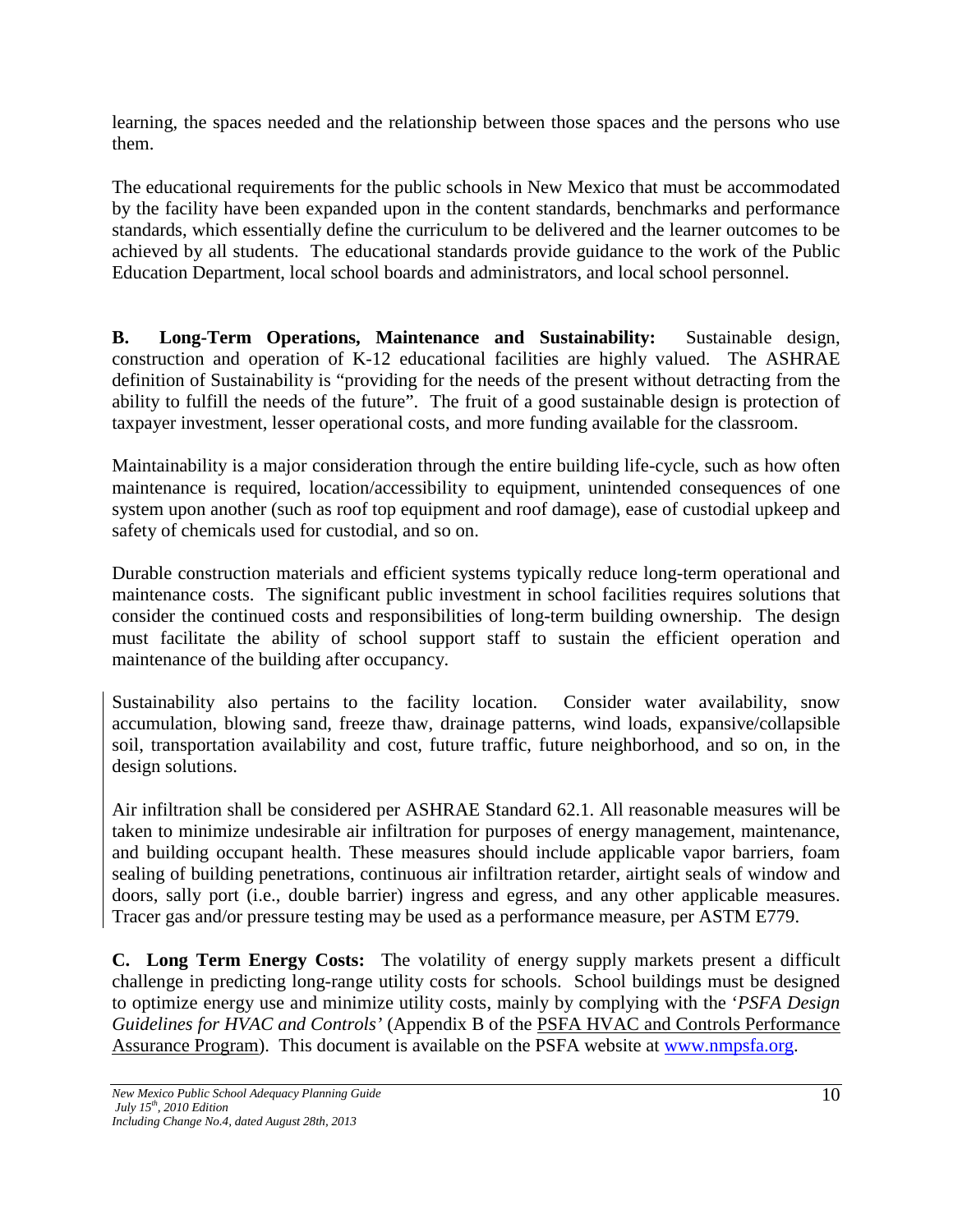All school building construction or renovation projects should include the best available technologies to minimize energy use and life costs within the budgets of individual projects. Refer to '*PSFA Design Guidelines For HVAC and Controls*' for information on specific systems. Special consideration shall be given to the building envelope, where actual performance for building systems and components installed in the structure must meet or exceed applicable standards and code requirements, verifiable upon installation.

**D. Construction Cost:** Although last on this list of criteria, attention to the limits of the project construction budget is essential. PSFA encourages innovative and cost effective design appropriate to the facility location.

School construction budgets are not infinite and rapid cost escalation can jeopardize timely execution of even modest building projects. The designer must clearly update the public owner regarding any new factor significantly impacting the project budget as the design develops. Long-term operational cost savings appear to be a benefit related to simpler and more efficient designs.

When more costly solutions are needed to achieve desired functional or long term operational benefits, the designer should weigh the pros and cons with the owner prior to proceeding.

For example, a design solution which will require discussion with the owner is as follows:

• The ceiling height for spaces not serving a multi-purpose function is limited by PSFA to a maximum of fourteen (14) feet high. Discuss with owner any design reason that might require an exception to this limitation.

# **VII. PSFA WEBSITE AND CONTACT INFORMATION**

• The most recent versions of PSFA documents, procedures, standards, and contact information are available at [www.nmpsfa.org.](http://www.nmpsfa.org/)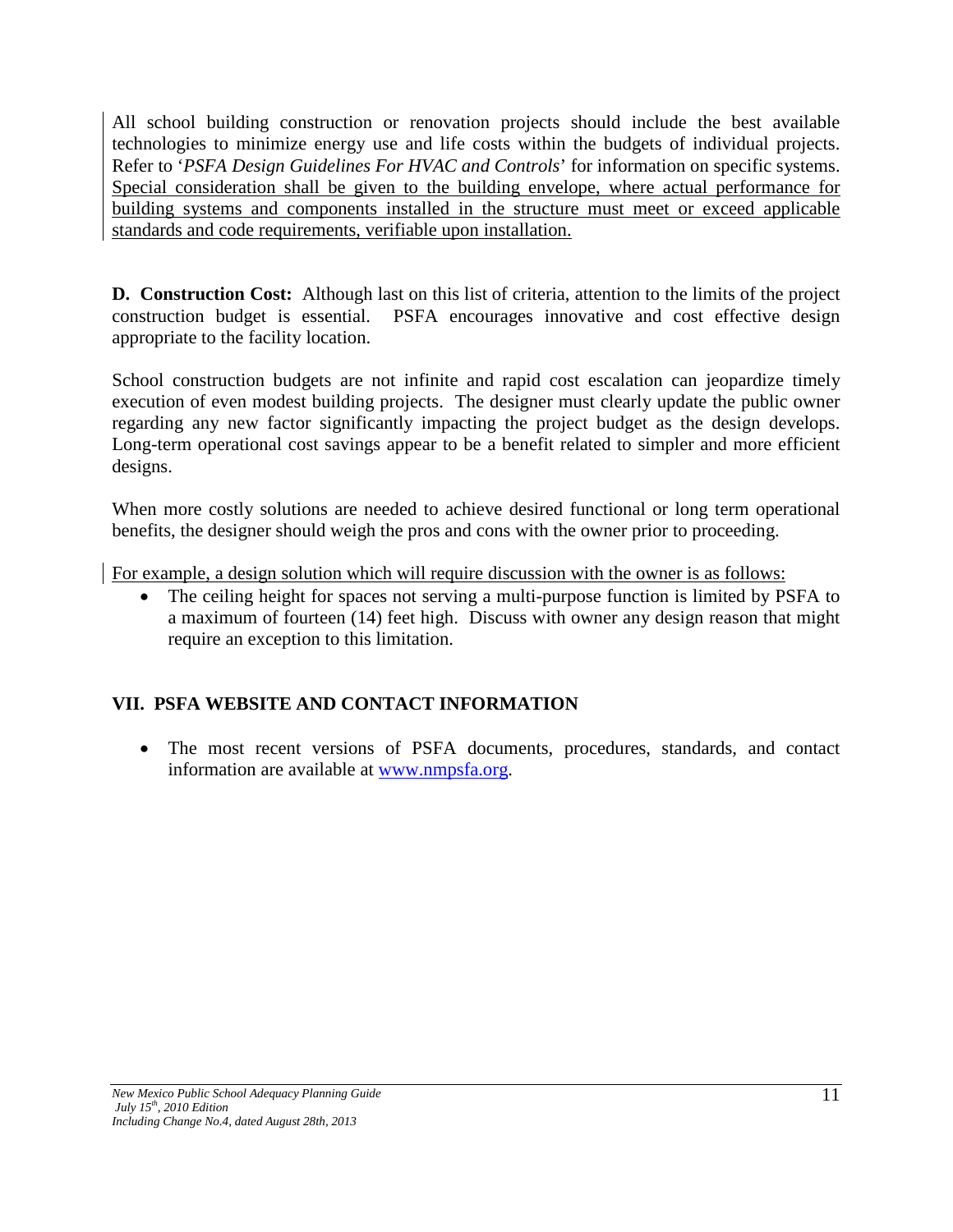#### **VIII. FACILITY AREAS**

# **A. SCHOOL SITE**

# **Adequacy Requirements**

Two sections of the *New Mexico State Adequacy Standards* separately address minimum requirements for school sites and site development. The following *Section 6.27.30.10 NMAC*  pertains to school site size and general minimum requirements in site development:

--------------------------------------------------------------------------------------------------------------------------------------------

**6.27.30.10 SCHOOL SITE.** A school site shall be of sufficient size to accommodate safe access, parking, drainage and security. Additionally, the site shall be provided with an adequate source of water and appropriate means of effluent disposal.

A. Safe access. A school site shall be configured for safe and controlled access that separates pedestrian from vehicular traffic. If buses are used to transport students then separate bus loading/unloading areas shall be provided wherever possible. Dedicated student drop-off and pickup areas shall be provided for safe use by student passengers arriving or departing by automobile.

B. Parking. A school site shall include a maintainable surfaced area that is stable, firm and slip resistant and is large enough to accommodate 1.5 parking spaces /staff FTE and one student space /four high school students. If this standard is not met, alternative parking may be approved after the sufficiency of parking at the site is reviewed by the council using the following criteria:

- (1) availability of street parking around the school;
- (2) availability of any nearby parking lots;
- (3) availability of public transit;
- (4) number of staff who drive to work on a daily basis; and
- (5) average number of visitors on a daily basis.

C. Drainage. A school site shall be configured such that runoff does not undermine the structural integrity of the school buildings located on the site or create flooding, ponding or erosion resulting in a threat to health, safety or welfare.

D. Security.

(1) All schools shall have safe and secure site fencing or other barriers with

accommodations for safe passage through openings to protect students from the hazards of traffic, railroad tracks, steep slopes, animal nuisance, and to discourage unauthorized access to the campus This standard is met if the entire school is fenced or walled. If this standard is not met, alternative security may be approved after the sufficiency of security at the site is reviewed by the council using the following criteria:

- (a) amount of vehicular traffic near the school site;
- (b) existence of hazardous or natural barriers on or near the school site;
- (c) amount of animal nuisance or unique conditions near the school site;
- (d) visibility of the play/physical education area; and
- (e) site lighting, as required to meet safe, normal access conditions.

 (2) For schools which include students below grade 6, a fenced or walled play/physical education area shall be provided.

[6.27.30.10 NMAC - N, 9/1/02; A, 12/14/07]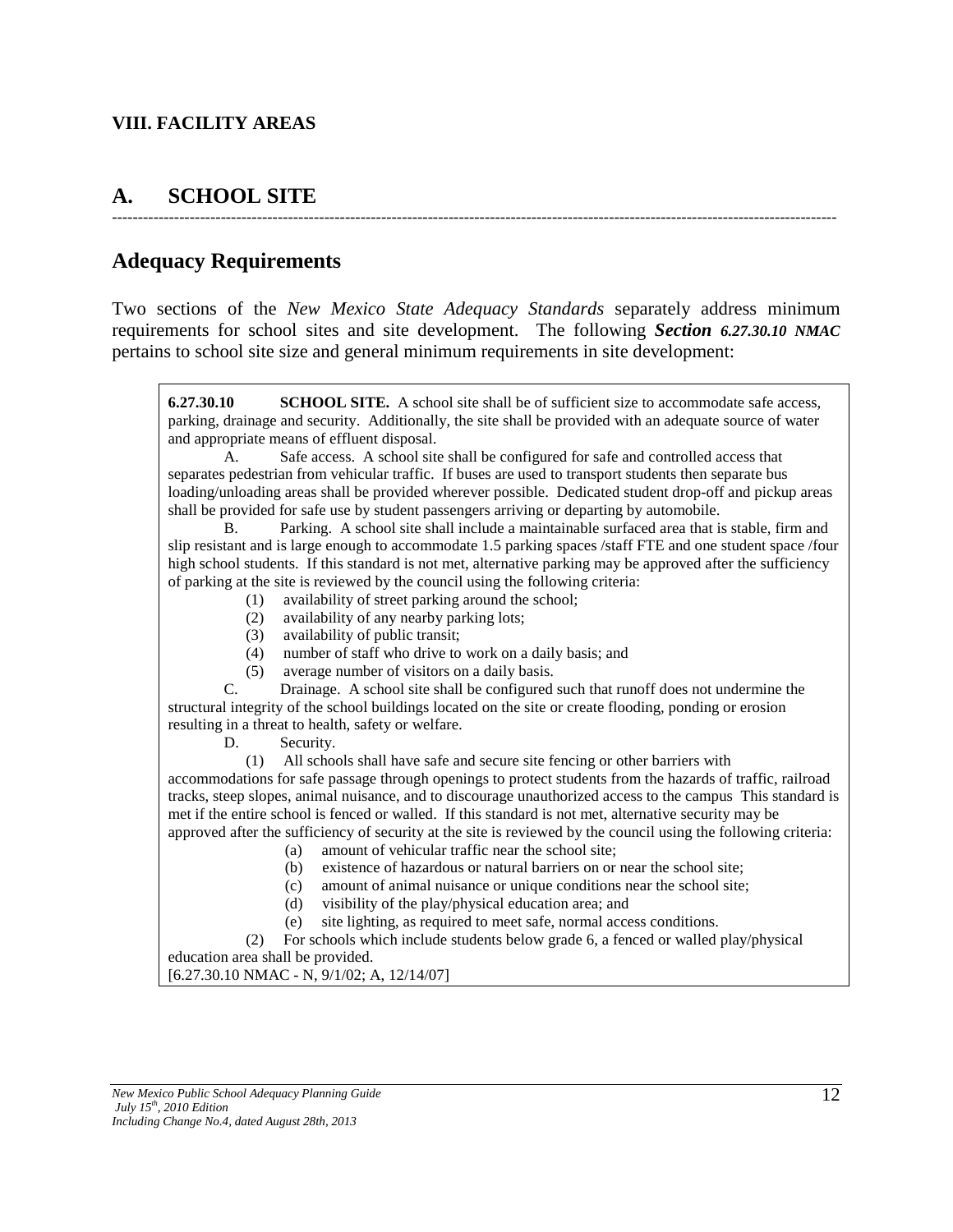The following *Section 6.27.30.11 NMAC* relates to the minimum requirements necessary to accommodate recreation and outdoor physical education activities on the school site:

**6.27.30.11 SITE RECREATION AND OUTDOOR PHYSICAL EDUCATION.** A school facility shall have area, space and fixtures, in accordance with the standard equipment necessary to meet the educational requirements of the public education department, for physical education activity.

A. Elementary school. Safe play area(s) and playground(s) including hard surfaced court(s) or unpaved recreation area(s) shall be conveniently accessible to the students. Play area(s) and appropriate equipment for physical education and school recreational purposes shall be provided based on the planned school program capacity.

B. Middle school/junior high school. Hard surfaced court(s) and playing field(s) for physical education activities shall be provided. Playing field(s) and equipment shall be based on the planned school program capacity.

C. High school. A paved multipurpose play surface and a playing field for physical education activities shall be provided. Playing fields and equipment shall be based on the planned school program capacity.

D. Combination school. A combination school shall provide the elements of the grades served by Subsections A, B and C above without duplication, but shall meet the highest standard. [6.27.30.11 NMAC - N, 9/1/02; A, 12/14/07]

# **Best Practices** – Site (*Section 6.27.30.10 NMAC*)

Consider the following when selecting or developing a site:

- In practice, site size may be reduced significantly for urban schools, and other small schools requiring creative solutions in site development, facility utilization and building design and still remain educationally viable.
- Considerations determining the ability to properly and economically develop a school site are covered in detail in Appendix C in this document. The on-site characteristics that primarily impact the design and construction of a school facility are generally summarized as follows:
	- o Sub-surface conditions
	- o Topography (slope, drainage, etc.)
	- o Size and shape of site
- *Site location and size:* The initial site purchase should meet all the site location requirements because land adjacent to a new educational facility may not be available later. The site for anticipated full development should be determined largely by the nature and scope of the contemplated educational program.
- *Site Utilities:* Essential utilities should be available to serve the site as follows:
	- o *Energy:* The site should have economical access to adequate energy sources such as natural gas and electrical power. Alternative energy sources for utilities may include solar power, wind, biomass fuel, and geothermal energy. Establish the availability of all utilities early in the site selection and planning process and ensure that quantity and quality of service is sufficient to accommodate estimated present and future needs.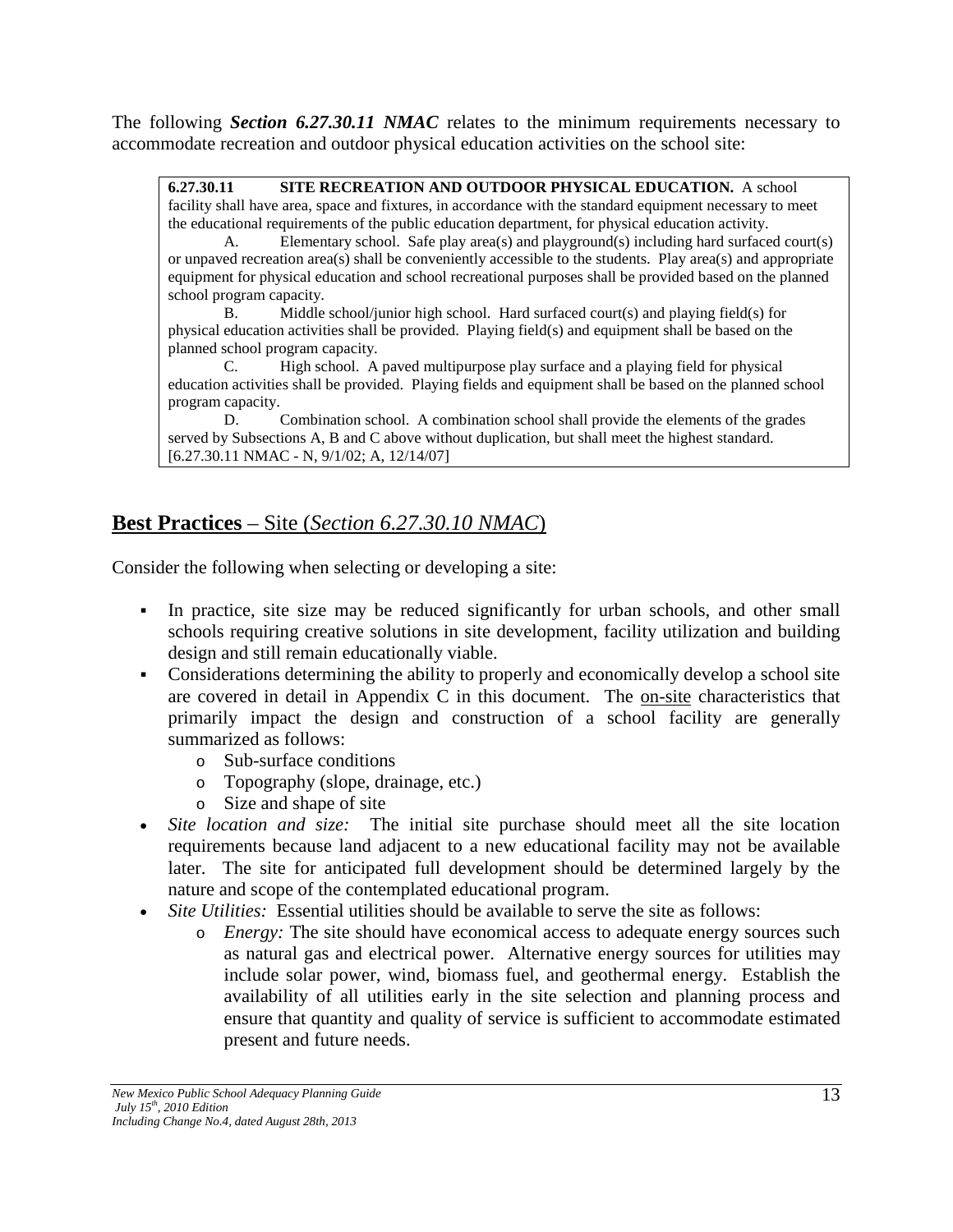- o *Water:* There should be an ample supply of water for the facility needs which include potable water, water for landscaping, and for fire-suppression.
- *Access: \*see Adequacy Standards, Sec. 6.27.30.10-A*
	- o *General access:* There should be good connectivity between the school site and surrounding neighborhood. It should be designed with respect for the safety and convenience of all users. Coordinate motor vehicle and non-motorized vehicle flow to avoid or reduce conflicts between the users.
	- o *Vehicular access:* The site should have clear, separate, distinct and safe on-site circulation paths for pedestrians, buses, staff, students, visitors and service vehicles. PSFA recommends that each site have two separated road access points for safe egress from the property.
	- o *Pedestrian/Bicycle Access:* On-site pedestrian and bicycle paths should be connected with street bike lanes, pedestrian routes, etc. to ensure safe travel to and through the campus.
	- o *Sidewalks:* The school site should have safe walking routes for all children and adults accessing the school. These on-site routes should be connected to off-site sidewalks to provide safe and convenient walking routes. Avoid or minimize road, driveway and parking lot crossings by pedestrians. Provide wide sidewalks (5' minimum) and student gathering areas in convenient locations that are easily supervised. Speed zones around the school site and crossing locations need to be coordinated with local jurisdictions responsible for traffic controls in the public right-of-way.
	- o *Bus loading/unloading:* The site should have separate bus loading/unloading zones accommodating the required number of buses for that school that do not conflict with other vehicular or pedestrian pathways and that provide for the safe loading and unloading of students. Typically a 45' minimum outside turning radius is needed for a full-size bus. Consider also:
		- Separate bus drive and entrance to avoid conflicts with private cars and service vehicles.
		- Counter-clockwise circulation for loading/unloading areas to prevent students exiting buses from crossing other vehicular paths.
	- o *Student drop-off/pick-up:* The site should have a separate area for the drop-off and pick-up of students by private vehicles that provides for the safe loading and unloading of students. Traffic circulation should move in a counterclockwise direction and student waiting areas should be designed to provide adequate area for waiting students. A good resource for pick-up/drop-off strategies is at [http://www.saferoutesinfo.org/guide/pdf/SRTS-Guide\\_Dropoff-Pickup.pdf.](http://www.saferoutesinfo.org/guide/pdf/SRTS-Guide_Dropoff-Pickup.pdf)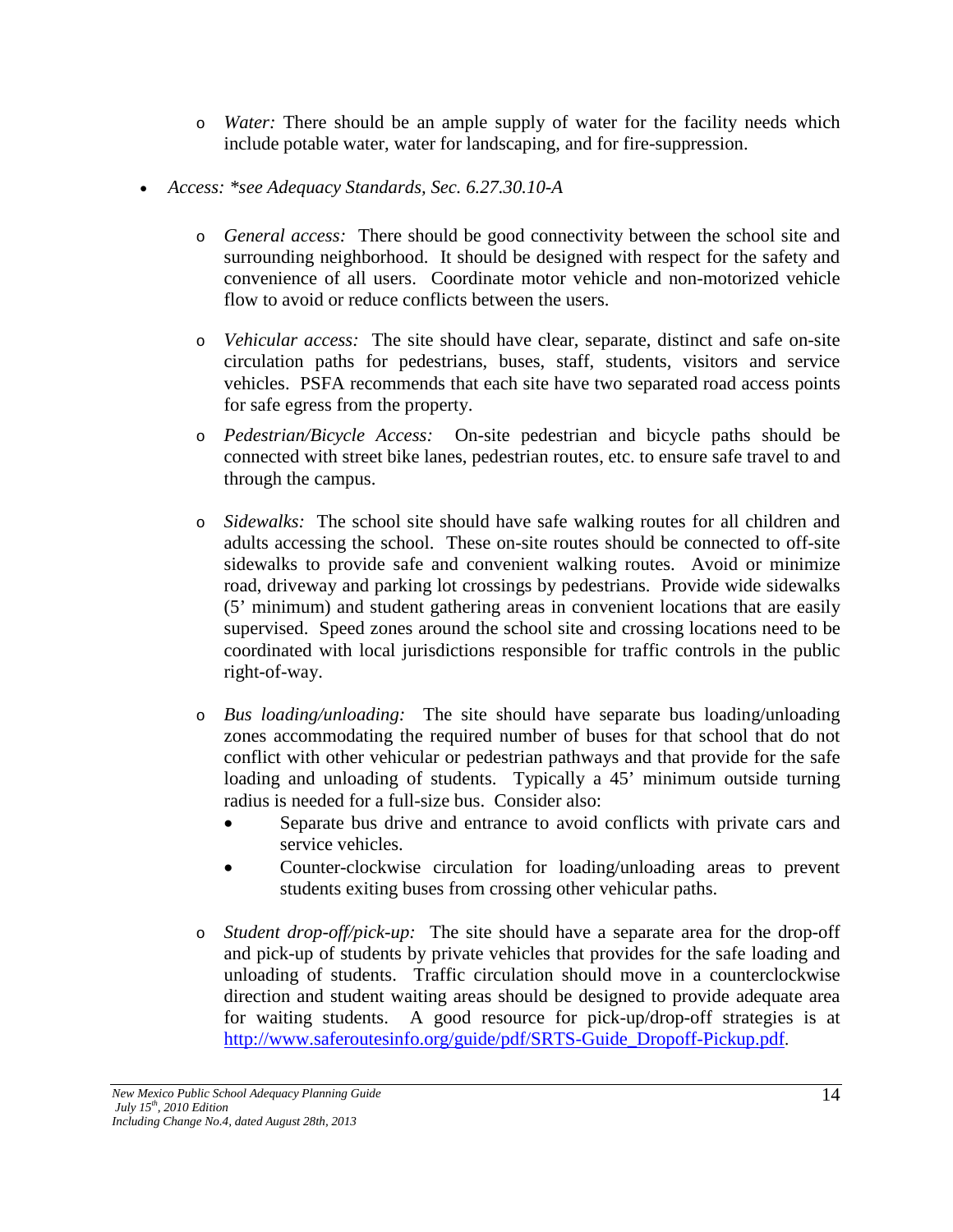- o *Vehicular entrances/exits:* Vehicular entrances and exits should be planned for safe and efficient traffic flow. Avoid conflict with pedestrian traffic flow.
- o *Service/emergency access:* The site should have properly identified, appropriate, and safe access to all areas for service and emergency vehicles. Service and delivery access routes should not conflict with other vehicular pathways and should avoid sharing on-site bus lanes.
- o *Trash dumpsters:* Locate convenient to pickup vehicles but also within reasonable distance from the building area(s).
- o *Portable buildings:* The site should have sufficient room for ingress and egress of portable buildings. Good planning practice is to consider future potential placement of portable buildings during initial site master-planning. It is important that portable classrooms have equal access to centralized facilities and school support facilities while not obstructing future expansion.
- *Parking. \*see Adequacy Standards, Sec. 6.27.30.10-B*
	- o Reliance on curbside parking to handle school parking should be avoided when possible. Most Authorities-Having-Jurisdiction consider off-street parking essential. Adequate parking that is well designed for safe entrance and exit of traffic at peak hours is a key site element. Circulation patterns of students, staff, visitors and service vehicles must be separated from bus drives and pedestrian walkways. Provide appropriate, secure, easy to use, and conveniently-located bicycle parking. See the Association of Bicycle and Pedestrian Professionals' "Bicycle Parking Guidelines" at:

[http://www.apbp.org/resource/resmgr/publications/bicycle\\_parking\\_guidelines.pdf.](http://www.apbp.org/resource/resmgr/publications/bicycle_parking_guidelines.pdf)

- o Provide adequate visitor parking conveniently located near the school office. Driveways and parking areas should be well-drained with solid, trafficbearing surfaces. Parking areas should be landscaped to improve appearance.
- o Parking lots should address the needs of motorists when in their vehicles and when walking through the parking lots, such as providing pedestrian pathways and raised crosswalks.
- *Grading & Drainage. \*see Adequacy Standards, Sec. 6.27.30.10-C*
	- o *Grading:* Creative, functional grading of the site can improve the appearance of the building and provide screening from noise, wind and other climatic conditions. For example, earth berms, or mounding, along highways can shield the site from traffic noise.
	- o *Storm Drainage:* The school site should be well-drained and free from erosion. The maximum site slope is recommended as 2% - 4% over a minimum of 50% of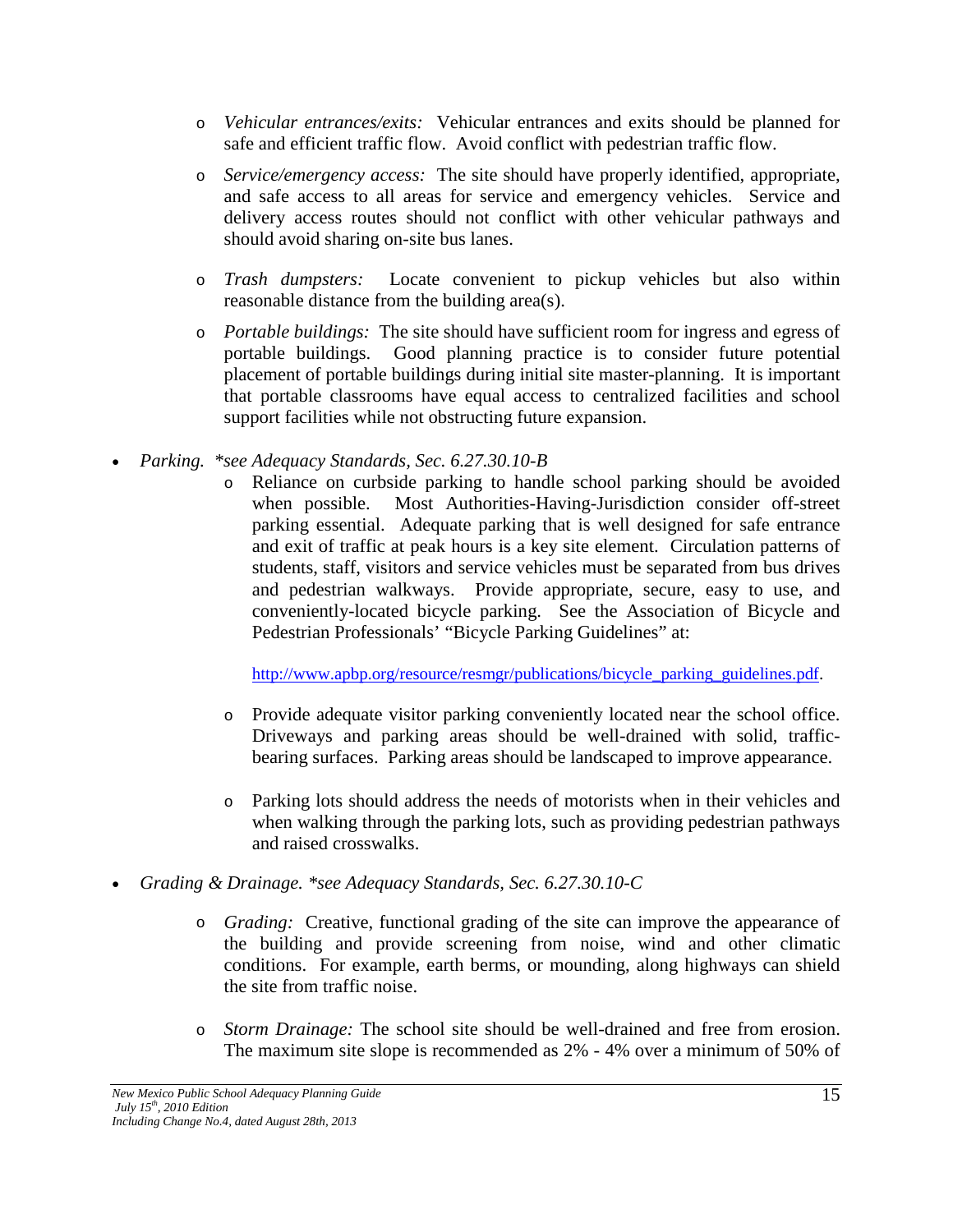the site for ease of design and access. Drainage considerations include the following:

- Consider the impact of off-site drainage patterns upon the site itself must be considered to prevent the danger of erosion or flooding.
- Water should not discharge over sidewalks except by un-concentrated sheet flow.
- Design sidewalks with a 1% cross slope for drainage.
- Drainage should be removed by adequate catch basins and drainpipes or retained on-site.
- Roof drainage should be directed away from the building while avoiding sidewalk areas subject to freezing during cold weather (i.e., at the north side of structures).
- Recreation and play areas should be properly drained.
- Drainage into public rights of way should be avoided.
- Consider use of run-off water as a resource. Incorporate water-harvesting techniques where practical for use in irrigation or ground-water re-charge.
- *Security. \*see Adequacy Standards, Sec. 6.27.30.10-D*
	- o *Safety/security hazards:* The site should be free of safety or security hazards such as excessive slope and improperly designed stairs or retaining walls. Sidewalks should be located and designed to reduce the formation of ice upon their surfaces. Balance safety and security with invited community access.
	- o *Fencing:* Safety security fences should be provided to protect students from the hazards of traffic, railroad tracks and steep terraces; to protect adjacent properties from trespass by students; and to discourage passersby from walking onto the campus. Security fencing should not prohibit students who are walking or bicycling from accessing the school site via the most convenient and direct access points. Connectivity with the surrounding neighborhood should be considered to provide multiple access points that facilitate safe and convenient walking and bicycling routes for students.
	- o *Security lighting:* Site should have illuminated parking areas, walks, entrances and exterior building areas for both safety and security purposes. Comply with any "night sky" ordinances and avoid creating lighting nuisance conditions for adjacent neighbors.
	- o *Utility systems:* Discourage tampering and improper activation of exposed utility fixtures such as backflow preventers, electrical panels, irrigation and fire safety systems by installing protective lockable coverings, fencing, etc.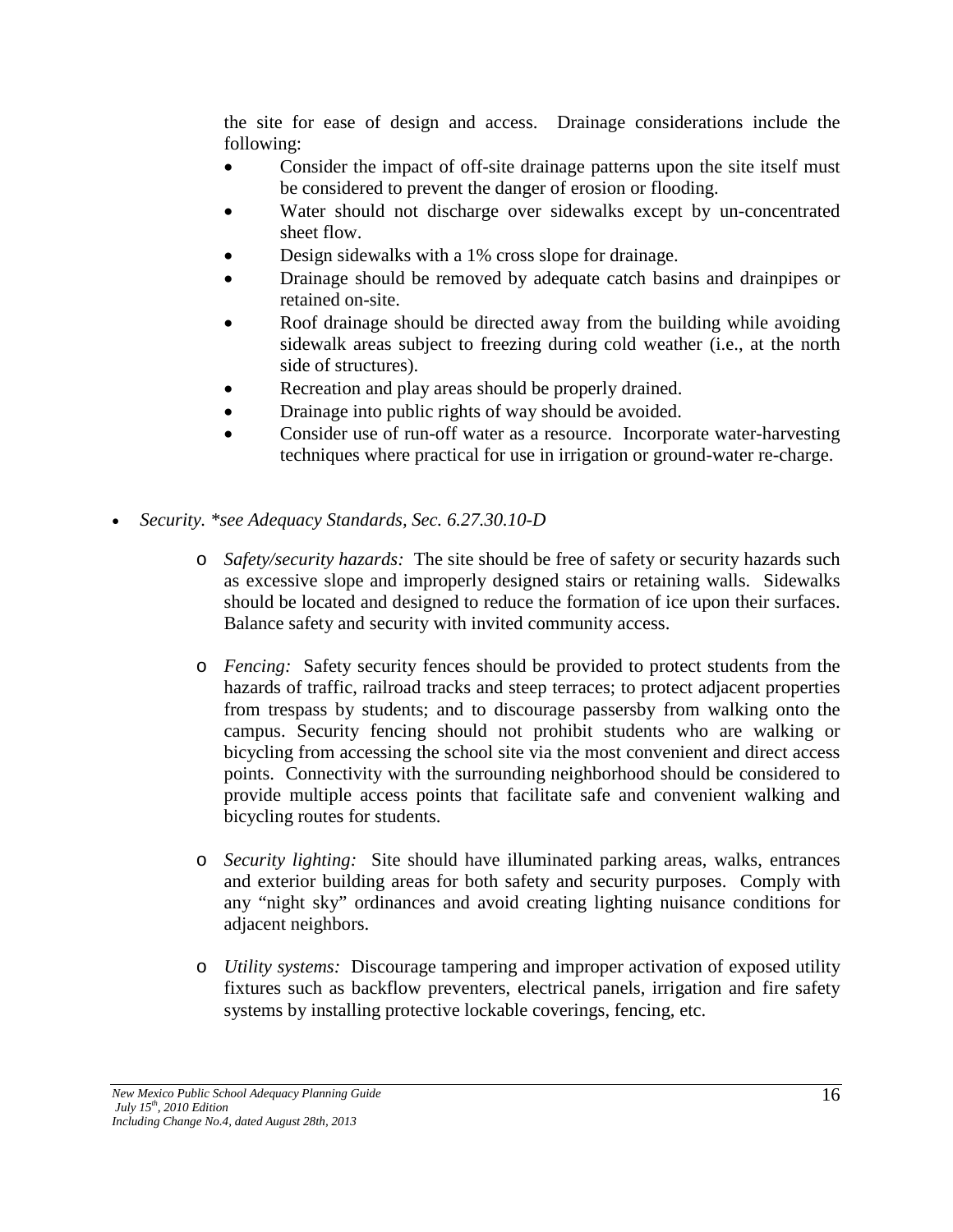- o *Drain fields:* Septic tanks and drainage fields should be isolated from recreational areas where possible and protected from traffic.
- o *Site and playground supervision:* The site and play areas should be laid out to allow ease of visual supervision of the whole area by school personnel from one to two spots. The school facility needs to invite the community in while ensuring student safety. Locate the office in a prominent place to help control access to the site. Community use of fields and other school facilities must not interrupt the educational mission.

# **Best Practices** – Site Recreation and Outdoor Physical Education (*Section 6.27.30.11 NMAC):*

Consider the following when developing recreation and outdoor physical education facilities on the school site:

- The physical education program of the school determines the main extent of outdoor playing areas required while the general category of "Site Recreation" is established to allow for outdoor activities.
- *Community and Shared Use:* Opportunities to share facilities with other schools and/or districts should be explored. The site facilities may be used as community resources as long as they can operate as such without disrupting the educational program. Sharing the funding and operational costs with community groups and public organizations should be explored when considering expanded or enlarged site recreation facilities which serve the community beyond the educational program needs.

*Note: Additional or expanded portions of facilities for community use beyond the school program do not currently qualify for PSCOC funding.*

- *Intramural and Interscholastic athletics*: Intramural athletics are commonly a part of the total educational program. The type and quality of special facilities for interscholastic athletic programs will depend on the available local funds and on the importance attached to competitive sports by the school's students, staff, parents, alumni and community. PSCOC does not typically fund interscholastic athletic facilities Refer to "PSCOC Funding Guidance" in "Using the Guide" section above.
- *Suggested K to 6 Grade Recreation Areas*: *\*see Adequacy Standards, Sec. 6.27.30.11-A*
	- o *General design considerations for playgrounds:* Students should not have to cross service roads, parking lots, or driveways to access play areas. Base design of play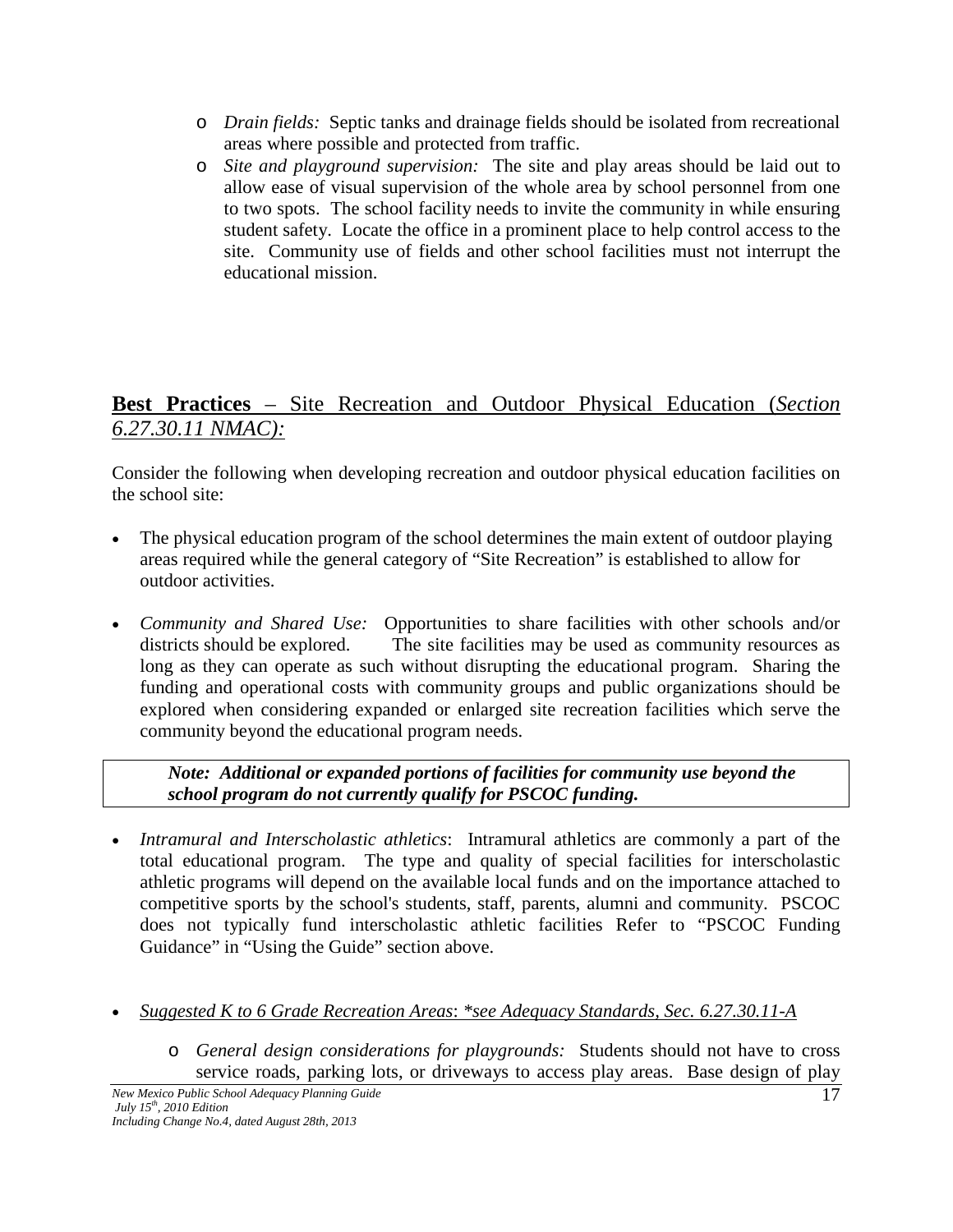facilities on the range of student ages and total student population. Provide appropriate areas and equipment devoted to safe, active play. Provide appropriate fencing for separation of play areas designed for very young students from the general playground area. Playground design and equipment installation must meet school district insurance coverage safety requirements and be in conformance with all governing safety standards. Verify such standards with the district insurance Verify such standards with the district insurance administrator.

o *Playground equipment:* Playground apparatus and equipment should be carefully selected by playground committees and playground design professionals. Only equipment of sturdy construction should be selected. It should be erected by certified playground equipment installation contractors. Hard surfaces under climbing equipment must conform to required safety standards to reduce injuries. Ease of supervision, safety and economical use of space are considerations in locating equipment. Apparatus may be placed to advantage near a school building where the noise created will not be a problem and where it is readily accessible. Ample space for safe use around equipment and fall zones are to meet playground safety standards. Hard-surfaced or unpaved play areas shall be provided for P.E based upon program capacity needs and made accessible for students.

#### • *Suggested Middle School/Junior High School Recreation Areas: \* see Adequacy Standards, Sec. 6.27.30.11-B*

- o *Playing field(s) and fixed equipment for P.E.:* Larger schools may require more fields based on utilization requirements for physical education classes.
- *Suggested High School Recreation Areas: \*see Adequacy Standards, Sec. 6.27.30.11-C*
	- o *Playing field(s) for P.E.:* Larger schools may require more fields based on utilization requirements for physical education classes.
- *Combination School Recreation Areas: \*see Adequacy Standards, Sec. 6.27.30.11-D*
	- o The facility may require the provision of recreation and playground facilities to accommodate all grade levels.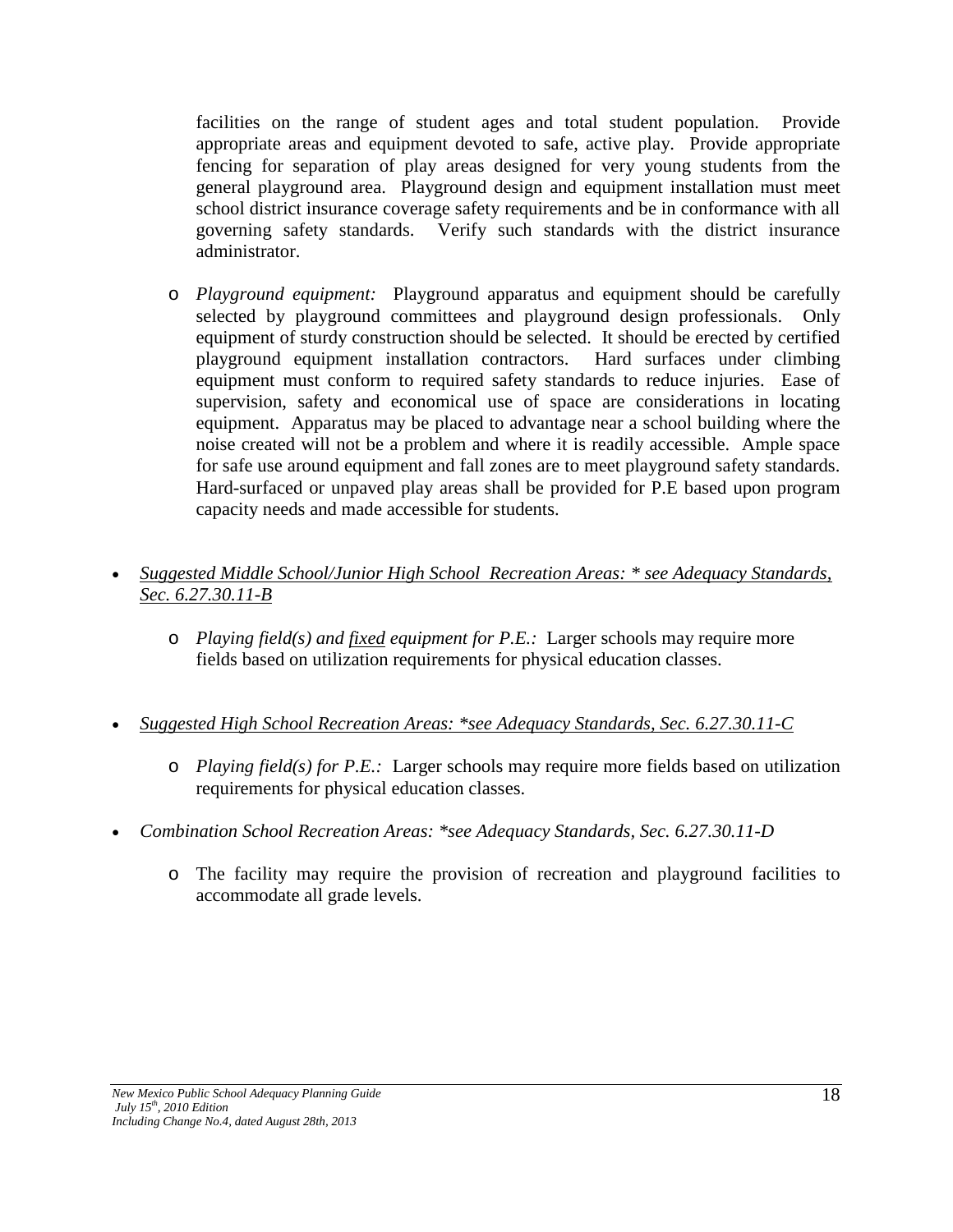# **B. GENERAL CLASSROOMS**

# **Adequacy Requirements**

The *New Mexico State Adequacy Standards Section 6.27.30.12 NMAC* establishes the basic minimum requirements that all academic classrooms must meet. These apply to any teaching space in the facility and are as follows:

--------------------------------------------------------------------------------------------------------------------------------------------

**6.27.30.12 ACADEMIC CLASSROOM SPACE.** All classroom space shall meet or exceed the requirements listed below: A. Classroom space - Classroom space shall be sufficient for appropriate educational programs for the class level needs. B. Classroom fixtures and equipment (1) Each general and specialty classroom shall contain a work surface and seat for each student in the classroom. The work surface and seat shall be appropriate for the normal activity of the class conducted in the room. (2) Each general and specialty classroom shall have an erasable surface and a surface suitable for projection purposes, appropriate for group classroom instruction, and a display surface. A single surface may meet one or more of these purposes. (3) Each general and specialty classroom shall have storage for classroom materials or access to conveniently located storage. (4) Each general and specialty classroom shall have a work surface and seat for the teacher and for the aide assigned to the classroom, and it shall have secure storage for student records that is located in the classroom or is convenient to access from the classroom. C. Classroom lighting (1) Each general and specialty classroom shall have a light system capable of maintaining at least 50 foot-candles of well-distributed light. Provide appropriate task lighting in specialty classrooms where enhanced visibility is required. (2) The light level shall be measured at a work surface located in the approximate center of the classroom, between clean light fixtures. D. Classroom temperature (1) Each general and specialty classroom shall have a heating, ventilation and air conditioning (HVAC) system capable of maintaining a temperature between 68 and 75 degrees fahrenheit with full occupancy. (2) The temperature shall be measured at a work surface in the approximate center of the classroom. E. Classroom acoustics (1) Each general and specialty classroom shall be maintainable at a sustained background sound level of less than 55 decibels. (2) The sound level shall be measured at a work surface in the approximate center of the classroom. F. Classroom air quality (1) Each general, science and arts classroom shall have an HVAC system that continually moves air and is capable of maintaining a  $CO<sub>2</sub>$  level of not more than 1,200 parts per million. (2) The air quality shall be measured at a work surface in the approximate center of the classroom. [6.27.30.12 NMAC - N, 9/1/02; A, 8/31/05; A, 12/14/07]

*Section 6.27.30.13 NMAC* includes minimum area requirements for general use classrooms as described below: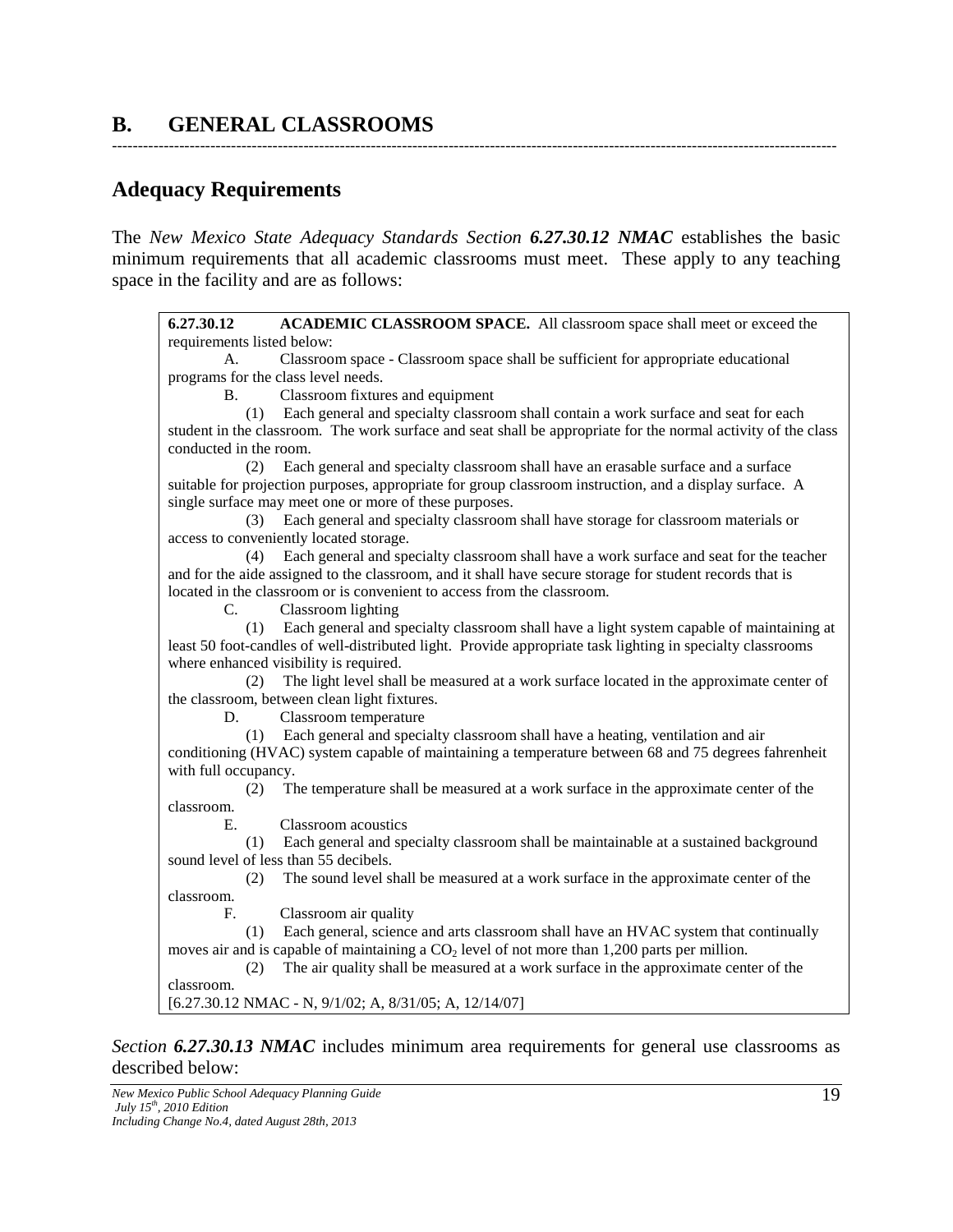| 6.27.30.13                                                                            | <b>GENERAL USE CLASSROOMS (LANGUAGE ARTS, MATHEMATICS AND</b>                           |                                                                                        |
|---------------------------------------------------------------------------------------|-----------------------------------------------------------------------------------------|----------------------------------------------------------------------------------------|
| <b>SOCIAL STUDIES).</b>                                                               |                                                                                         |                                                                                        |
| А.                                                                                    |                                                                                         | Cumulative classroom net square foot (sf) requirements, excluding in-classroom storage |
| space, shall be at least:                                                             |                                                                                         |                                                                                        |
| (1)                                                                                   | Kindergarten                                                                            | 50 net sf/student                                                                      |
| (2)                                                                                   |                                                                                         | Grades $1 - 5$ 32 net sf/student                                                       |
| (3)                                                                                   |                                                                                         | Grades $6 - 8$ 28 net sf/student                                                       |
| (4)                                                                                   |                                                                                         | Grades $9 - 12$ 25 net sf/student                                                      |
| At least 2 net sf/student shall be available for dedicated classroom storage.<br>B.   |                                                                                         |                                                                                        |
| C.                                                                                    | Sufficient number of classrooms shall be provided to meet statutory student/staff ratio |                                                                                        |
| requirements.                                                                         |                                                                                         |                                                                                        |
| $[6.27.30.13 \text{ NMAC} - \text{N}, 9/1/02; \text{A}, 8/31/05; \text{A}, 12/14/07]$ |                                                                                         |                                                                                        |

#### Note:

- o See also "Space for Technology-Aided Instruction" in this *Guide* for classroom computer information.
- o Spaces created by temporary partitions shall not be considered below minimum size if necessary to accommodate class loads smaller than those listed above.

|           | <b>Adequacy Standards Area Summary</b> | <b>Minimum Area (Net Square Feet)</b> |
|-----------|----------------------------------------|---------------------------------------|
| $\bullet$ | Kindergarten                           | at least 50 nsf/student *             |
| $\bullet$ | Grades $1-5$                           | at least 32 nsf/student *             |
| $\bullet$ | Grades $6-8$                           | at least 28 nsf/student *             |
|           | $\bullet$ High School (9-12)           | at least 25 nsf/student *             |
|           | Dedicated Classroom Storage            | at least 2 nsf/student*               |

*\* New Mexico Statewide Adequacy Standards requirement – See Section 6.27.30.13 NMAC*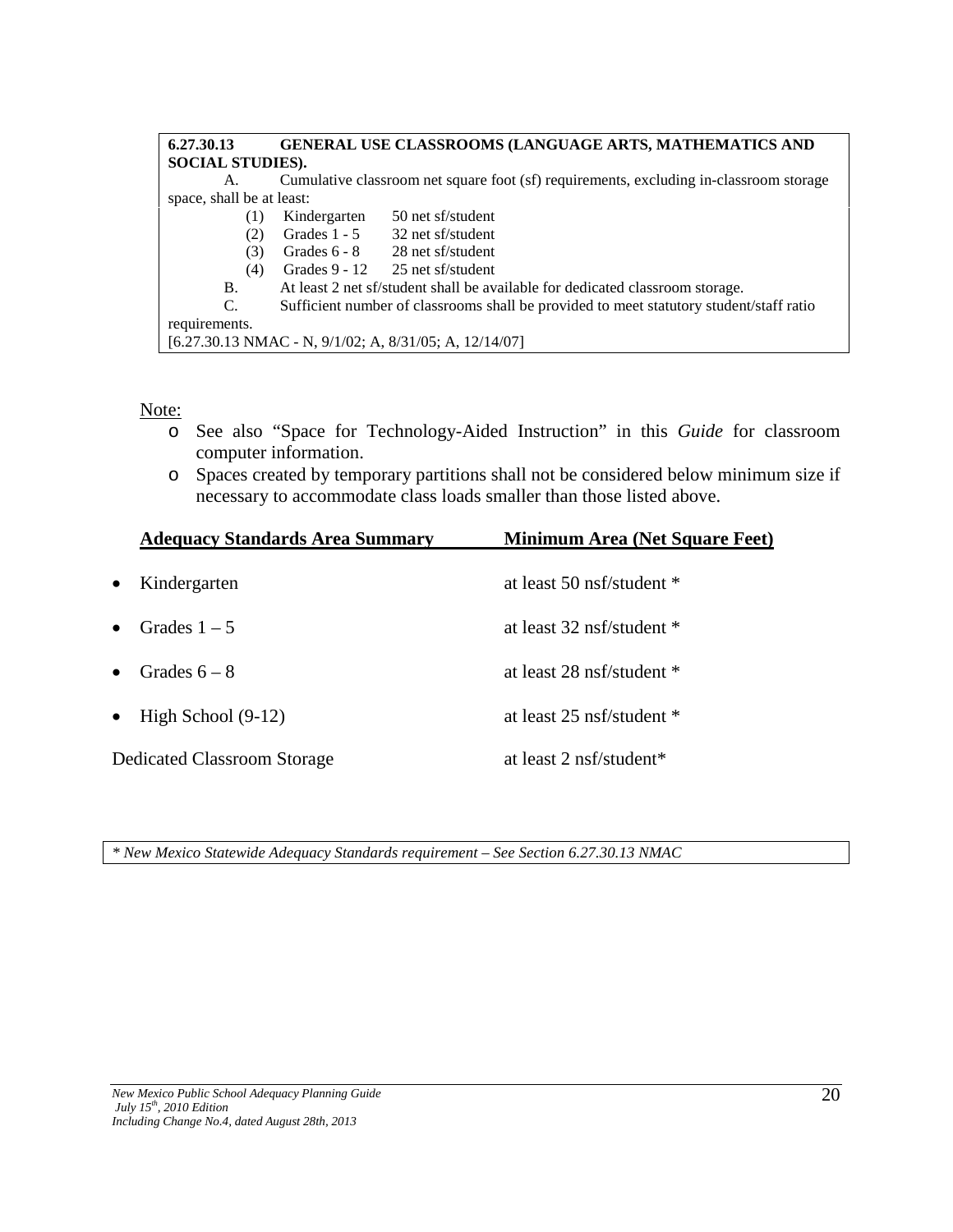# **Best Practices –** Academic Classroom Space:

- Minimum classroom sizes:
	- o Minimum total net s.f. areas for classroom space, excluding storage are limited to the following:

| $\blacksquare$ Kindergarten       | 650 min. |
|-----------------------------------|----------|
| Grades $1-5$                      | 650 min. |
| Grades $6-8$                      | 650 min. |
| $\blacksquare$ High School (9-12) | 650 min. |

#### o The areas listed above are based upon the following ranges of class sizes:

| $\blacksquare$ Kindergarten: | $13 - 20$ students |
|------------------------------|--------------------|
| Grades $1 - 3$ :             | $17 - 22$ students |
| Grades $4-6$ :               | $18 - 24$ students |
| Grades $7-8$ :               | $19 - 27$ students |
| Grades $9-12$                | $21 - 30$ students |

#### • General Classroom Environment: *\* see New Mexico Statewide Adequacy Standards Section 6.27.30.12*

o *Size and arrangement:* Many factors, such as furniture, equipment (computers), class size and educational programs, will affect the optimum size and arrangement of a classroom. Configure electrical outlet locations in a manner that allows for locating furnishings and equipment to suit varying needs. Take into consideration the location of white boards and interactive projection surfaces in relation to glare-producing windows. It is recommended that interactive white boards be tilted from 5 to 10 degrees away from the wall at the base to prevent glare. Provide a good balance of window vs. wall space. White boards should be installed in every room that has an interactive white board and both should be specified with a low visible sheen.

o *Lighting:* In addition to encouraging energy savings through artificial lighting controls, the designer should emphasize the provision of diffuse natural light that can be controlled when needed into all learning spaces. The Adequacy Standards require a level of at least 50 foot candles of well-distributed light at classroom work surfaces. Skylights, clerestories, windows, with light diffusing "eyebrows", and other daylightharvesting features are typical elements of a well-lighted space. These apertures should be able to be darkened for AV presentations and positioned so that the room does not over-heat. Many studies correlate the levels of natural light to educational achievement. See Appendix B for reference to these studies. Dual-technology occupancy controls which are properly adjusted can help keep lights on during times of low occupancy conditions.

o *Temperature:* Classroom temperature should be easily maintained between 68 and 75 degrees Fahrenheit with individual controls for each classroom.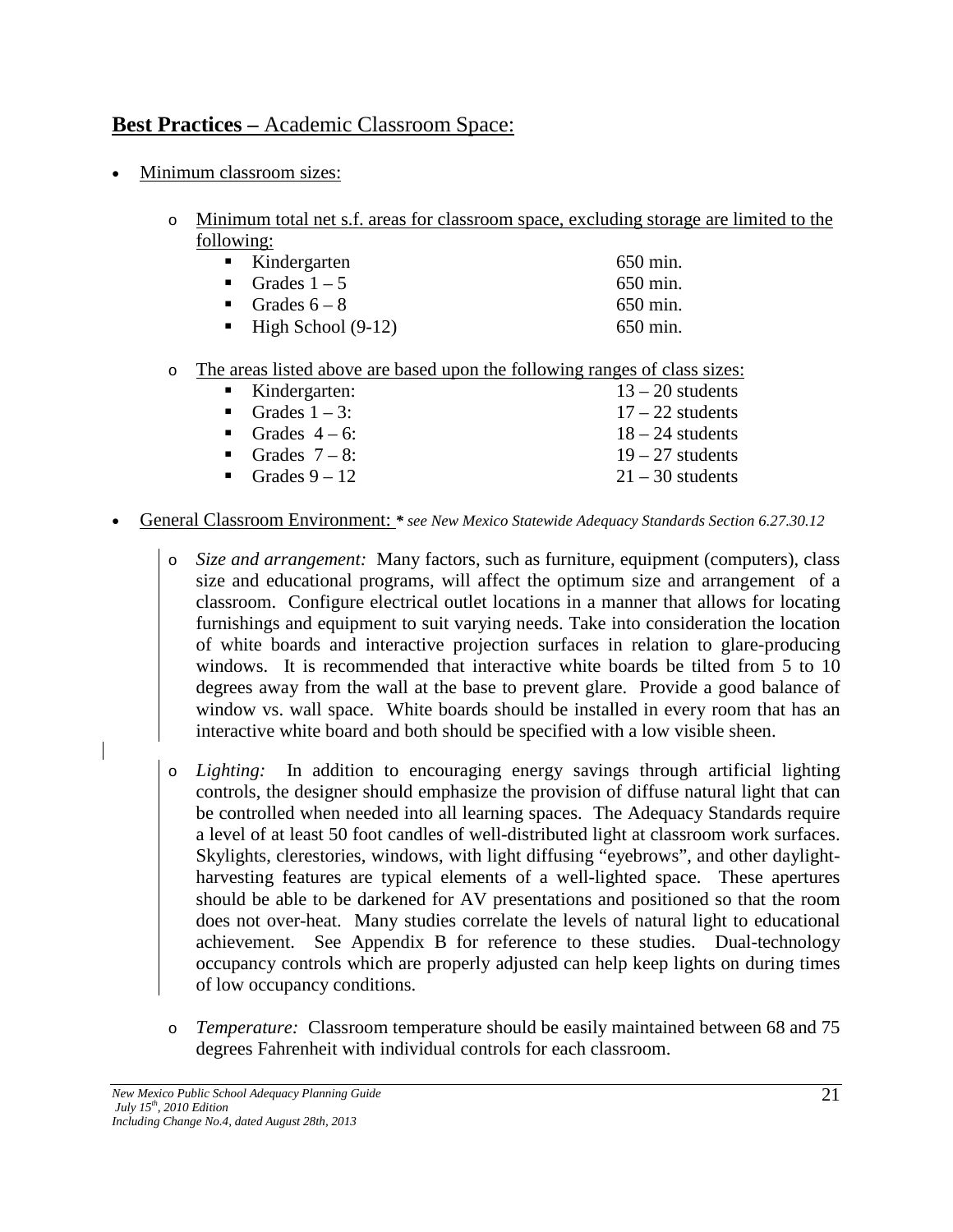- o *Acoustics:* The acoustical quality of learning spaces is becoming a critical matter. Designers will need to pay attention to the effect of noise-producing factors and absorbing noise that is generated within the classroom. The *Adequacy Standards* require that a one-hour, A-weighted Noise Criteria of less than 55 decibels must be maintained (45 decibels or less is preferred). Keep reverberation times in classrooms within a range of 0.4 – 0.6 seconds. See also Appendix D of the *Guide*.
- o *Air Quality:* Comply with the "PSFA Design Guidelines for HVAC and Controls" (Appendix B of the PSFA HVAC and Controls Performance Assurance Program).
- o *Computer Technology:* Accommodations for networked multimedia computer connections are to be provided in conformance with Public Education Department requirements for educational technology. These computers may be dispersed throughout the entire facility, concentrated in computer labs, or provided through a combination of both methods.
- Grade Level Considerations
	- o Kindergarten: Instruction tends to be project and center oriented. The curriculum is generally contained in one space and must accommodate many activities.
	- $\circ$  Grades  $1 5$ : Curriculum at the elementary level tends to be self-contained within a single classroom involving a single teacher supported by any number of specialty instructors. Consequently, large groups, small groups and independent study must all be supported within the confines of the classroom at various times. Classroom activities include physical movement, long-term projects, cooperative learning groups, learning centers and process learning. Space layout must be flexible enough to accommodate these needs.
	- $\circ$  Grades  $6 8$ : Early adolescence is a unique period of transition with specific educational requirements. Programs provide exploratory learning opportunities typically based around interdisciplinary instructional teams. The need for specialty classrooms begins to emerge at the middle school level and, therefore, the general classroom size is often reduced.
	- $\circ$  Grades 9 12: The content driven curriculum of high schools is expressed in the trend toward academic teaming with many schools developing learning academies stressing separate disciplines within a single facility. Specialized instruction and an increased need for specialty classrooms diminish the need for large general classrooms. The goal of facility planning at the high school level should be to create a dynamic learning environment that allows both faculty and students a fair amount of flexibility in organizing their time and schedules. The layout of general classrooms should allow for easy access to specialized learning environments.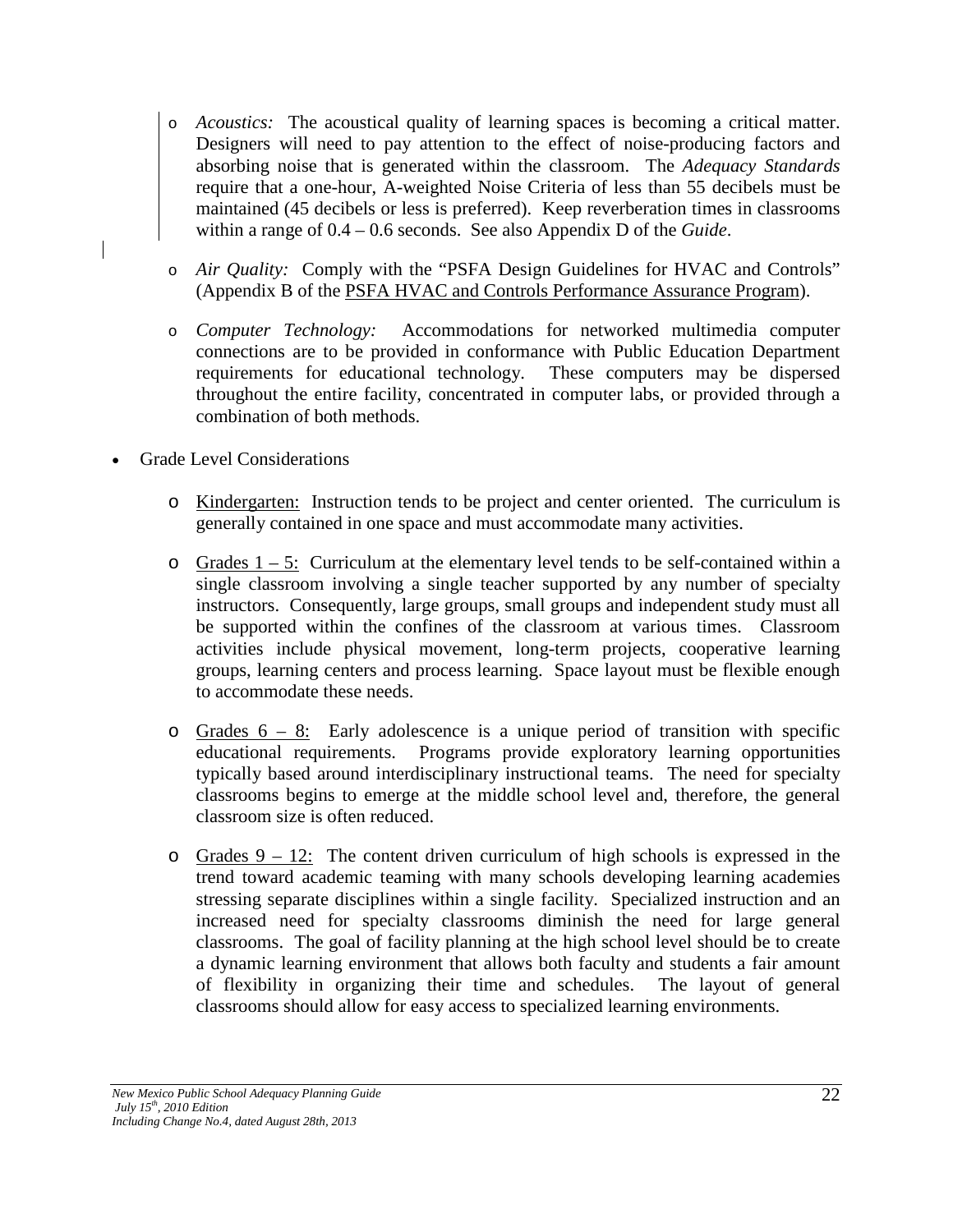# • **Standard Classroom Furnishings**

o Provisions for these items should be made in the layout of each classroom.

| <b>Grade Level</b>                    | <b>Standard Furnishings</b>                                                                                                                                                                                                                    |
|---------------------------------------|------------------------------------------------------------------------------------------------------------------------------------------------------------------------------------------------------------------------------------------------|
| Kindergarten                          | Storage (some lockable)<br>1 snack area w/sink<br><b>Adjacency to restroom facilities</b><br>Access to computer networking (1 computer<br>station for each 3 students or wireless capability)<br><b>Intercom system</b><br><b>White boards</b> |
| Elementary                            | Storage (some lockable)<br><b>Cabinets and file storage</b><br>Access to computer networking (1 computer<br>station for each 3 students or wireless capability)<br><b>Projection surface</b><br><b>Intercom system</b><br><b>White boards</b>  |
| Middle School/Junior High/High School | Storage (some lockable)<br><b>Cabinets and file storage</b><br>Computer networking (1 computer station for<br>each 3 students or wireless capability)<br><b>Projection surface</b><br><b>Intercom system</b><br><b>White boards</b>            |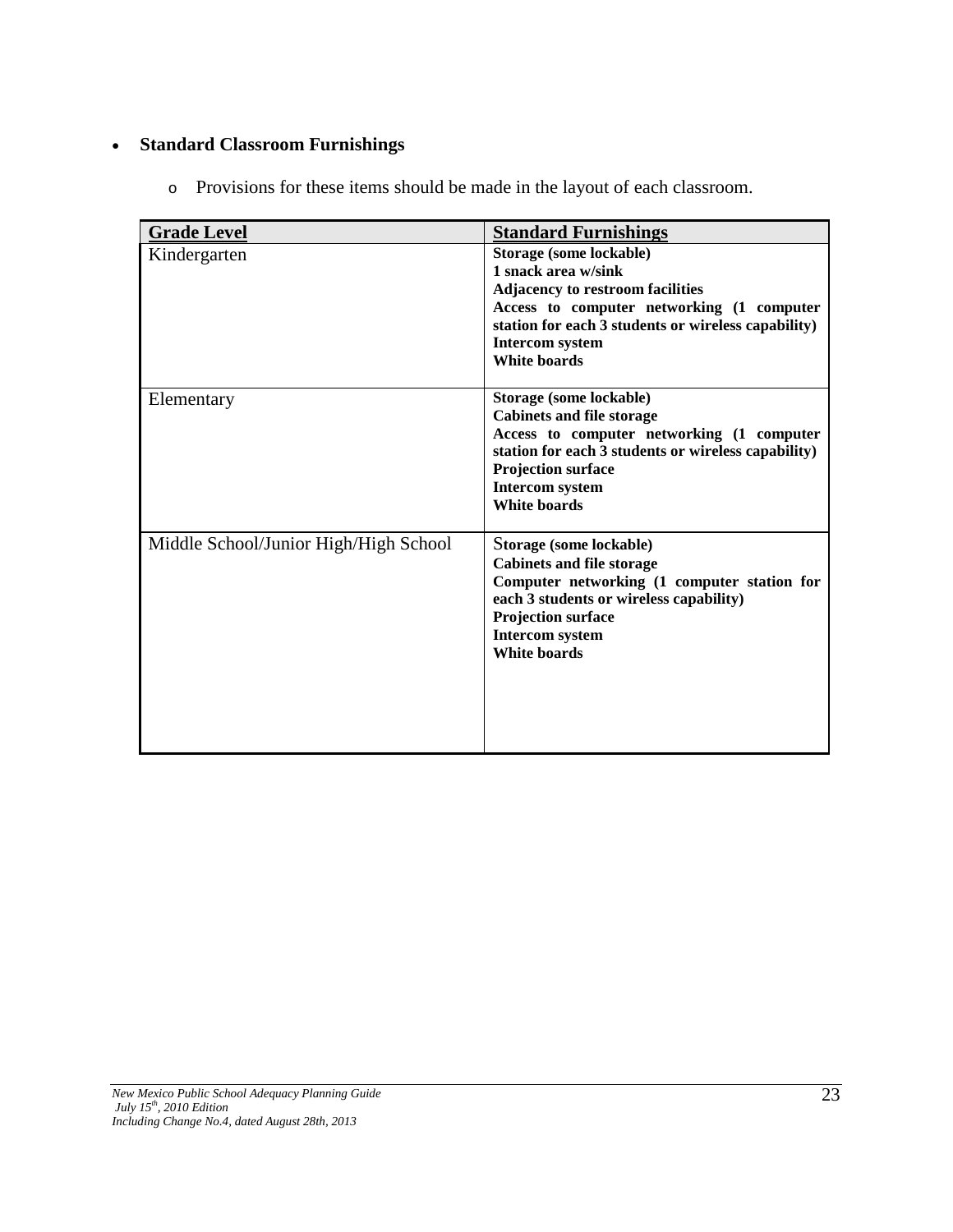# **Adequacy Requirements**

*New Mexico State Adequacy Standards Section 6.27.30.14.A NMAC* establishes the following basic minimum requirements for science instructional space in schools:

--------------------------------------------------------------------------------------------------------------------------------------------

#### **6.27.30.14 SPECIALTY CLASSROOMS.** A. Science: (1) For grades K through 6 , no additional space is required beyond the classroom requirement. (2) For grades 7 through 12, 4 net sf/student of the specialty program capacity for science is required. The space shall not be smaller than the average classroom at the facility. This space is included in the academic classroom requirement and may be used for other instruction. The space shall have science fixtures and equipment, in accordance with the standard equipment necessary to meet the educational requirements of the public education department. If an alternate science learning method is used by a school district, the district shall verify the appropriate alternate fixtures and equipment to the council. Provide at least 80 net sf for securable, well-ventilated storage/prep space for each science room having science fixtures and equipment. Storage/prep room(s) may be combined and shared between more than one classroom.

| <b>Adequacy Standards Area Summary</b> | <b>Minimum Area (Net Square Feet)</b>                       |
|----------------------------------------|-------------------------------------------------------------|
| Lecture and Laboratories:              |                                                             |
| Grades $K - 6$                         |                                                             |
| All Science                            | No additional specialized<br>space required*                |
| Grades $7-8$                           |                                                             |
| Science Lecture & Labs                 | 4 nsf/students in program<br>No smaller than average $CR^*$ |
| Grades 9-12                            |                                                             |
| Science Lecture & Labs                 | 4 nsf/students in program<br>No smaller than average $CR^*$ |
| Storage/Prep Area                      | 80 net s $f /$ lab* min.                                    |

*\*see New Mexico Statewide Adequacy Standards: Section 6.27.30.14-A*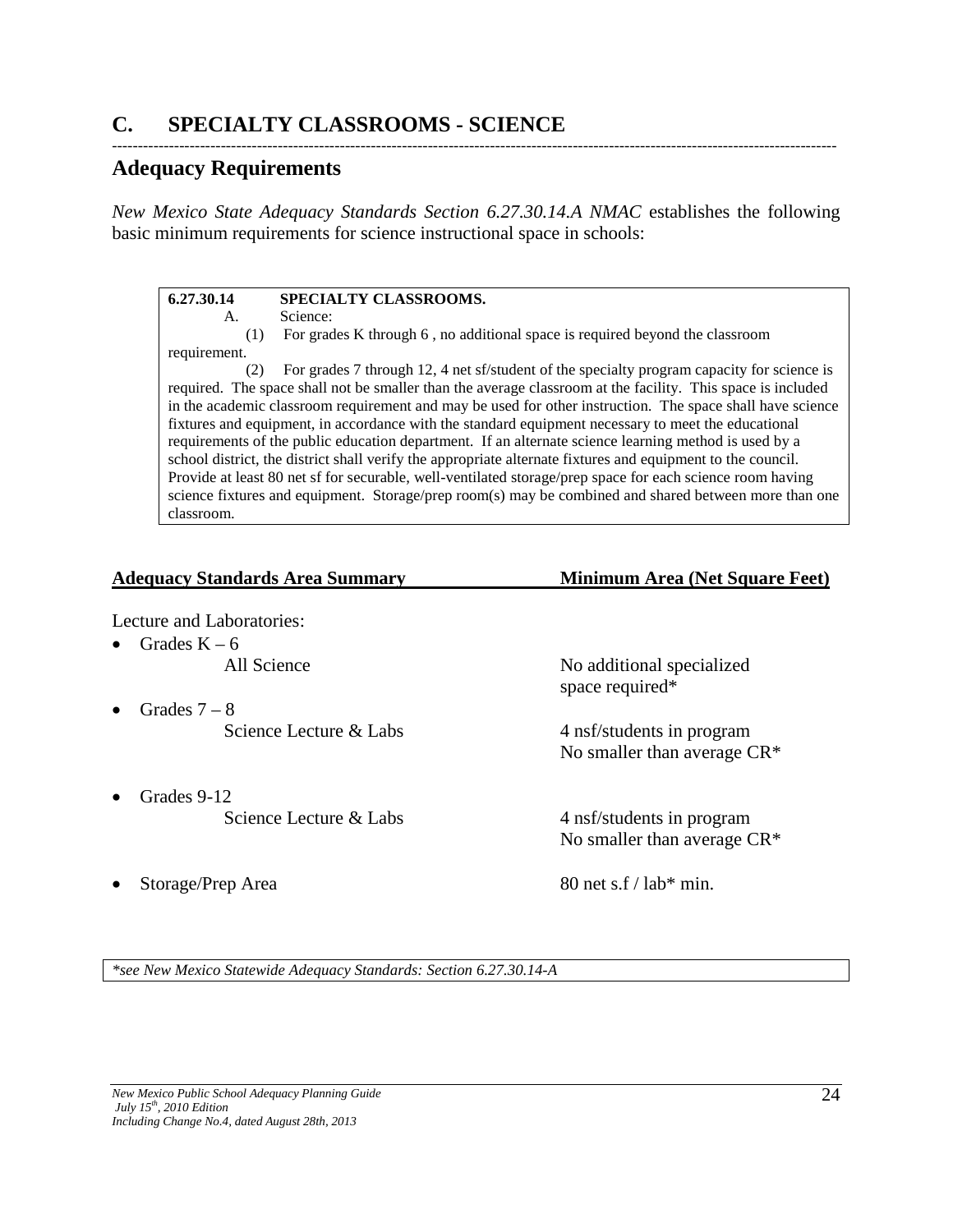# **Best Practices** – Science

- Shared spaces may decrease the need for laboratories dedicated to a specific science discipline. Lecture areas can be combined with lab space or separated within the same room or in different rooms. The lab design may accommodate the following:
	- o Lab equipment.
	- o Computer and multimedia presentations.
	- o Furnishings must be flexible and allow for working in teams, must accommodate
	- o Interactive learning programs that facilitate hands-on assignments.
	- o Flexible, high-density storage.
	- o Secure storage.
	- o OSHA requirements (e.g., eyewash stations, emergency shutoffs, etc.)
- The trend toward "virtual" lab experiments requires consideration of computer networking, portable demonstration tables, yet smaller table-based furnishings and equipment.
- Science classrooms are often larger than regular classrooms at the facility to accommodate demonstration areas and specialized furniture and equipment.
- Science classrooms in small schools might only be used for parts of the day and the same room may be used for other programs when not used for science.
- If Storage/Prep space is provided it shall be separate, well-ventilated, preferably adjacent and accessible to each lab. It shall contain safe and secure storage for valuable equipment and chemicals used for experiments This space may be combined and shared between more than one classroom.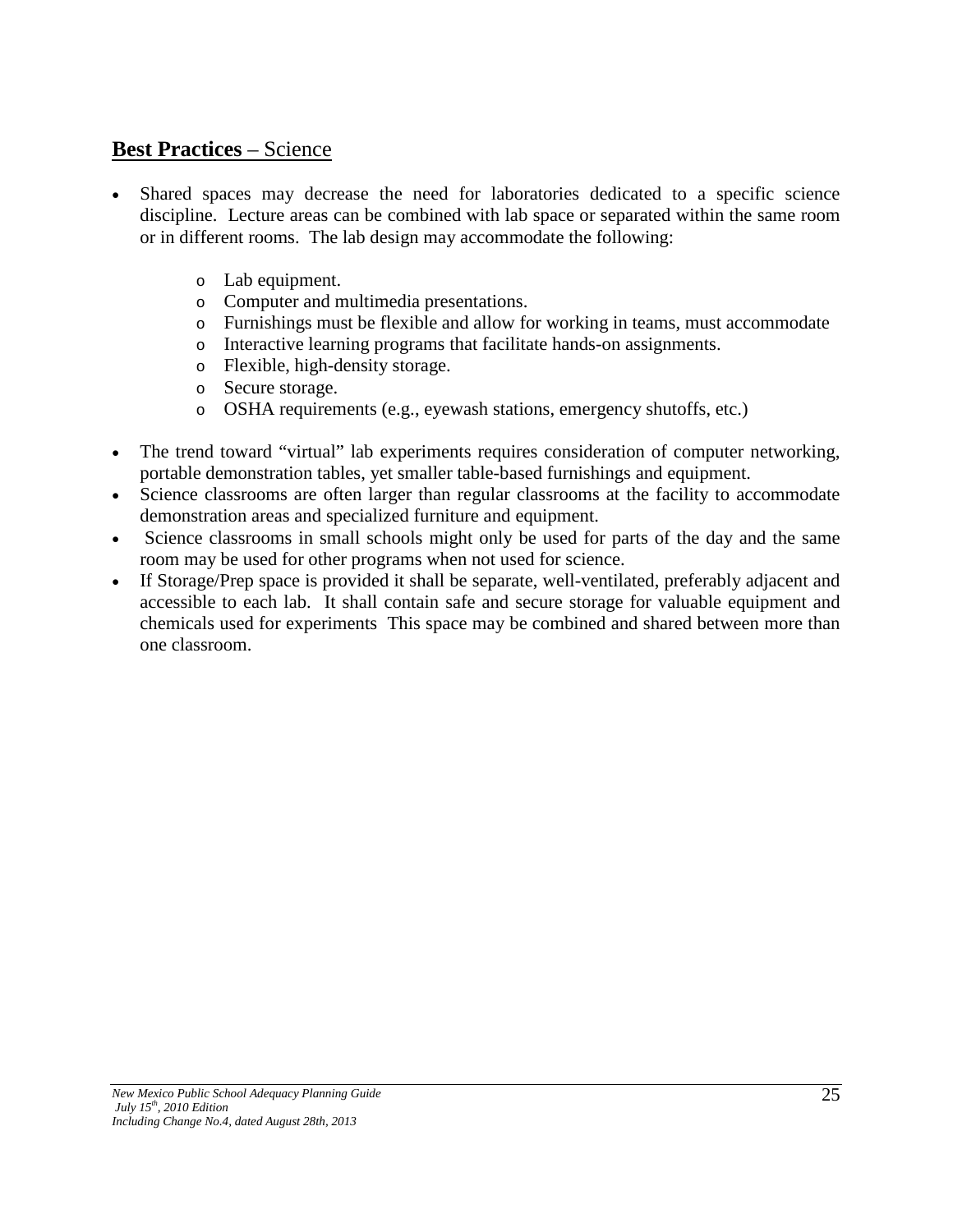# **D. SPECIALTY CLASSROOMS - SPECIAL EDUCATION**

# **Adequacy Requirements**

*New Mexico State Adequacy Standards Section 6.27.30.14.B NMAC* establishes the following basic minimum requirements for a classroom for special education purposes:

--------------------------------------------------------------------------------------------------------------------------------------------

B. Special education classroom. If a special education space is provided and the space is required to support educational programs, services, and curricula, the space shall not be smaller than 450 net sf. When the need is demonstrated in type II (d-level) classrooms, additional space in the classroom shall be provided with, or students shall have an accessible route to; an accessible unisex restroom with one toilet, sink, washer/dryer, and shower stall/tub, and at least 15 net sf of storage. When the need is demonstrated in  $7<sup>th</sup>$  grade classrooms and above, a kitchenette with at least 15 net sf of storage shall be provided.

| <b>Adequacy Standards Area Summary</b> | <b>Minimum Area (Net Square Feet)</b> |
|----------------------------------------|---------------------------------------|
|                                        |                                       |

• Type I classroom (A,B,C levels) 450\* min. (15 students, max.)

• Type II classroom (D level) 450\* min. (8 students, max.)

In Type II classrooms, and when the need is demonstrated, there shall be a directly accessible or otherwise convenient unisex restroom with one toilet, sink, washer/dryer, and a shower/stall tub. Other potential ancillary areas are the following:

| • Kitchenette $(7th$ Grade & above) | $80*$ min. |
|-------------------------------------|------------|
| • Storage                           | $15*$ min. |

*\*see New Mexico Statewide Adequacy Standards: Section 6.27.30.14-B*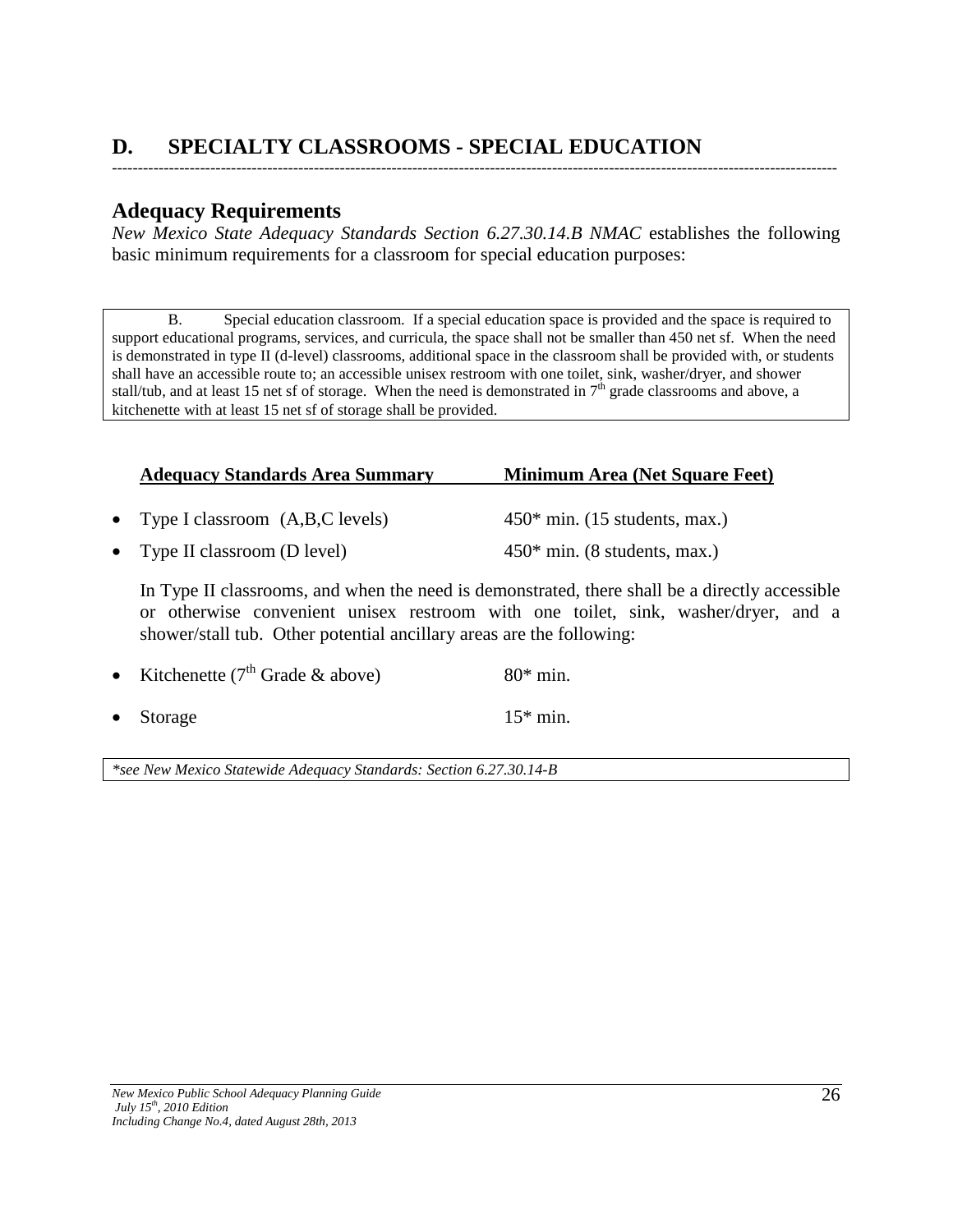# **Best Practices** – Special Education:

- A principal goal of special education is to provide services in the least restrictive environment possible. This allows services to be performed within the regular classroom along with the typical instructional program or in special dedicated or pull-out spaces. A combination of delivery techniques may be used which have bearing on the space required. Sometimes space can be used within other regular or special program areas such as in the home economics classroom when life skills are part of the special education curriculum. The idea of including the special education student within the regular school program is promoted as beneficial to the student as well as to the entire student body.
- Most special education programs in New Mexico are historically categorized according to A, B, C or D level designations. These designations can be used in the *Adequacy Planning Guide* to describe the typical degrees of service required. Most special education students are learning-disabled and need varying types of specialized instruction.

Classifications are defined as follows in these guidelines:

- A Level: Programs serving students who primarily need specialized instruction. Students usually rotate through these programs on a periodic basis.
- B Level: Programs where management needs require a classroom assistant.
- C Level: Programs where a small group of students require highly-intensive, individualized instruction.
- D Level: Programs serving students with severe or multiple handicaps and primarily in need of habilitation and treatment, while requiring a staff person for small groups of students within the class.
- Depending on the number of students to be served, their ages, and the nature of special needs, classroom sizes will range from full-size to half-size.
- Kitchenettes may be included or used on a shared basis with other programs, (e.g. Home Ec.) and are allowed by PSFA for  $7<sup>th</sup>$  Gr. and above, only. A kitchenette is defined as a very small room or an area within a room with compact kitchen appliances and a sink used for occasional preparation of simple meals and snacks.
- Ancillary space may include offices and shared meeting or testing rooms. These spaces should be provided within an area at least one-fourth the size of the classroom space required and in addition to the regular classroom area.
- Separate isolation areas for disruptive students are currently not recommended due to supervision issues.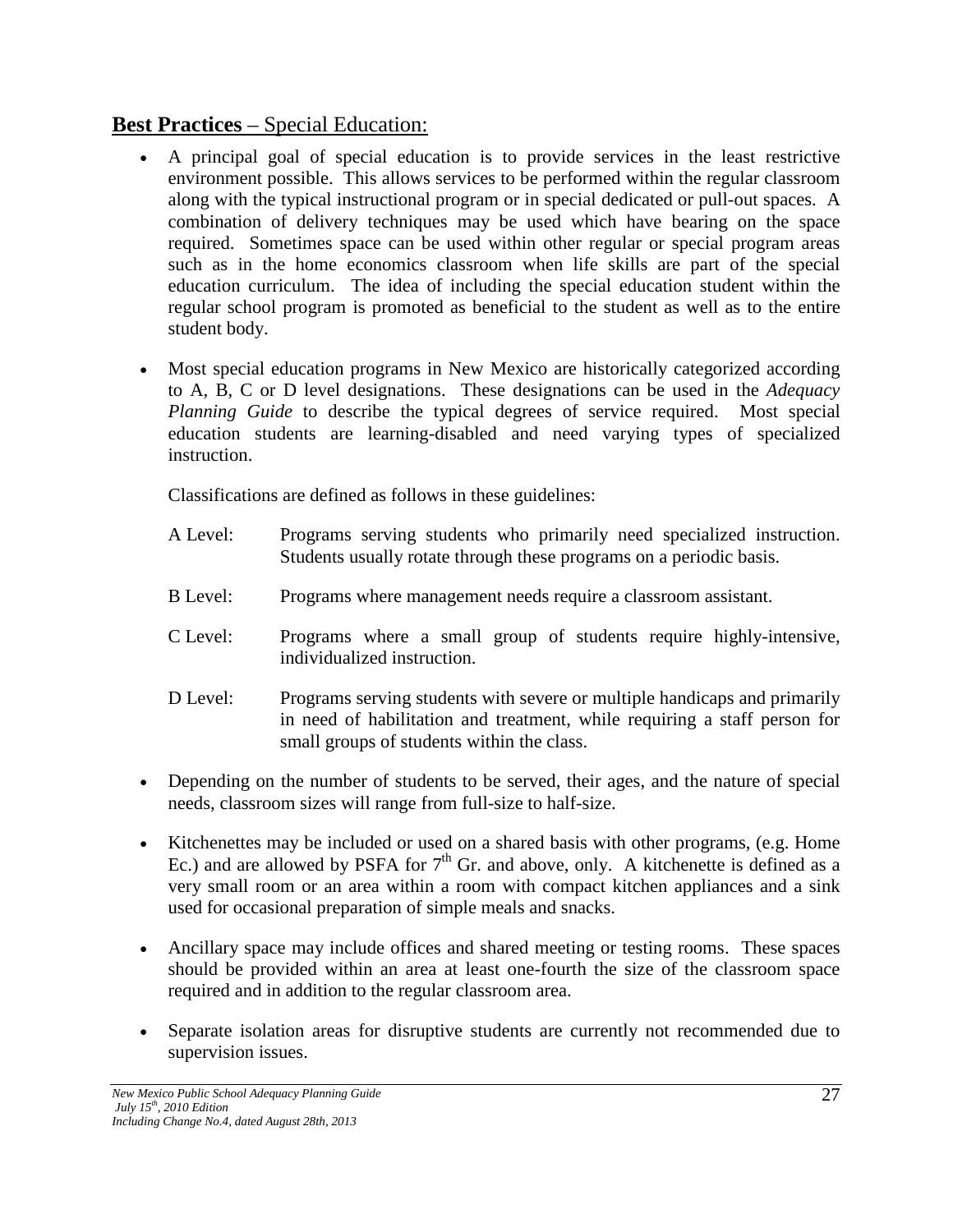- Special needs facilities may also include changing tables, pull-out tutoring areas or OT/PT equipment.
- Small-scale or limited programs might only require shared use of appropriately sized and equipped space. Type I classes can use the same space during different times of the day. These rooms can also be subdivided with movable partitions to create more flexible space.
- Type I instructional space may also serve as conference rooms.
- Small or remote schools may choose to centralize their special education services at a selected location for logistical purposes.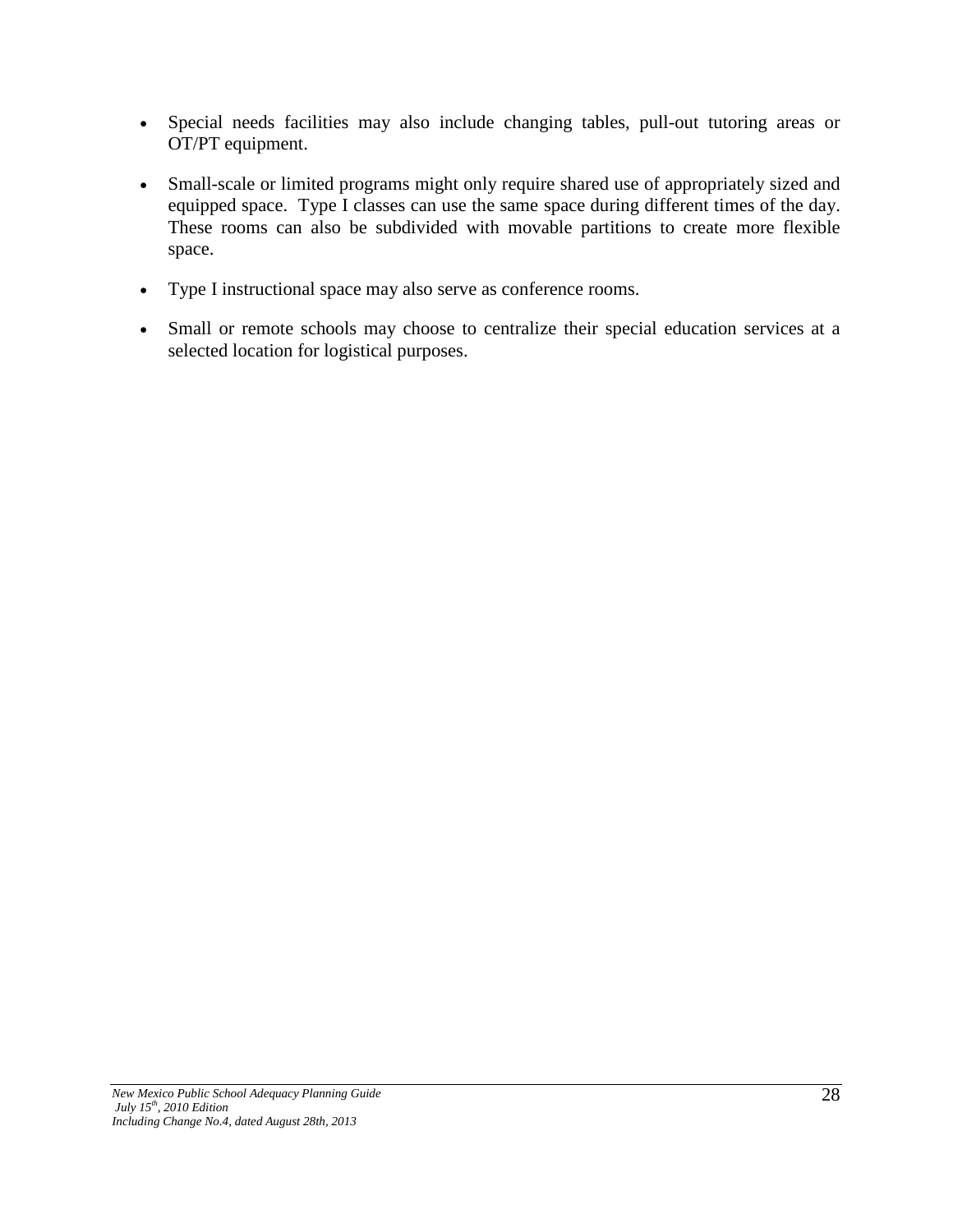# **Adequacy Requirements**

*New Mexico State Adequacy Standards Section 6.27.30.14.C NMAC* establishes the following minimum basic requirements for art program instructional space in schools:

C. Art education programs. A school facility shall have classroom space to deliver art education programs, including dance, music, theatre/drama, and visual arts programs, or have access to an alternate learning method. Classroom space(s) for art education shall not be smaller than the average classroom at the facility. Art education classroom space(s) may be included in the academic classroom requirement and may be used for other instruction.

 (1) Elementary school. Art education programs may be accommodated within a general use or dedicated art classroom. Provide additional dedicated art program storage of at least 60 net sf per facility.

 (2) Middle school/junior high school. Classroom space(s) for art education programs shall have no less than 4 net sf/student of the specialty program capacity for art. Provide additional ancillary space for group music practice, individual music practice room(s), specialized storage/library rooms, and office(s).

 (3) High school. Classroom space(s) for art education programs shall have no less than 5 net sf/student of the specialty program capacity for art. Provide additional ancillary space for group music practice, individual music practice room(s), specialized storage/library rooms, and office(s).

 (4) Combination school. A combination school shall provide the elements of the grades served by paragraphs (1), (2) and (3) above without duplication.

#### **Adequacy Standards Area Summary - Minimum Area (Net Square Feet)**

| • $K-6$ Art<br>$facility)*$                  | General CR size (no smaller than avg. classroom in |
|----------------------------------------------|----------------------------------------------------|
| Storage <sup>*</sup>                         | 60 net s.f.* per facility                          |
| • Middle / Jr. High<br>Visual Arts Classrm.* | No smaller than average classroom in facility      |

Storage / Library Rm\*. Office\*

• High School

Storage / Library Rm\*. Office\*

Visual Arts Classrm\*. No smaller than average classroom in facility

*\*see New Mexico Statewide Adequacy Standards: Section 6.27.30.14-C*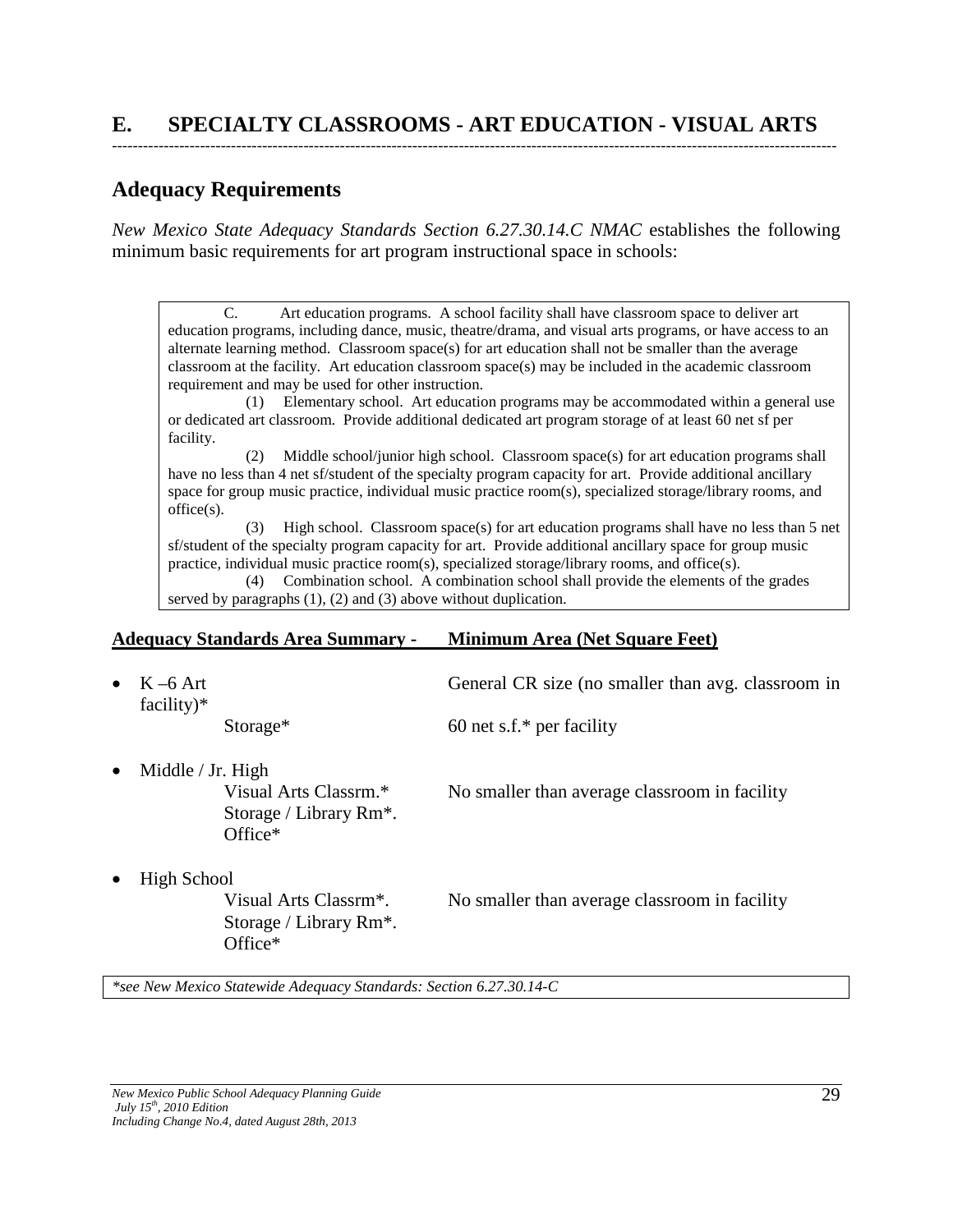# **Best Practices** – Visual Arts Classroom**:**

- *Visual Arts*: In elementary schools, the visual arts program includes painting, drawing, construction, modeling, carving, photography, printmaking and weaving. The basic media used are finger paints, clay, paper maché, water color, wood, chalk, tempera, brush and ink, charcoal, pencils and scrap materials. In secondary schools, activities may include three-dimensional construction projects, graphic arts, mechanical and fine art drawing, modeling, sculpture, ceramics, painting and photography. Some important media in use are wax and oil crayons, charcoal, watercolors, tempera, enamels, wood, metal, plastic, textiles, ink, yarns, clay, leather, wire, reed and raffia.
- High school visual arts programs at larger schools or schools with special programs may justify separate areas for classes such as painting/drawing, jewelry/ceramics/sculpture and photography/filmmaking. Small-scale or limited programs might only require shared use of appropriately sized and equipped space.
- Best practices suggest that art learning spaces be located on the ground floor with access to related curricular areas and convenient entry for delivery purposes. If the spaces are to be used after regular school hours, they should permit easy but controlled entry from the outside. During school hours, students need ready access to the out-of-doors for sketching, painting and field trips.
- Art activities are best performed on tables with mar-resistant surfaces.
- Illumination that is glare-free, intense enough for detailed work and that allows true color discrimination is vital. Natural light from northern windows is ideal.
- When photography is included in the visual arts programs, a darkroom will not be needed if the program is electronically based.
- If provided, a kiln requires an area of 40 sq ft min.
- In small schools, art is often shared with other uses or incorporated into the regular classroom. Depending on layout and design, an art room can be shared for art and music, art and science, with tutoring, or other general education functions.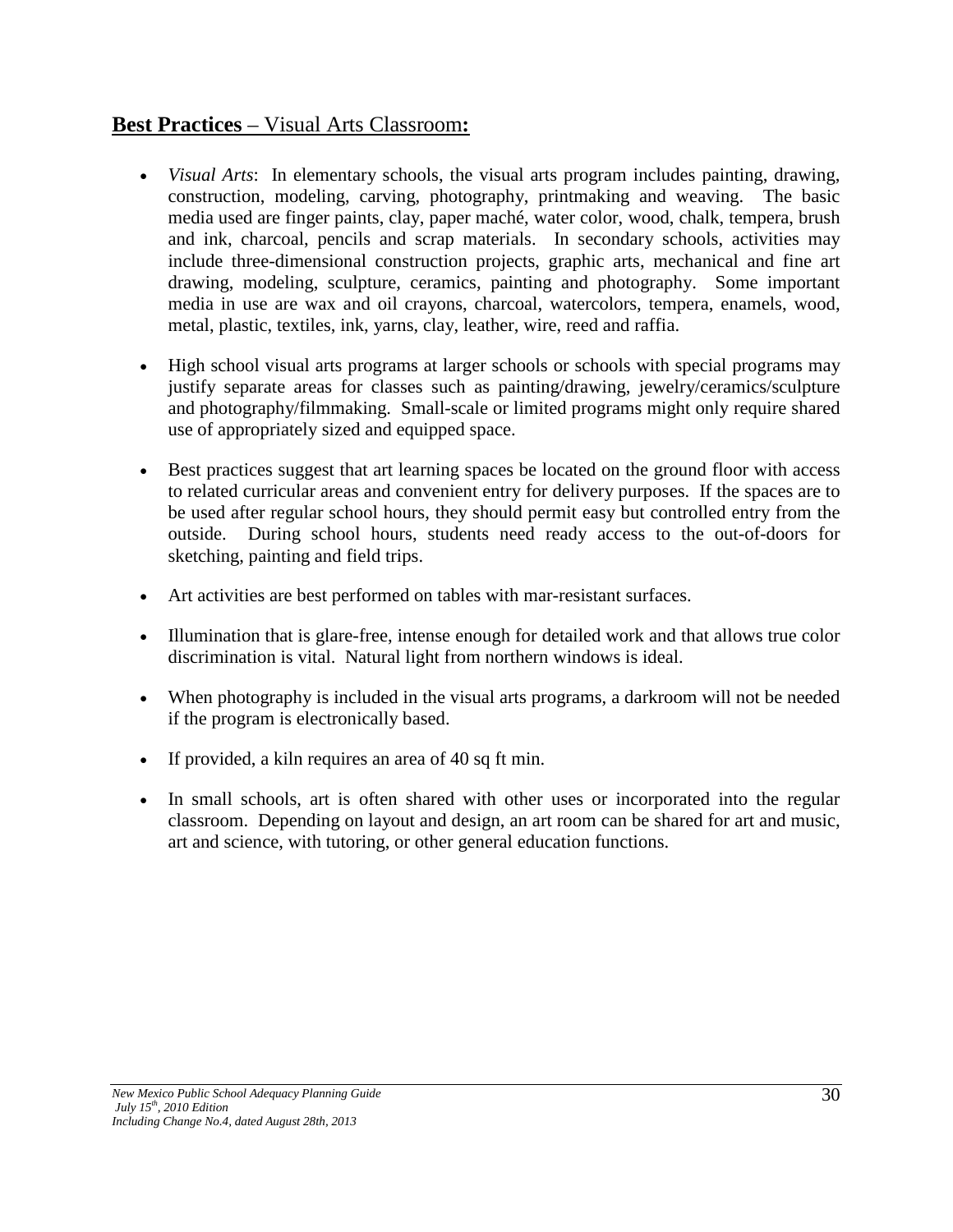### **Adequacy Requirements**

*New Mexico State Adequacy Standards Section 6.27.30.14.C NMAC* establishes the following minimum basic requirements for art program instructional space in schools:

--------------------------------------------------------------------------------------------------------------------------------------------

C. Art education programs. A school facility shall have classroom space to deliver art education programs, including dance, music, theatre/drama, and visual arts programs, or have access to an alternate learning method. Classroom space(s) for art education shall not be smaller than the average classroom at the facility. Art education classroom space(s) may be included in the academic classroom requirement and may be used for other instruction.

 (1) Elementary school. Art education programs may be accommodated within a general use or dedicated art classroom. Provide additional dedicated art program storage of at least 60 net sf per facility.

 (2) Middle school/junior high school. Classroom space(s) for art education programs shall have no less than 4 net sf/student of the specialty program capacity for art. Provide additional ancillary space for group music practice, individual music practice room(s), specialized storage/library rooms, and office(s).

 (3) High school. Classroom space(s) for art education programs shall have no less than 5 net sf/student of the specialty program capacity for art. Provide additional ancillary space for group music practice, individual music practice room(s), specialized storage/library rooms, and office(s).

#### **Adequacy Standards Area Summary - Area (Net Square Feet)**

| • $K-6$ Music/Drama<br>$facility)*$           | General CR size (no smaller than avg. classroom in |
|-----------------------------------------------|----------------------------------------------------|
| Storage                                       | 60 net s.f.* per facility                          |
| $\bullet$ Middle / Jr. High<br>Band/Orchestra | No smaller than the avg. CR in the facility *      |

Chorus Room No smaller than the avg. CR in the facility\*

• High School

- Band/Orchestra No smaller than the avg. CR in the facility\* Chorus Room No smaller than the avg. CR in the facility\*
- Support Space (Mid/Jr. High School) Instrument Storage\* Music Library\* Office (each)\* Individual Prac. Rm.\* Group Prac. Rm.\*

*\*see New Mexico Statewide Adequacy Standards: Section 6.27.30.14-C*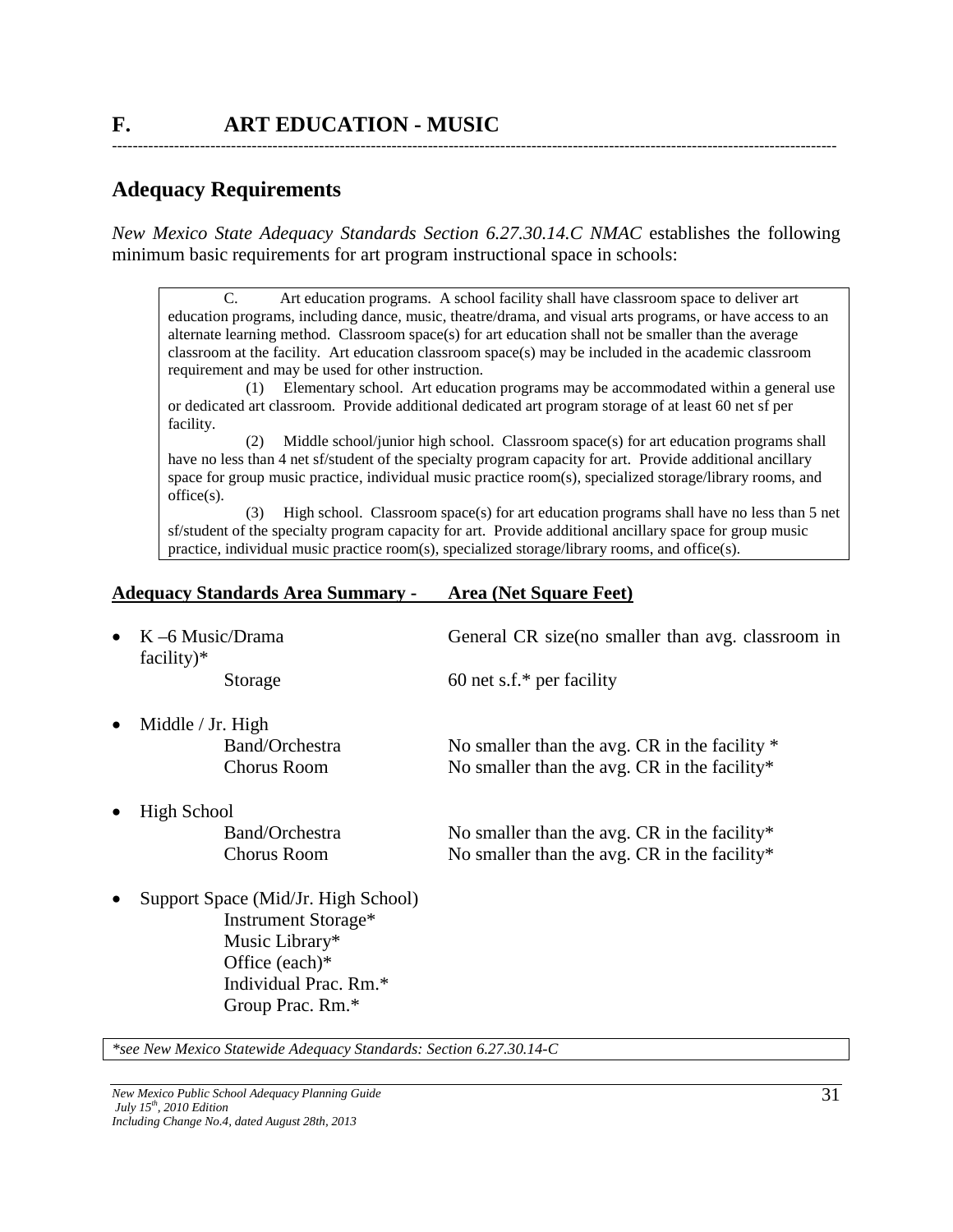## **Best Practices –** Music**:**

Consider the following when designing a performing arts program in music:

- Teaching spaces for instrumental and vocal instruction on an individual and group basis.
- Acoustically-treated rehearsal room for individuals and small groups. Offices for the faculty and staff, some of which may double as studios.
- Storage areas to accommodate musical instruments, teaching aids, uniforms, music stands, risers, shells, lights and other performance apparatus. These should be located close to areas where equipment will be used.
- Facilities for instrument repair.
- Careful attention to acoustics, room size, shape, temperature, relative humidity and spatial relationships.
- Because acoustics are obviously critical, a consultant can be helpful in designing spaces that enhance the quality of sound. Surface materials that eliminate distortions and undesirable transmissions of sound can be applied. Windows, doors, walls and floors should be treated so that transmission of sounds to and from areas is reduced. Keep reverberation times in rehearsal areas within a range of  $0.6 - 1.1$  seconds.
- Band, orchestra and chorus programs at larger schools may justify separate areas for each program while small-scale programs might only require shared use of appropriately sized and equipped space.
- Music may need to be delivered in the regular classroom. If this is the case, provisions should be made within the facility for storage of instruments and other music items. In other cases, the music instruction may be combined with another program [e.g., visual art] or the room may be used for other purposes [e.g., parent room, tutoring, etc.]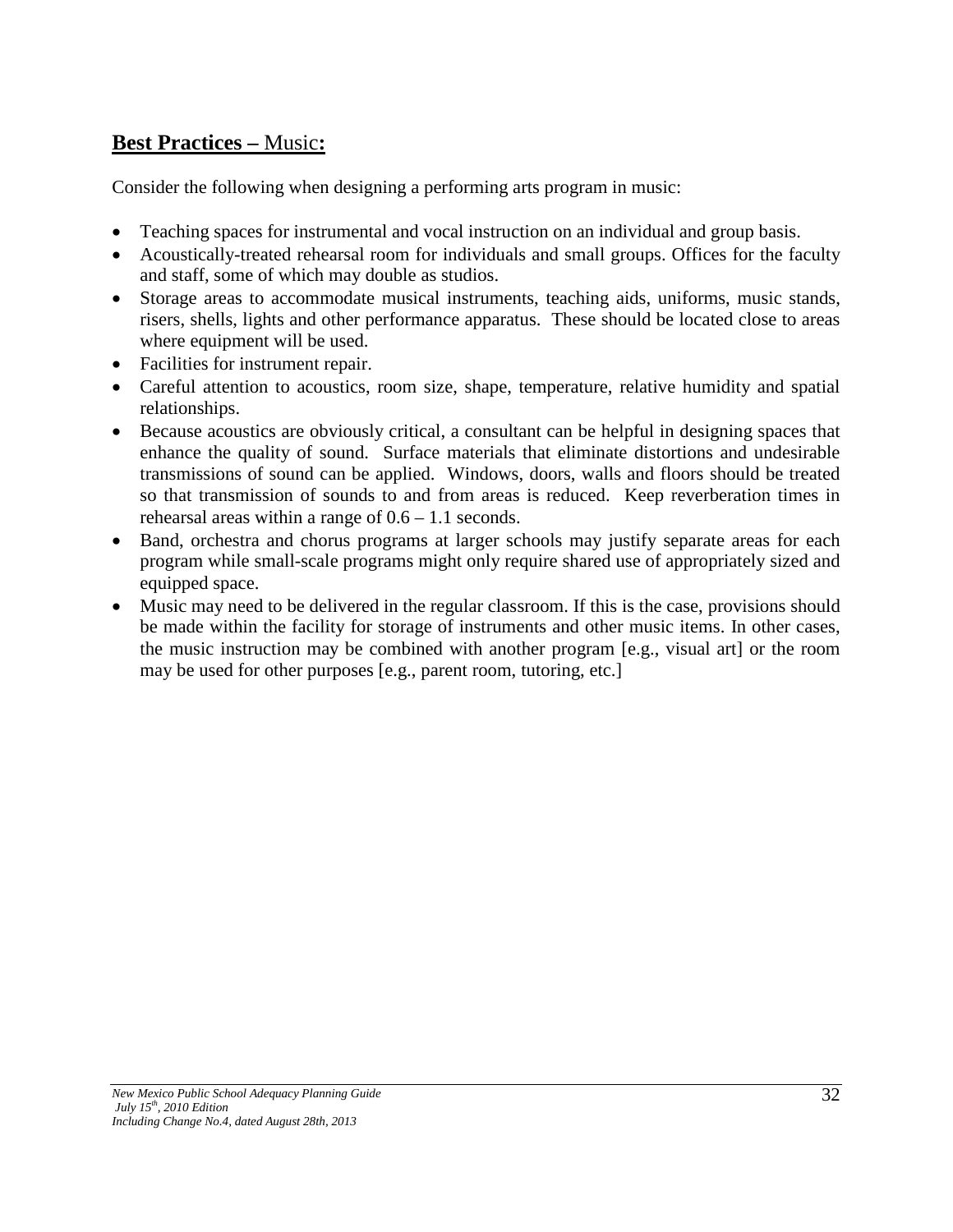## **Adequacy Requirements**

*New Mexico State Adequacy Standards Section 6.27.30.14.C NMAC* establishes the following minimum basic requirements for art program instructional space in schools:

C. Art education programs. A school facility shall have classroom space to deliver art education programs, including dance, music, theatre/drama, and visual arts programs, or have access to an alternate learning method. Classroom space(s) for art education shall not be smaller than the average classroom at the facility. Art education classroom space(s) may be included in the academic classroom requirement and may be used for other instruction.

 (1) Elementary school. Art education programs may be accommodated within a general use or dedicated art classroom. Provide additional dedicated art program storage of at least 60 net sf per facility.

 (2) Middle school/junior high school. Classroom space(s) for art education programs shall have no less than 4 net sf/student of the specialty program capacity for art. Provide additional ancillary space for group music practice, individual music practice room(s), specialized storage/library rooms, and office(s).

 (3) High school. Classroom space(s) for art education programs shall have no less than 5 net sf/student of the specialty program capacity for art. Provide additional ancillary space for group music practice, individual music practice room(s), specialized storage/library rooms, and office(s).

#### **Adequacy Standards Area Summary - Minimum Area (Net Square Feet)**

in facility)

• K –6 Music/Drama/Dance General classroom size\* (no smaller than avg. CR

Middle / Jr. High

Theatre/Drama/Dance No smaller than avg. CR in facility\*

• High School

Drama CR No smaller than avg. CR in facility\* Dance CR No smaller than avg. CR in facility\*

**Support Spaces** 

Storage\* Office\*

*\*see New Mexico Statewide Adequacy Standards: Section 6.27.30.14-C*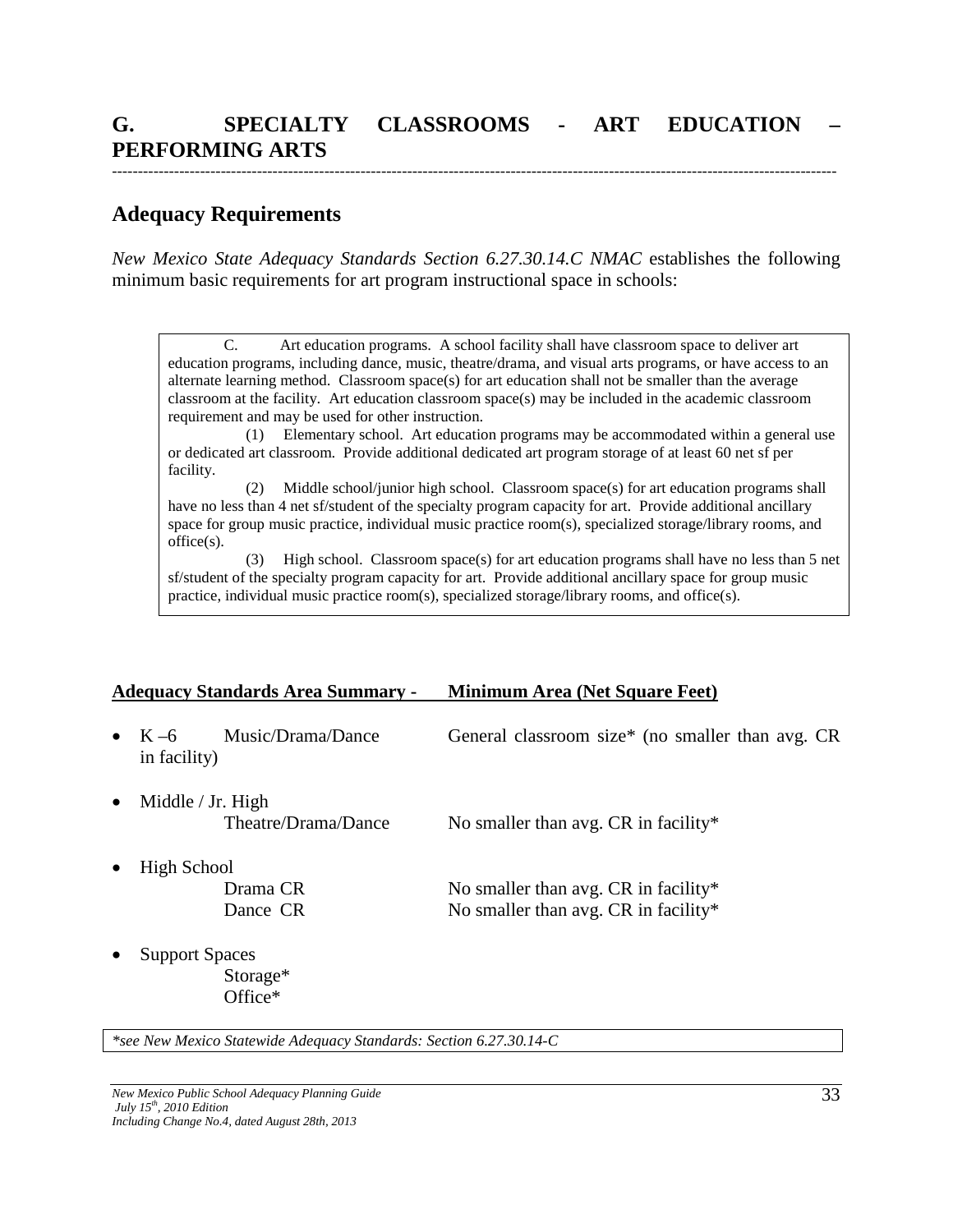# **Best Practices** – Performing Arts**:**

- Auditoriums and stages may qualify for PSCOC funding if supported by educational program need and a high degree of utilization. Many schools expressing an interest in creating some form of performance venue may develop performance space within schools without creating a separate auditorium. The most common solutions are through cafetoriums and auditerias. Such spaces must have proper lighting and acoustics. More recent and more creative solutions have addressed many of these issues and have created dynamic environments which can be used for both cafeteria and for performances. Music rooms can be located next to cafeterias to double as a stage or green room. Combining gyms and cafeterias separated by movable partitions help to create even larger spaces. Other creative suggestions have also included space for dance instruction.
- Separate space for high school dance programs mentioned in the *New Mexico Primary and Secondary Educational Standards (6.30.2.17 NMAC)* may be included if the district demonstrates appropriate programmatic need. These may be accommodated in multipurpose space associated with the physical education area and shared with aerobics, gymnastics and other activities. In high schools, dressing rooms and access to showers is desirable. P.E. or gym locker rooms may be jointly used when located nearby.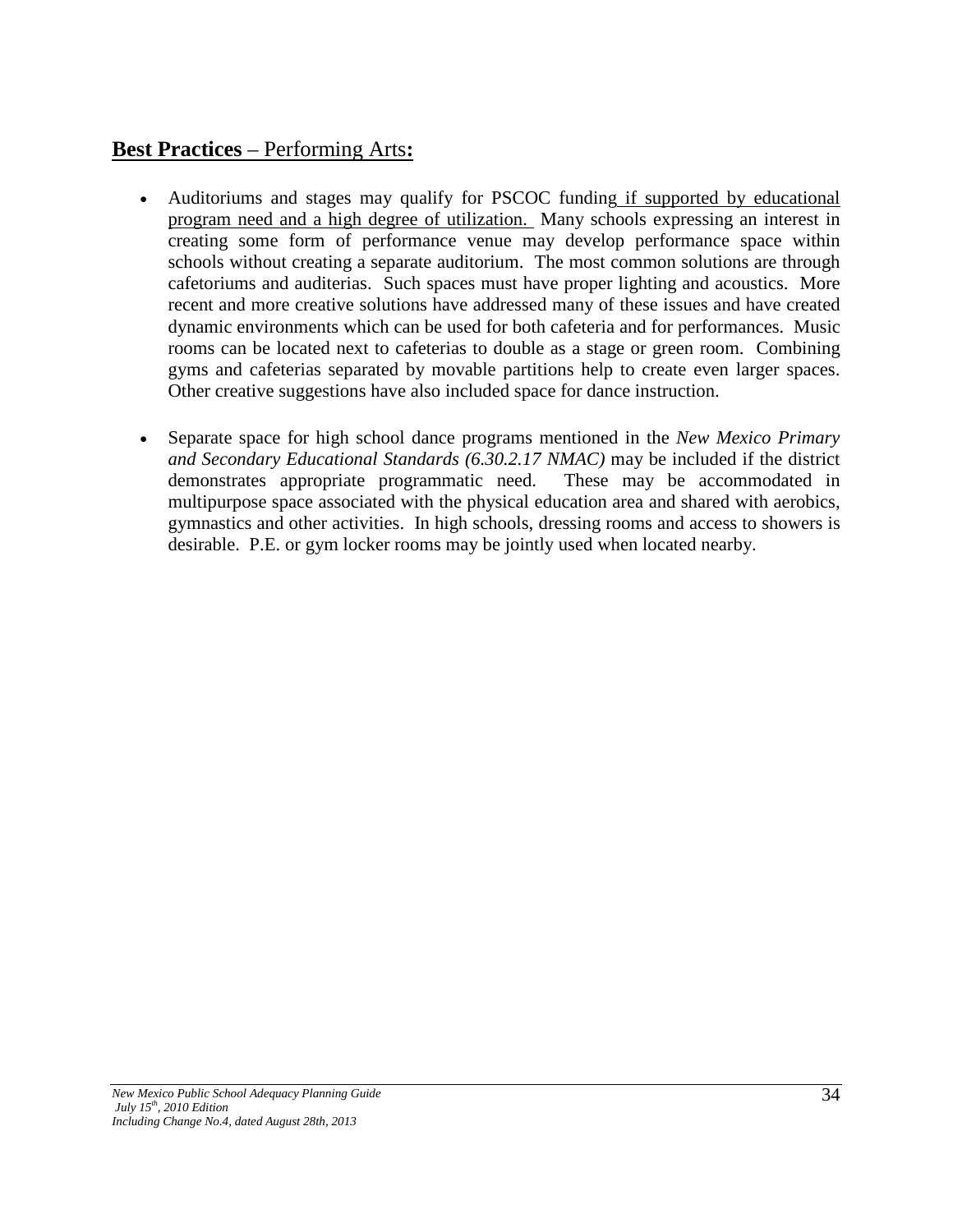# **H. CAREER EDUCATION**

## **Adequacy Requirements**

*New Mexico State Adequacy Standards Section 6.27.30.14.D NMAC* establishes the following minimum basic requirements for typical career education program space in mid / jr. high schools:

--------------------------------------------------------------------------------------------------------------------------------------------

D. Career education (1) Elementary school. No requirement. (2) Middle school/junior high school. Career education programs shall be provided with no less than 3 net sf/student of the specialty program capacity of the school for career education. Each program lab or classroom space shall not be smaller than 650 net sf. (3) High school. Career education programs space shall be provided with no less than 4 net sf/student of the specialty program capacity of the school for career education. Each program lab or classroom space shall not be smaller than 650 net sf. (4) Combination school. A combination school shall provide the elements of the grades served by Paragraphs (1), (2) and (3) above without duplication, but meeting the higher standards

#### **Adequacy Standards Area Summary Minimum Area (Net Square Feet)**

- 
- 

Middle / Jr. High (At least 3 n.s.f./student in progr.)\* 650 net s.f min. for ea. Lab or CR\*

• High School (at least 4 n.s.f. /student in progr.)\* 650 net s.f. min. for ea. Lab or CR\*

**\****see the New Mexico Statewide Adequacy Standards: Section 6.27.30.14-D*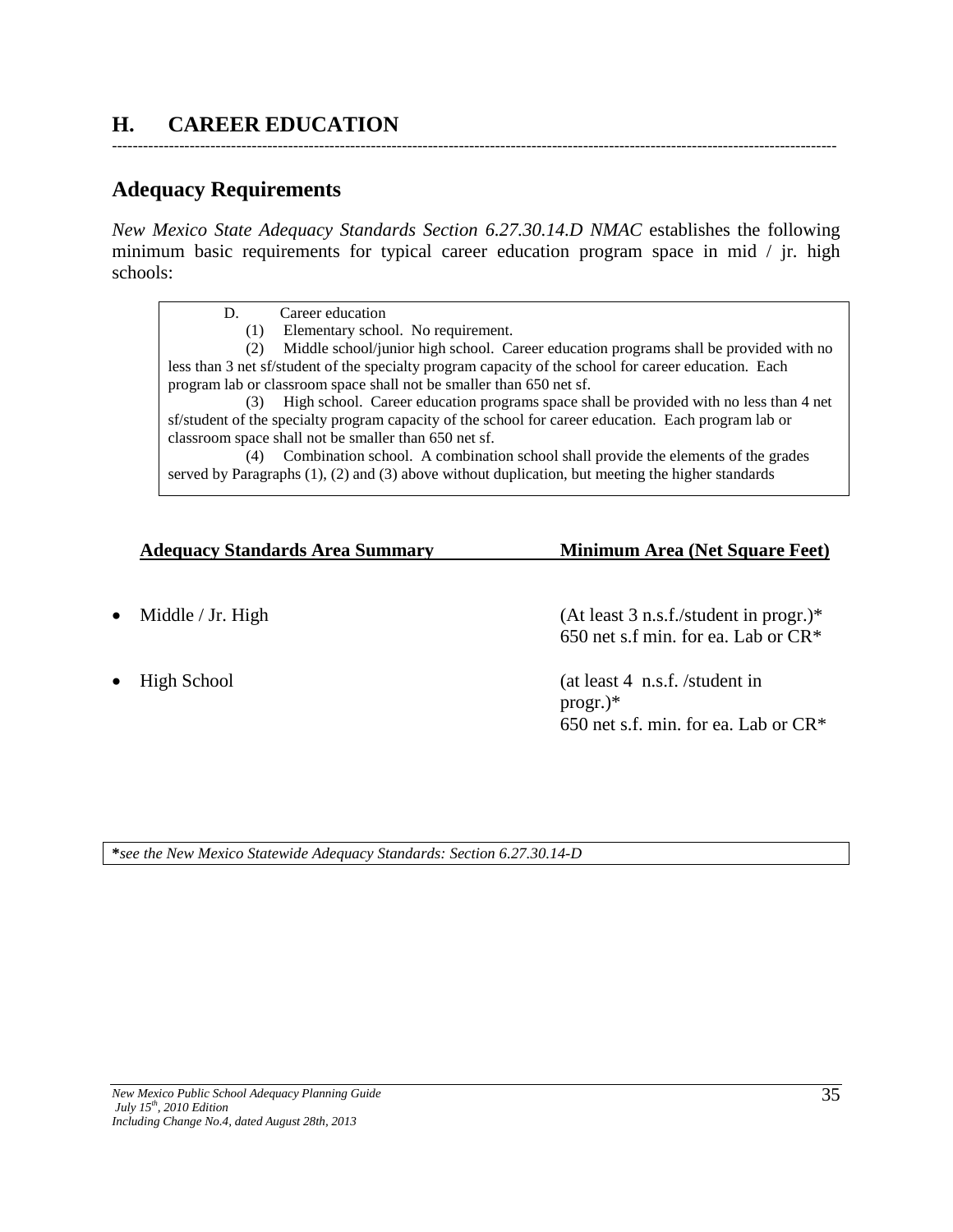## **Best Practices** – Career Education:

- Typical space sizes are based upon the ranges of class sizes listed in the previous section entitled "General Classrooms".
- The following are examples of curriculum areas that might appear in a modern school program:

#### Middle / Jr. High

• *Technology Education:* Tech Ed Lab Clean Area Fabrication Area Consumer Science Food/Kitchen Area Multipurpose Area

#### High School

- *Technical Education*
	- Construction / Manufacturing Power & Transportation Computers & Communications Technical Drawing Photography / Graphics
- *Agricultural Education:* Science Lab Ag Business
	- Demonstration Area
- *Consumer Science:*

Culinary Occupations Hospitality & Catering Child Development & Parenting Child Care Occupations Introduction to Design

• *Business:*

Accounting Computer Systems/ IT Keyboarding / Key Applications Business Law Office Administration

• *Marketing:*

Marketing Fashion

• *Health:*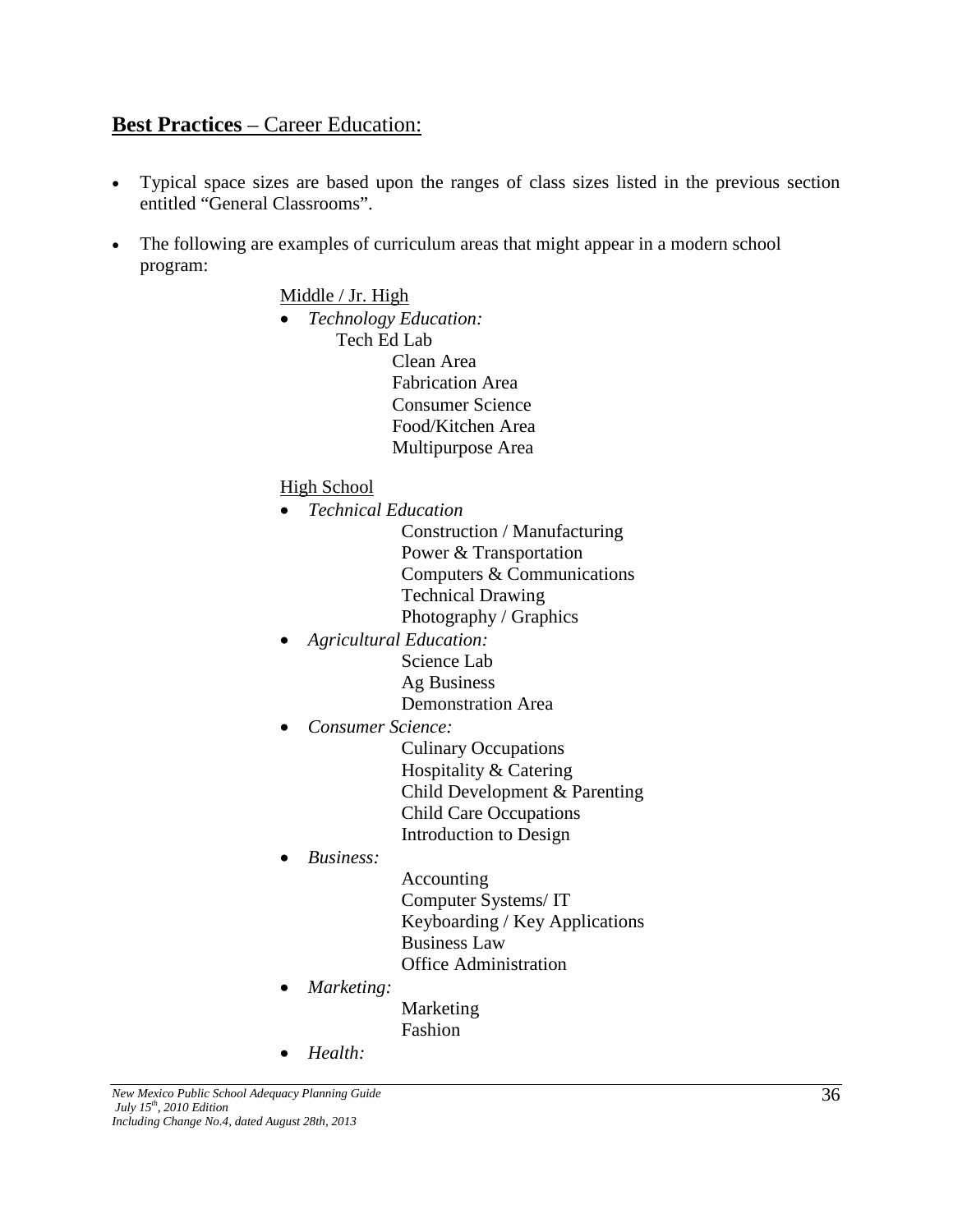#### Classroom/Lab

- During the initial planning phase, it is essential to consult with faculty, administration and community members to gain a thorough understanding of the immediate and longrange goals and needs of the career education program. Many districts have begun to organize these programs into career academies and school-to-work or career pathway programs fostering or strengthening partnerships with community colleges, technical/vocational schools and the surrounding business community. The character and design of career education spaces will depend on the nature of the instruction program, the students involved and the resources of the school.
- The Career Education field is undergoing rapid change. Today all fields have a major technology focus. Agriculture is dominated by science and business, manufacturing by robotics and advances in technology based tools. The space requirements to accommodate the Tech Ed [career/vocational] requirement of the future will include:
	- o Multipurpose classrooms which have the ability to incorporate extensive technology, especially computers with moveable furnishings and equipment.
	- o Fabrication areas that are multidisciplinary and spaces which can be rearranged easily depending on the curriculum and the instructor.
- *Business education classrooms:* (for instruction in word processing, short-hand, office bookkeeping and accounting, use of general business machines, duplicating equipment, computers, etc.) These classrooms will require adequate circuitry with receptacles in well-planned locations. Floor outlets should be avoided while considering the use of power poles and receptacles mounted in "pony" walls or integral with furnishings. Ceilings should be acoustically treated and carpeting considered as floor covering. These classrooms should be placed for easy access by visitors. Adequate storage should be provided and should include cabinets, shelving and closets. Consider including a sink with hot and cold water. Beyond minimum standards, the space should be large enough to accommodate persons, machinery and furniture and to allow easy traffic flow.
- *Consumer Science classrooms:* (for instruction in nutrition and consumer education.) These rooms should be placed to minimize problems of delivery service, waste removal and adult and student traffic. The space may be required to include unit kitchens typical of those found in the community. Spaces should accommodate tables, counters, chairs and other home furnishings as well as flat work surfaces for clothing construction. Adequate plumbing and drainage for hot and cold water as well as electrical and gas connections and ventilation hoods should be provided. Access to laundry equipment, storage space for garments and portable or stationary sewing equipment should be considered. Carpeting may be preferred in some areas. Wall finishes should be durable and easy to clean. Careful consideration of acoustics is required.
- *Technical Education:* Organized education programs that offer a sequence of courses that are directly related to the preparation of individuals for employment in current or emerging occupations requiring other than a baccalaureate or advanced degree. Such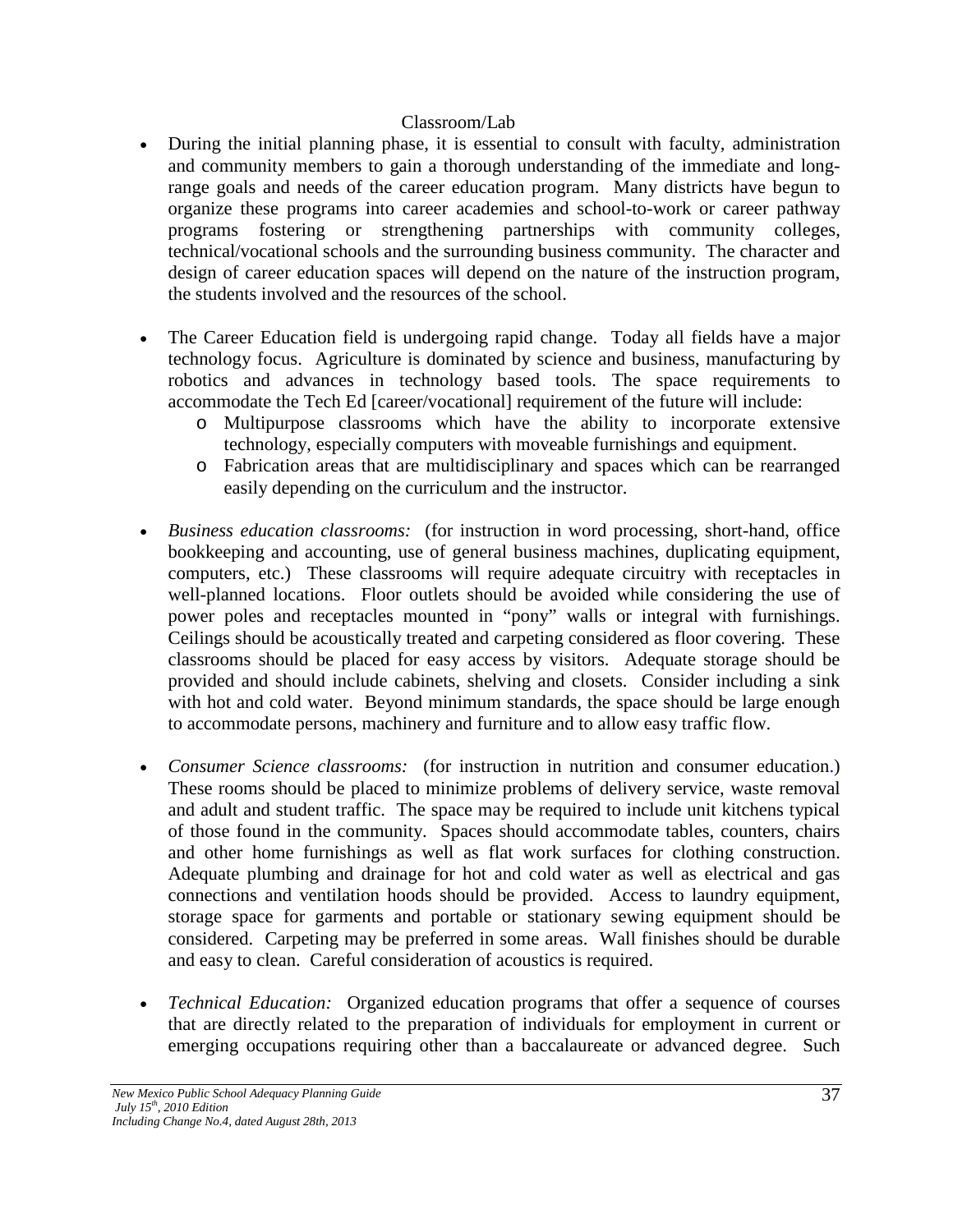programs shall include competency-based applied learning which contributes to an individual's occupational-specific skill.

• *Agricultural education programs:* Agricultural education programs will vary greatly from district to district depending on the availability of resources and the needs and concerns of the community being served. In addition to instructional space, more developed programs may consider providing a land laboratory of an acre or more for agricultural production, floriculture, natural resources and/or forestry. Space to provide a shop for agricultural mechanics might also be considered.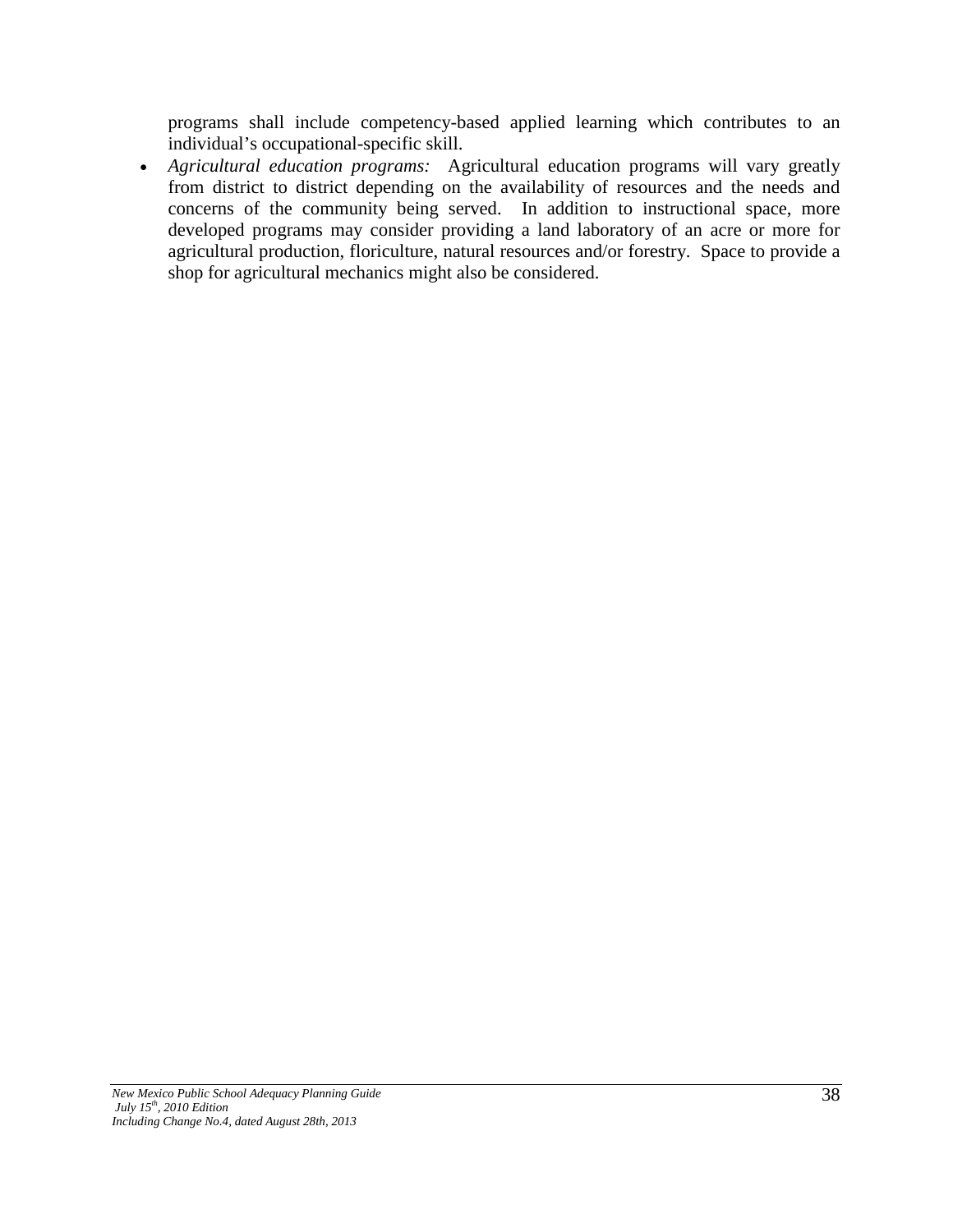# **Adequacy Requirements**

*New Mexico State Adequacy Standards Section 6.27.30.14.E NMAC* establishes the following minimum basic requirements for computer and technology-aided instruction in all schools:

--------------------------------------------------------------------------------------------------------------------------------------------

E. Technology-aided instruction. A school facility shall have space to deliver educational technology-aided instructional programs or have access to an alternate learning method. This requirement may be distributed throughout other program spaces within the facility. (1) Elementary school. Provide space that meets 3 net sf/student of the planned school program capacity, with no less than 700 net sf. (2) Middle school/junior high school. Provide space that meets 3 net sf/student of the planned school program capacity, with no less than 800 net sf. (3) High school. Provide space that meets 3 net sf/student of the planned school program capacity, with no less than 900 net sf. (4) Combination school. A combination school shall provide the elements of the grades served by Paragraphs (1), (2) and (3) above without duplication, but meeting the higher standards.

### **Adequacy Standards Area Summary - Minimum Area (Net Square Feet)**

 $K = 6$  700\* min. Middle / Jr. High  $800^*$  min. • High School 900\* min. **Support Spaces** 

**\****see the New Mexico Statewide Adequacy Standards: Section 6.27.30.14-E*

## **Best Practices –** Space for Technology-Aided Instruction**:**

- Adequate access to electrical outlets and phone jacks must be provided to ensure flexibility of the space.
- Include dust-free writing boards (instead of chalkboards), and increased shelving, cabinets and storage space.
- Carpet should be used for flooring to improve acoustical quality.
- Include independent temperature controls if the lab is in a separate room.
- Determine if wireless, portable technology should be accommodated.
- There are few differences between a classroom, tech ed lab, computer lab, business lab and other classroom areas in a building. If all of the spaces are equipped appropriately, any space can be designated as a computer lab. Portable carts may be used to transport laptops to classrooms for computer instruction.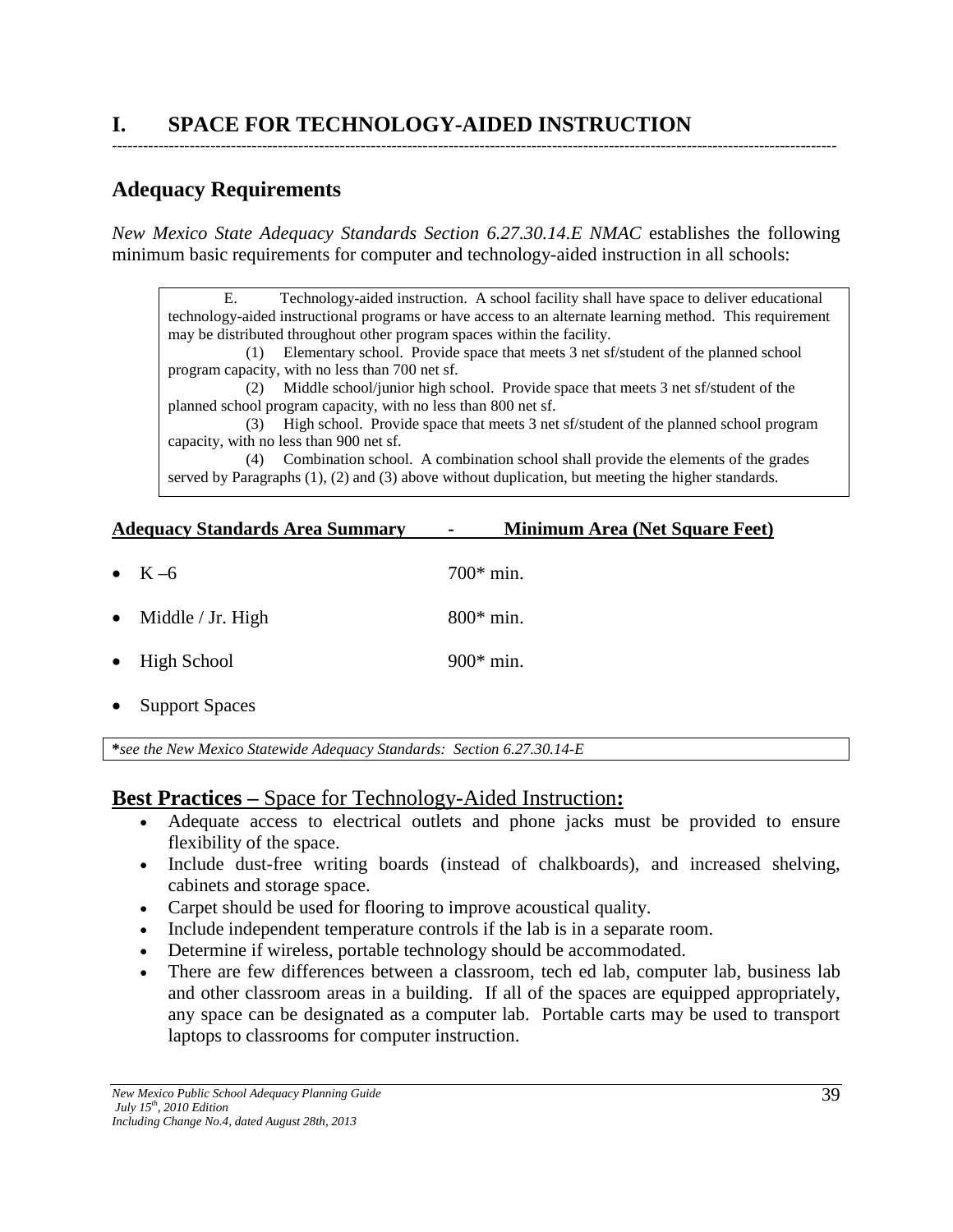# **J. PHYSICAL EDUCATION**

### **Adequacy Requirements**

*New Mexico State Adequacy Standards Section 6.27.30.15 NMAC* establishes the following minimum basic requirements for indoor physical education teaching space for all schools:

----------------------------------------------------------------------------------------------------------------------

#### **6.27.30.15 PHYSICAL EDUCATION.**

A. General requirements. A school facility shall have an area, space and fixtures for physical education activity. This space may have more than one function and may fulfill more than one standard requirement.

 (1) Elementary school. Provide an indoor physical education teaching facility with at least 2,400 net sf. This space may have multi-purpose use in accommodating other educational program activities such as art program performances. In addition, no less than 200 net sf for office/physical education equipment storage space shall be provided.

 (2) Middle school/junior high school. For a middle school/junior high school facility, an indoor physical education teaching facility that shall have a minimum of 5,200 net sf plus bleachers for 1.5 design capacity.

 (3) High school. A physical education complex shall have a minimum of 6,500 net sf plus bleachers for 1.5 design capacity.

 (4) Combination school. Provide the elements of the grades served by Paragraphs (1), (2) and (3) above without duplication, but meeting the higher net sf standards with bleacher capacity for at least 2.0-planned school program capacity. A single high school gymnasium shall fulfill the minimum requirements of both high school and middle school/junior high school classes. If the school includes an elementary, then it shall provide in addition the separate space required for an elementary school. This space may have more than one function and may fulfill more than one standard requirement.

B. Additional physical education requirements. In addition to space requirements in Subsection A:

 (1) Elementary school. One office shall be provided, with physical education equipment storage with a minimum of 150 net sf. This space may have more than one function and may fulfill more than one standard requirement.

 (2) Middle school/junior high school. Two dressing rooms shall be provided, with lockers, showers and restroom fixtures. Two offices shall be provided, each with a minimum of 150 net sf. Each shall be provided with a telephone. Physical education equipment storage space shall be provided.

 (3) High school. Two dressing rooms shall be provided, with lockers, showers and restroom fixtures. Two offices shall be provided, each with a minimum of 150 net sf. Each shall be provided with a telephone. Physical education equipment storage space shall be provided.

 (4) Combination school. A combination school shall provide the elements of the grades served by Paragraphs (1), (2) and (3) above without duplication, but meeting the higher standards. [6.27.30.15 NMAC - N, 9/1/02; A, 8/31/05; A, 12/14/07; A, 7/15/10]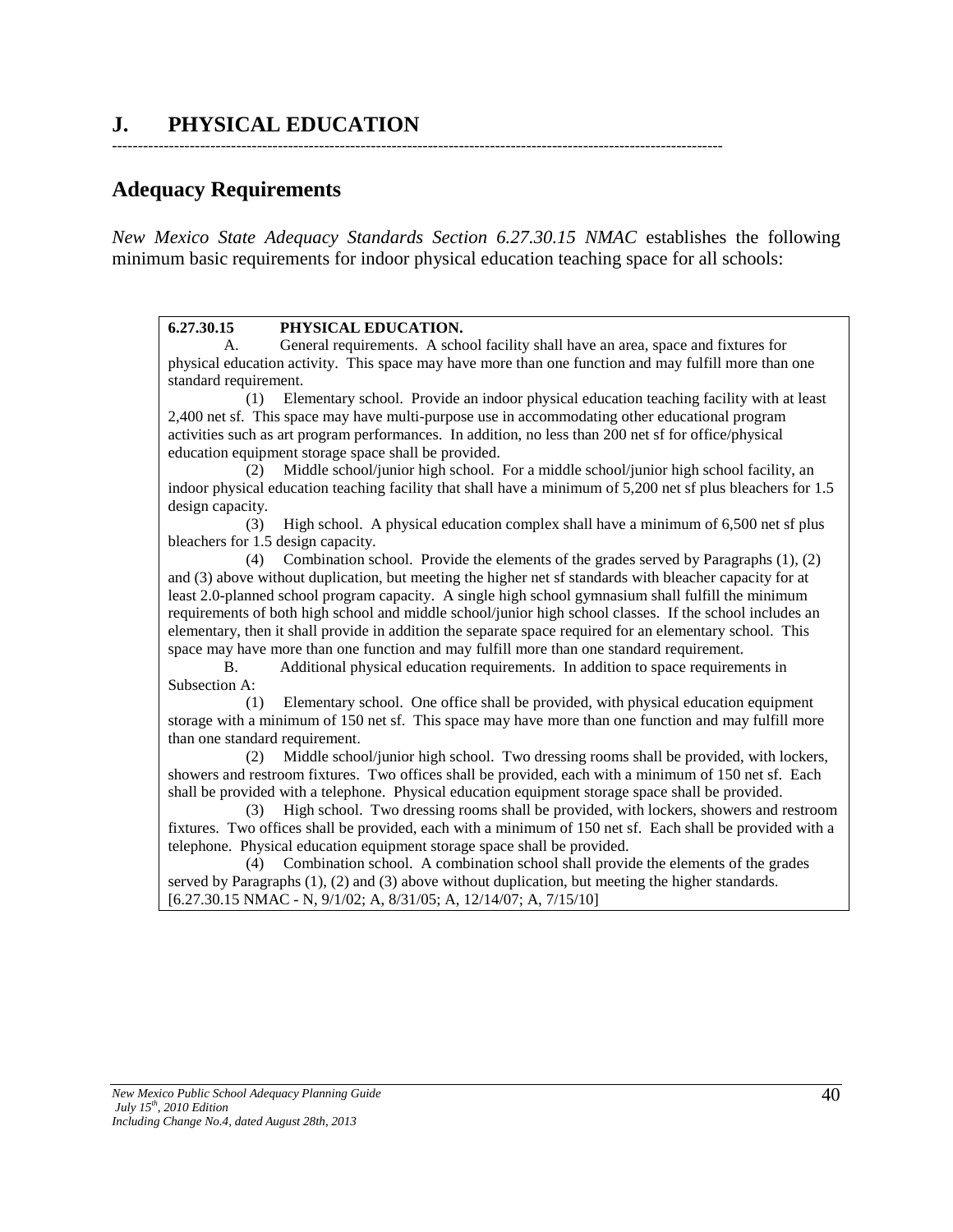*Note*: See "School Site" section for outdoor P.E. area requirements.

|                                 | <b>Adequacy Standards Area Summary</b>                                                          | <b>Minimum Area (Net Square Feet)</b>                          |
|---------------------------------|-------------------------------------------------------------------------------------------------|----------------------------------------------------------------|
| $K-6$<br>$\bullet$              |                                                                                                 |                                                                |
|                                 | Multipurpose/Indoor P.E                                                                         |                                                                |
|                                 | Gym/Play Area<br>Office                                                                         | $2,400$ n.s.f. min.)*                                          |
|                                 | PE equip storage                                                                                | $150*$                                                         |
|                                 |                                                                                                 |                                                                |
| Middle / Jr. High<br>$\bullet$  |                                                                                                 |                                                                |
| a combination school.           | Note: Mid-Jr. high school gyms are not required when a high school gym exists or is provided at |                                                                |
| Gymnasium                       |                                                                                                 |                                                                |
|                                 | <b>Basketball court</b>                                                                         | 5,200*                                                         |
|                                 | Seating (in additional space)                                                                   | Provide bleachers for 1.5 planned<br>school program capacity * |
|                                 | P.E. storage*                                                                                   |                                                                |
|                                 | P.E. locker rms. $(2)^*$                                                                        |                                                                |
|                                 | Office $(2)$                                                                                    | 150 (ea.) $*$                                                  |
| <b>High School</b><br>$\bullet$ |                                                                                                 |                                                                |
| Gymnasium                       |                                                                                                 |                                                                |
|                                 | <b>Basketball court</b>                                                                         | $6,500*$                                                       |
|                                 | Seating (in additional space)                                                                   | Provide bleachers for 1.5 planned<br>school program capacity * |
|                                 | P.E. lockers $(2)^*$                                                                            |                                                                |
|                                 | <b>Offices</b>                                                                                  | 150 (ea.) $*$                                                  |
|                                 | P.E. storage*                                                                                   |                                                                |
|                                 | * see the New Mexico Statewide Adequacy Standards: Section 6.27.30.15                           |                                                                |
|                                 |                                                                                                 |                                                                |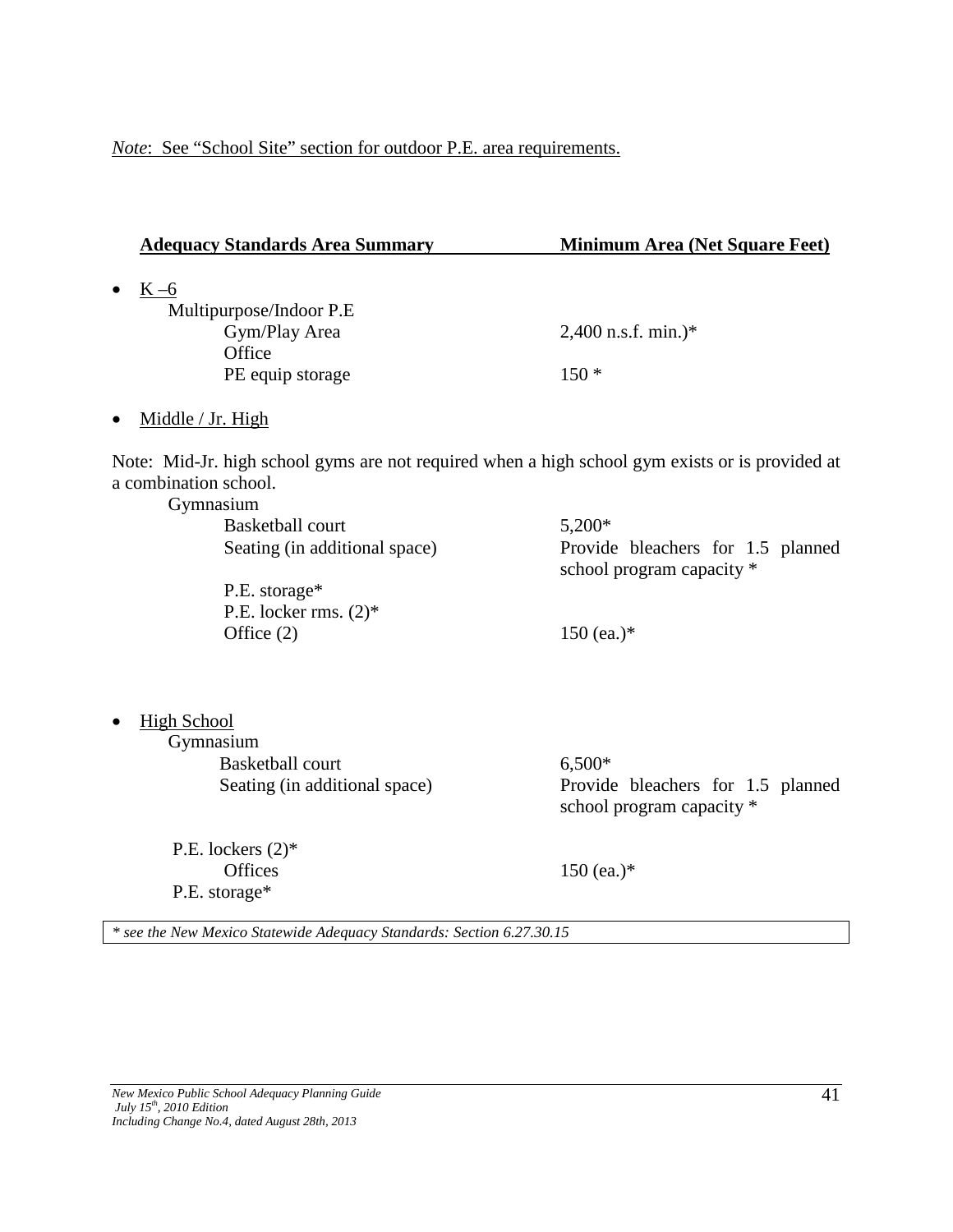# **Best Practices - Physical Education:**

- Due to the high cost and difficulty of expanding physical education facilities, consider the immediate and long-range use requirements during initial planning phases. Careful attention should be paid to program areas that are eligible to receive PSCOC funds and those that will require local funding. The PSCOC funds spaces that support physical education; however it is the local responsibility to fund spaces for interscholastic sports and community recreation. The education program, available funding, size of the school, involvement in competitive and spectator sports, and the support of the community for recreational programs should all be weighed during the planning phase.
- Indoor gymnasium facilities made larger for expanded community use will have greater construction and operational costs. Consideration should be given to partnering with local government, community groups or organizations to share in both initial and operating/maintenance costs for added portions of enlarged facilities if shared use is planned.
- It is important to define the interrelationship between indoor and outdoor facilities early on. Interscholastic sports and community recreation provide opportunities for partnerships between the school district, parks & recreation, and/or other local organizations. Since these facilities may be used during non-school hours, considerations should be made for separate entrances, zoning of HVAC, location of parking, exterior lighting, storage, location of restrooms, and the ability of accessing these facilities without accessing the entire building.
- Include the provision of equal facilities for men and women, access and suitability for physically impaired persons and providing flexibility so that the facility can be used for a variety of purposes.
- Isolate physical education facilities from other classroom areas due to noise considerations. Reduce noise, reverberation and echo within the gymnasium. Keep reverberation times in the gym within a range of .8 - 1.5 seconds. (See "Performing Arts" section for acoustical recommendations for gyms used also as performing arts spaces)
- Specify non-slip floors and non-abrasive wall surfaces.
- Ensure that there are no sharp edges, corners, or dangerous protrusions within reach in court space.
- Protect all wall-mounted items susceptible to damage with wire guards or other durable coverings.
- Suitable light fixtures that are recessed or shielded should be installed. Windows in the gymnasium should be elevated and protected.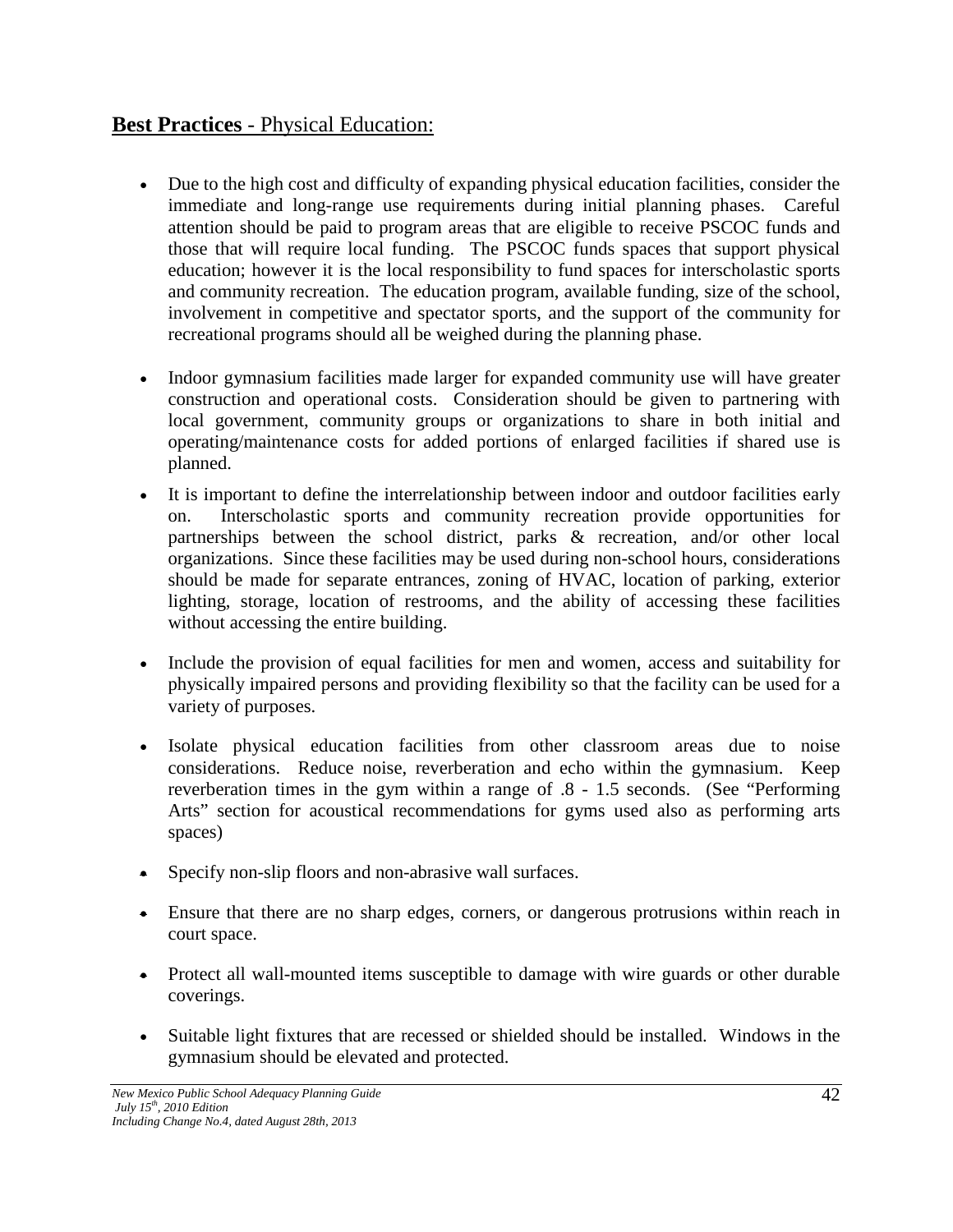- The installation of a public address system should be considered.
- Facilities for applying emergency first aid should be conveniently accessible.
- PE facilities in elementary schools are typically designed to allow for multi-use of the space.
- For middle school / junior high and high school:
	- o It is important to recognize the trend at the middle school/junior high school level to use the physical education facility for all-school assemblies. This may result in the increased need for proper acoustic control.
	- o Placement and storage of bleachers should be carefully studied.
	- o Consider providing outdoor equipment storage accessible from outdoor areas.
	- o Floors in shower and drying areas should have slip-resistant floor surfaces.
	- o Ensure adequate storage space for equipment (recreation mats, chairs, etc.), especially if the space is to be used for multiple functions.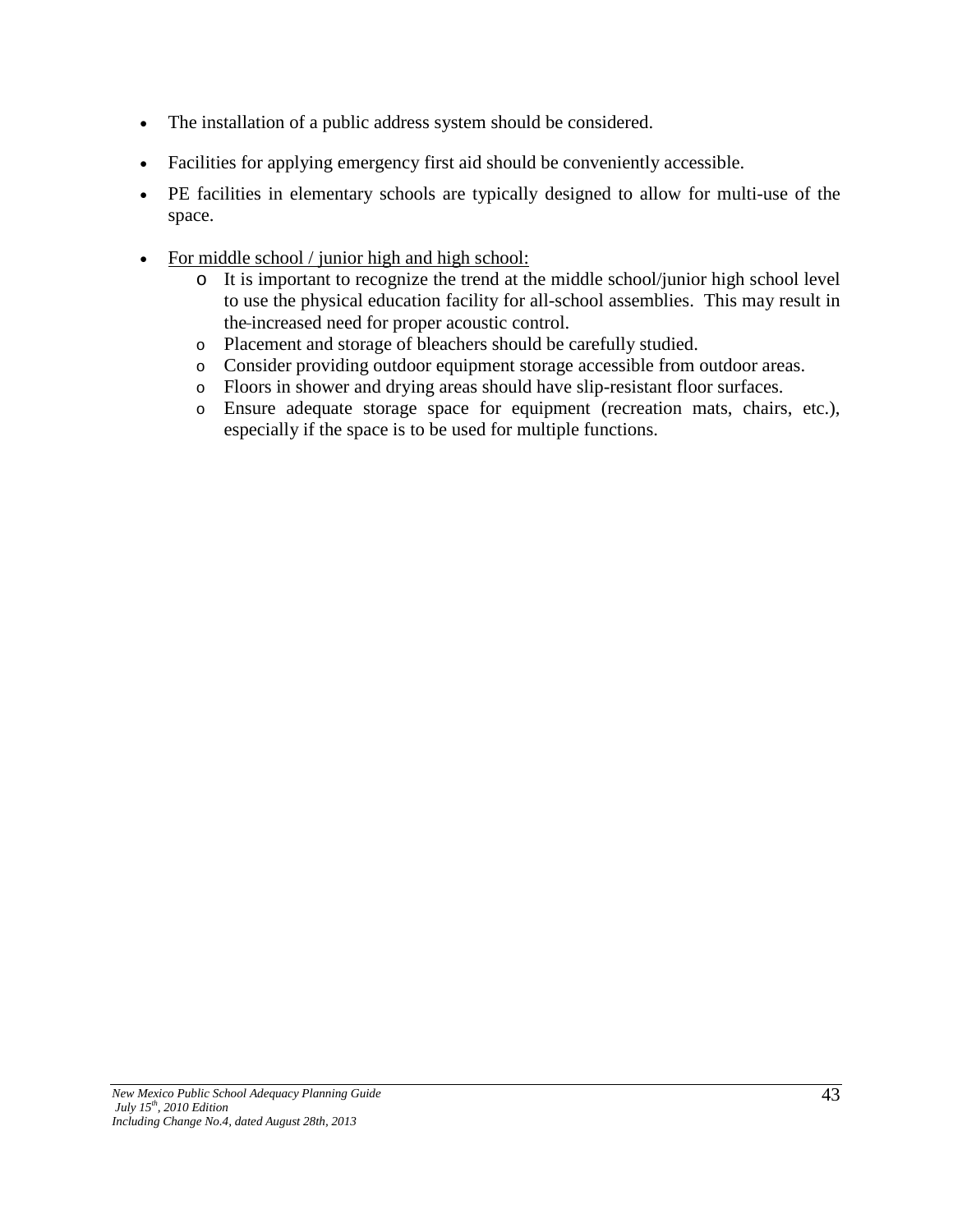# **J. LIBRARIES AND MEDIA CENTERS**

### **Adequacy Requirements**

*New Mexico State Adequacy Standards Section 6.27.30.16 NMAC* establishes the following minimum basic requirements for libraries and media centers:

--------------------------------------------------------------------------------------------------------------------------------------------

#### **6.27.30.16 LIBRARIES AND MEDIA CENTERS/RESEARCH AREA** - **GENERAL REQUIREMENTS.**

A. A school facility shall have space for students to access research materials, literature, non-text reading materials, books and technology. This shall include space for reading, listening and viewing materials.

 (1) Elementary school. The area for stacks and seating space shall be at least 3 net sf/student of the planned school program capacity, but no less than 1,000 net sf. In addition, office/workroom space and secure storage shall be provided.

 (2) Middle school/junior high school or high school. The area for stacks and seating shall be at least 3 net sf/student of the planned school program capacity. In addition, office/workroom space and secure storage shall be provided.

 (3) Combination school. Provide the elements of the grades set out in Paragraphs (1) and (2) above without duplication, but meeting the higher standards.

B. A school facility shall have library fixtures, equipment and resources in accordance with the standard equipment necessary to meet the educational requirements of the public education department. [6.27.30.16 NMAC - N, 9/1/02; A, 8/31/05; A, 12/14/07; A, 7/15/10]

|                 | <b>Adequacy Standards Area Summary</b>                                                           | <b>Minimum Area (Net Square Feet)</b>             |
|-----------------|--------------------------------------------------------------------------------------------------|---------------------------------------------------|
| $\bullet$ K – 6 | Main room w/stacks $\&$ seating*<br>Librarian's office/workroom*<br>Storage*                     | at least $3 \text{ nsf/student}$ (1,000 nsf min.) |
| $\bullet$       | Middle / Jr. High<br>Main room w/stacks $&$ seating*<br>Librarian's office/workroom*<br>Storage* | at least 3 nsf/student                            |
| $\bullet$       | High School<br>Main room w/stacks $\&$ seating*<br>Librarian's office/workroom*<br>Storage*      | at least 3 nsf/student                            |

**\****see the New Mexico Statewide Adequacy Standards: Section 6.27.30.16*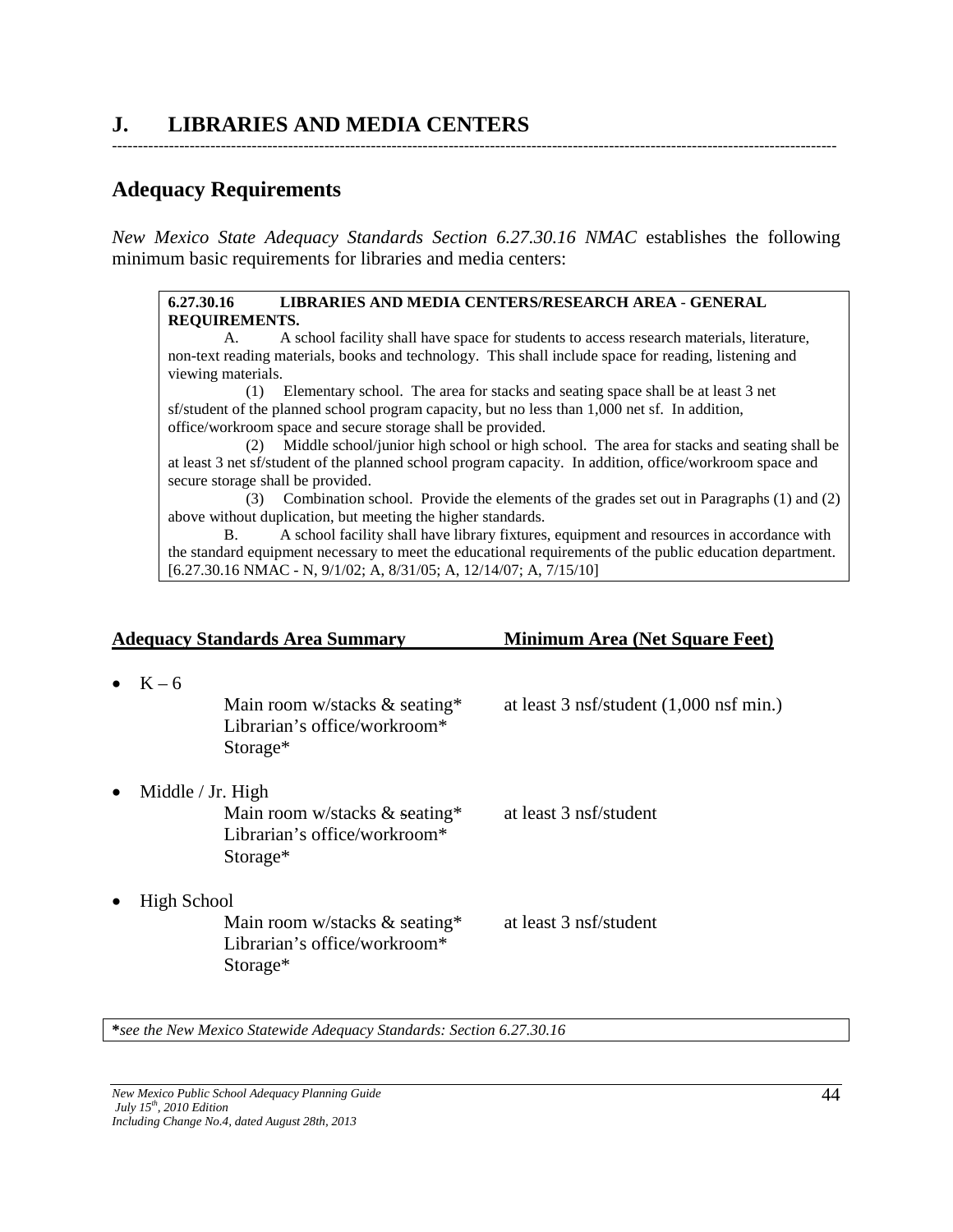# **Best Practices** – Libraries and Media Centers**:**

- The library/media center is the academic core of the building, serving as an extension of each classroom. It should occupy a central physical and visual position in the building.
- Provide space for instruction, storage, secure areas and appropriate space for computers and telecommunications equipment.
- Design the library/media center as an inviting, stimulating and accessible place providing workspace for individuals and small and large groups for research, browsing, listening, viewing, reading and producing materials for instructional purposes.
- Provide maximum flexibility in order to meet the needs of students and staff, accommodate program priorities and respond to student population growth, information expansion and changing technologies.
- Since library/media centers may receive extensive after hour use by students, staff and the community, consideration might be given to locating the media center near the front entry of the building.
- Logical circulation patterns should be considered early in the design process. Design for ease of visual control.
- The use of natural lighting is encouraged.
- Lighting fixtures and patterns should be designed to illuminate between, not over, bookcases. Strive to maintain a light level of between 50 and 70 foot candles in reading areas. Efforts should be made to reduce glare in computer areas.
- Appropriate wiring for audiovisual and computer equipment is required.
- There should be limited, controlled access.
- Provide an adjacent office for the librarian.
- Carefully consider immediate and long-term library/media center needs and technological trends. As some portions of a collection are converted to digital technology, the overall storage needs of a facility may diminish. The spread of wireless technology may make expensive wiring of computer stations obsolete. Flexibility of design and technology planning is becoming increasingly necessary in considering the infrastructure and space layout of new libraries and the updating of existing facilities.
- Sturdy equipment with adjustable shelving is recommended to ensure prolonged use and flexibility.
- In addition to computers, other electronic communications equipment (copiers, telephone, fax machine, scanner, printer, etc.) should be planned for. Provide appropriate storage and workstation space for such equipment.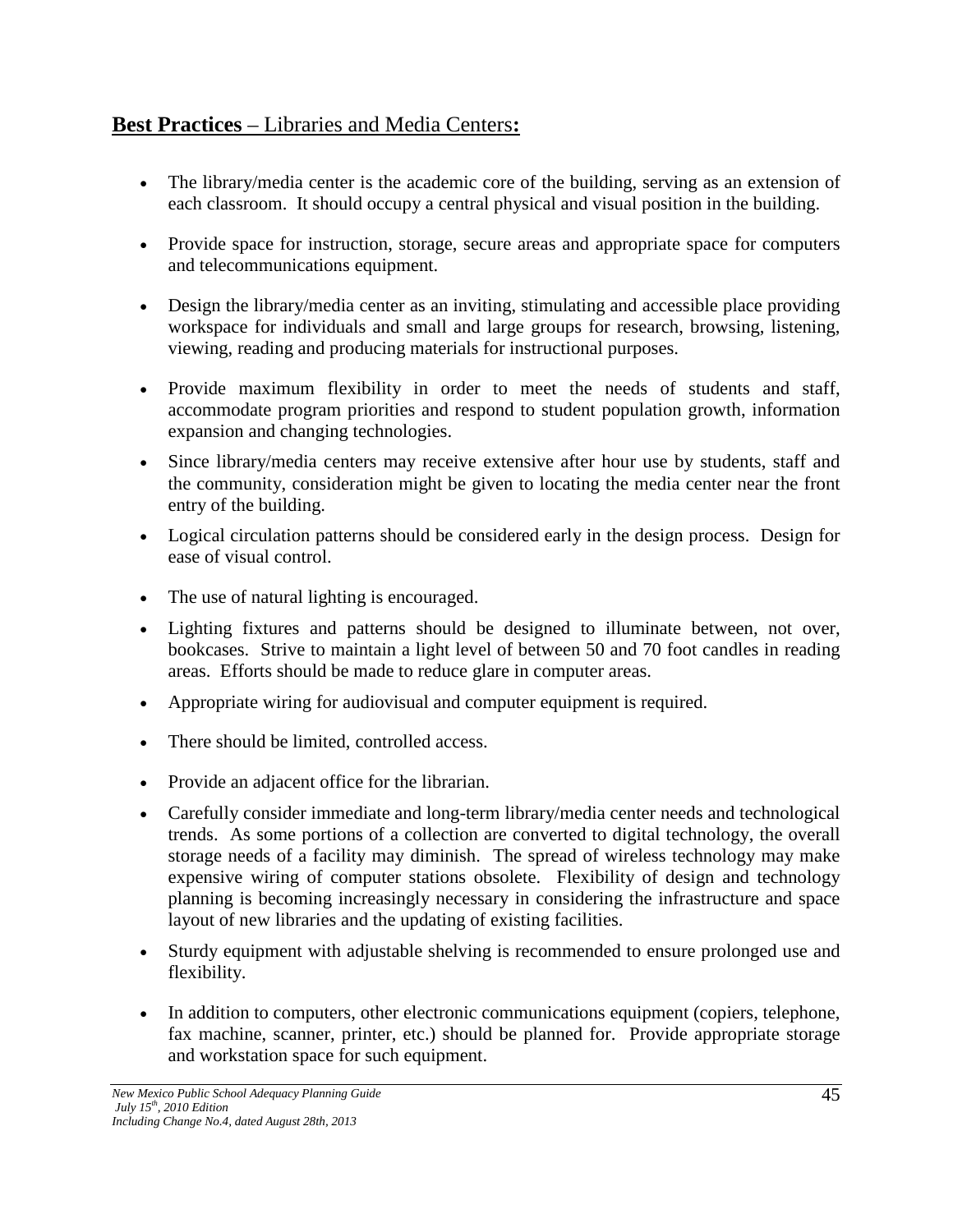• To protect the collection and electronic equipment, controls for the heating, cooling and ventilation of a library/media center should be independent of other parts of the facility.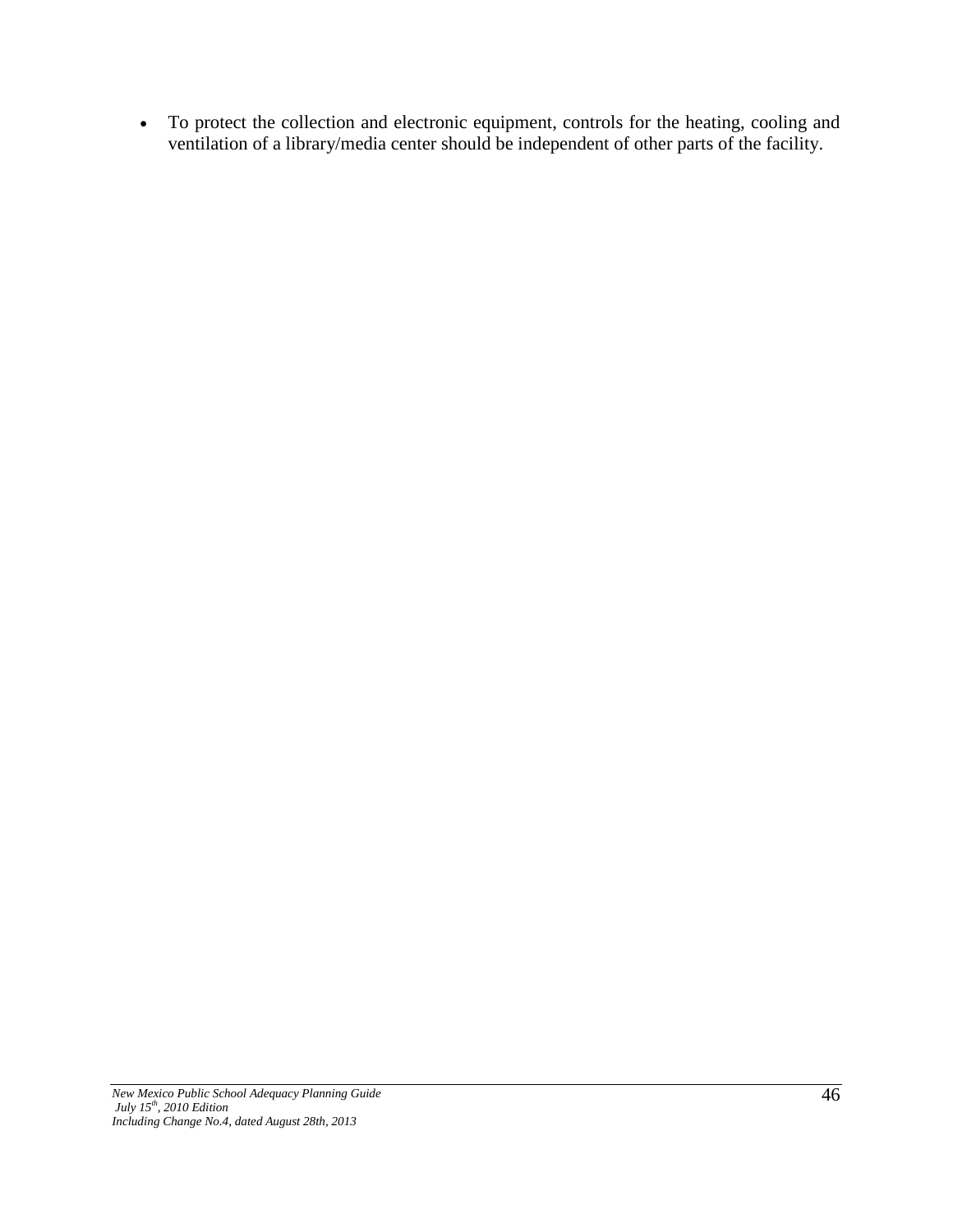# **L. FOOD SERVICES**

--------------------------------------------------------------------------------------------------------------------------------------------

## **Adequacy Requirements**

*New Mexico State Adequacy Standards Section 6.27.30.17 NMAC* establishes the following minimum basic requirements for food service areas in all schools:

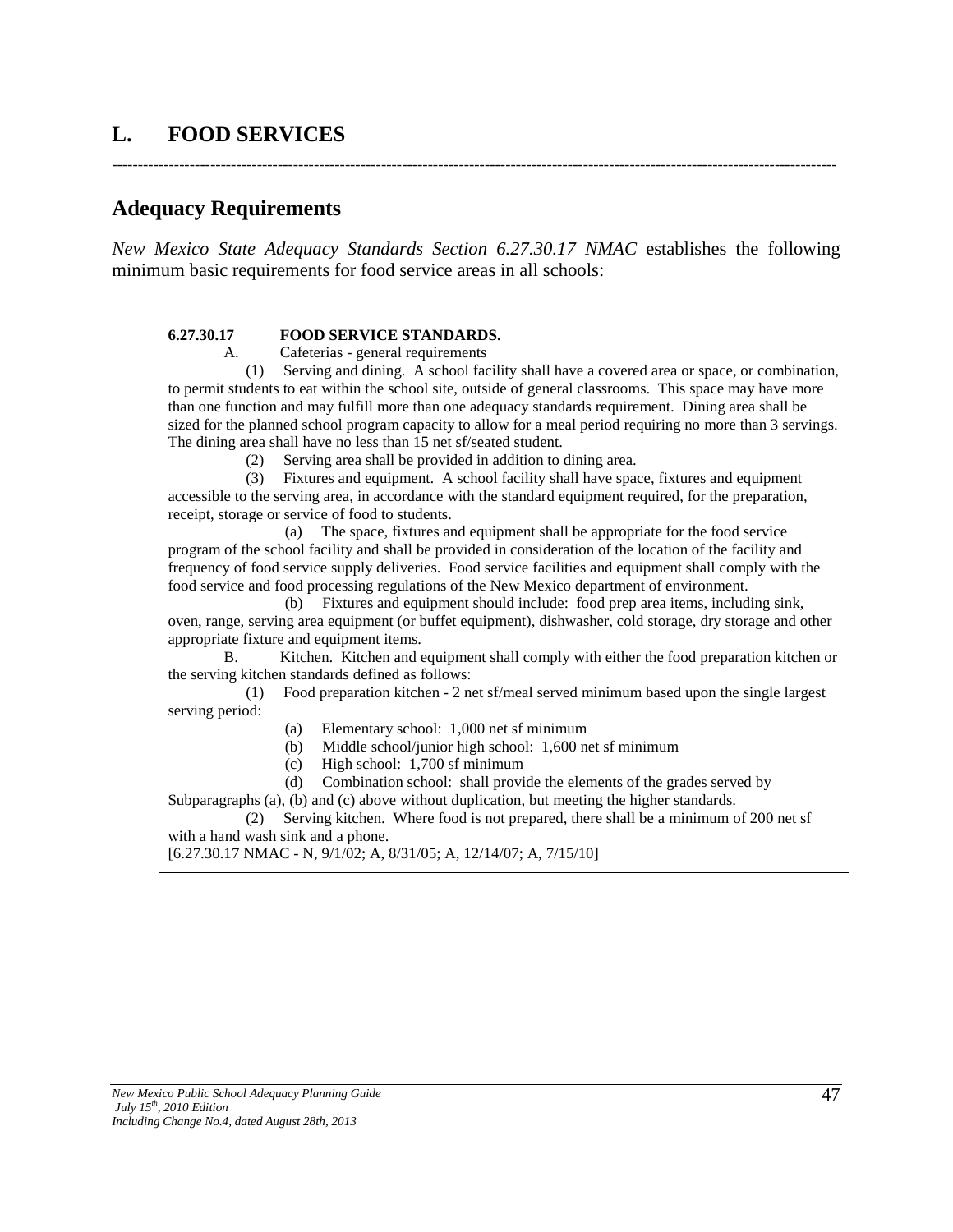•  $K - 12$ 

Dishwashing area Cold storage Dry storage

Dining 15 nsf / seated student (3 seatings per meal period max.)\* Serving Provided in addition to Dining Area\* Kitchen (full-prep) 2 nsf / meal served (min.)\*

Kitchen (serving/warming kitchen) 200<sup>\*</sup>

**\****see the New Mexico Statewide Adequacy Standards: Section 6.27.30.17*

### **Best Practices –** Food Services:

- The designer should work to understand the owner's plan for food service and consider the following:
	- o Design to a maximum of three servings per meal period.
	- o Food service equipment, layout of serving areas and overall size depend on the typical menu and food preparation and serving concepts.
	- o Determine whether the kitchen will provide food for other sites in addition to the facility where located.
	- o Many schools have satellite kitchens which serve or warm food entirely prepared off-site. Some schools serve as main food prep facility for several satellite kitchens and require more space and equipment.
	- o Many locations in New Mexico can augment a cafeteria with protected outdoor dining areas.
	- o It is recommended that enough storage be provided for a schedule that does not exceed one week between deliveries. Schools in remote locations may require additional storage space depending on a lesser frequency of deliveries.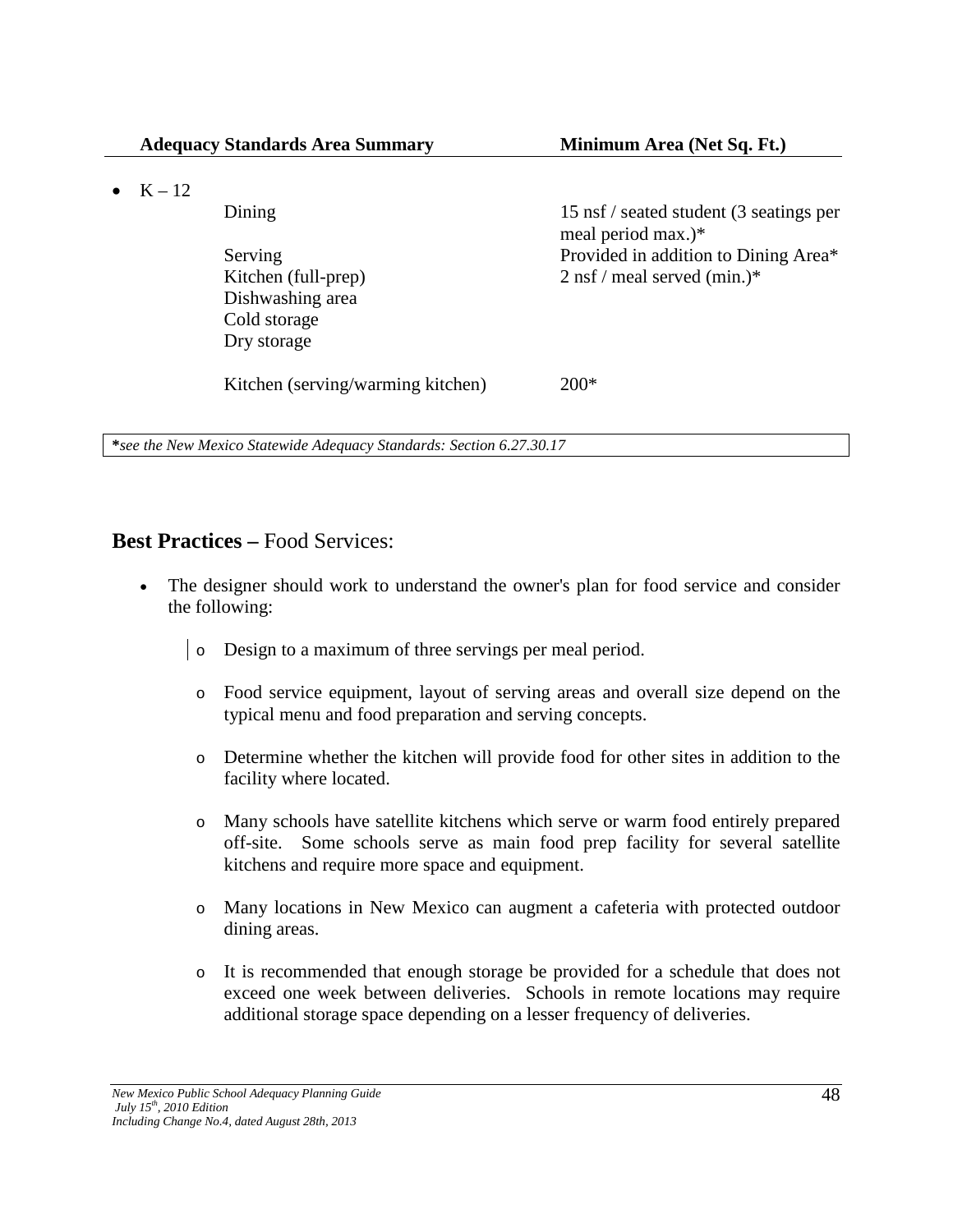- o For most schools under 300, and allowing 2 cafeteria sittings per day, the likely solution will be a multi-purpose space which is used as the cafeteria, for PE classes, and for assemblies and performances. If a cafeteria is to double with any other function, the designer should eliminate interior columns where possible and provide adequate space for storage. A multi-use space also calls for extra attention to acoustics and a built-in sound system with reverberation times within a range of  $0.7 - 1.2$  seconds.
- o Areas in which large amounts of food are prepared are typically regulated by the appropriate state and federal agencies concerned with health and environmental hazards related to prevention of food contamination. In addition, the types of activities inherent in the delivery and preparation of food demand great care. **Hazard Analysis and Critical Control Points (HACCP)** is a systematic preventive approach to food safety. It is recommended that a HACCP is performed by the food services designer to identify potential food safety hazards which can be avoided by the design. Large kitchen projects may benefit from the services of a consultant who is experienced in this type of analysis.
- *General requirements for related spaces*:
	- o *Receiving Area:* The receiving dock should permit easy unloading of supplies and food. This area should be located away from student traffic. The floor level of the dock and the storage/kitchen areas should be the same.
	- o *Storage:* Storage for food items that do not require refrigeration should be adjacent to the receiving area and convenient to the kitchen. This area should be dry and clean. Separate bulk storage from food preparation area.
	- o *Kitchen:* The type of kitchen planned will depend on the nature of the food service program. The following questions should be answered:
		- Is the food to be prepared on site or will it be delivered from a central kitchen?
		- What type of food will be served hot meals, convenient prepackaged foods, vended items?
		- How many meals will be served every school day for breakfast, for lunch, for after-school programs, and special events?
	- o The size of the kitchen will depend on the nature of the equipment and the number of people required preparing meals. Food preparation equipment is expensive, and it should be chosen with care before the kitchen can be designed. Refrigerators and freezers for food storage – if required by the program – must be planned for and accommodated. Lay out the kitchen with defined cold food prep, hot food prep, and assembly areas to enable the staff to operate efficiently.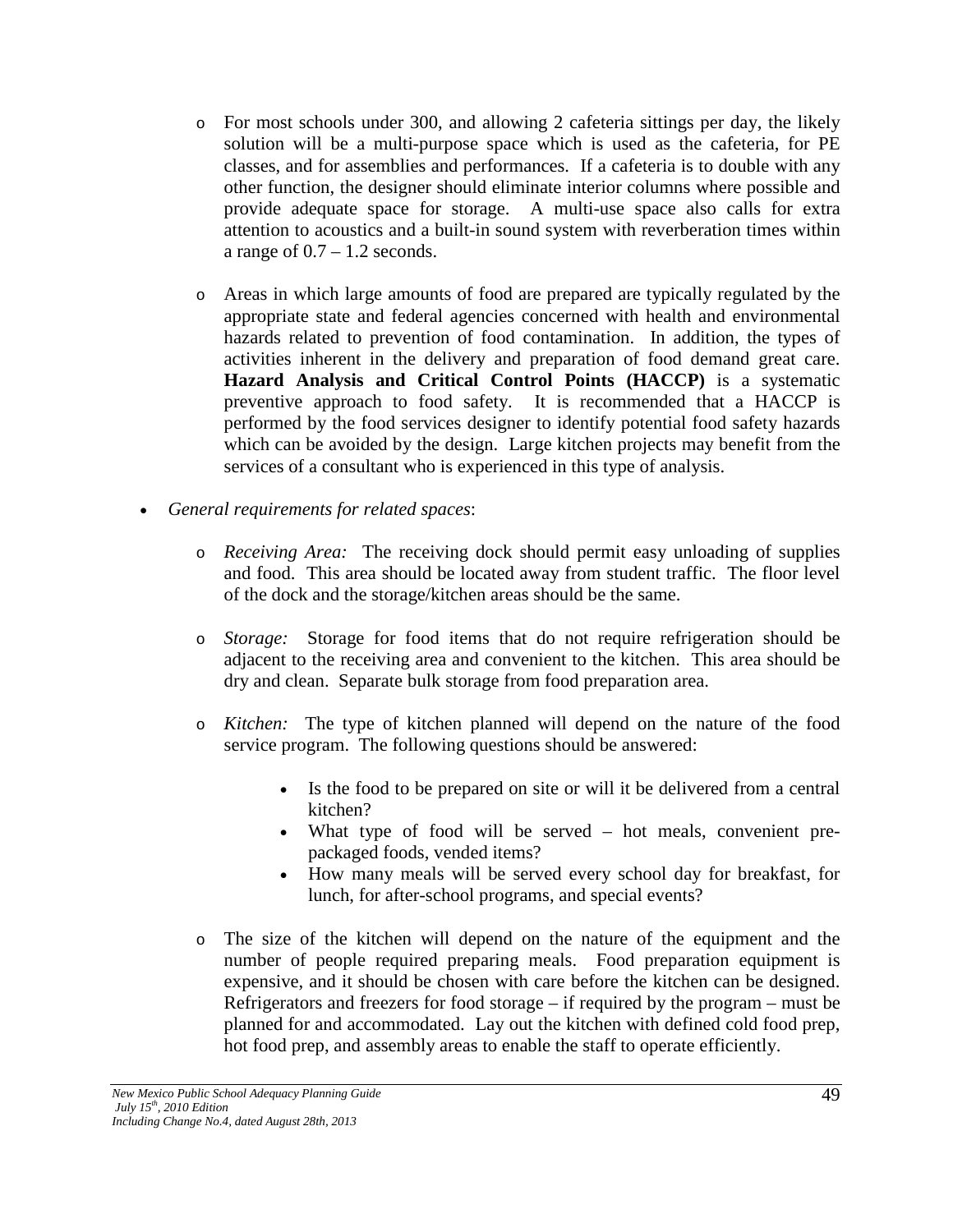- o *Service:* Food service may occur in a section of the kitchen, in a separate room or in the dining area. The space needed, the equipment required and the food preparation/service program will determine the arrangement of service counters. The objective here is to facilitate an attractive display, easy selection and quick service of food. Student circulation related to serving must be well-planned and coordinated within the space with other traffic paths.
- o *Dishwashing:* The dishwashing and maintenance area is a separate function from food prep and holding, and should be located separately but adjacent to the dining room, preferably near its exit. Equipment selected for cleaning dishes and utensils will determine the size of the space.
- o Garbage and trash disposal must be separated from food to prevent contamination. This applies to dirty dishes and trays, food waste, soaps and detergents, degreasers, pesticides, and other potential contaminants.
- o *Office:* Enclosed office(s) for the head cook and/or administrator will be needed to accommodate menu preparation, purchasing and other tasks related to the management and supervision of the kitchen. The office should have a window providing a view of the kitchen and serving areas. Provide ability to have a telephone with an external line. Locate the office near the receiving door and/or near the cafeteria dining room.
- o *Utility Room:* A utility/custodial room with mop sink is required within the food services area.
- o *Staff Restrooms:* Appropriate restroom facilities, isolated from food prep areas but easily accessible to the kitchen staff, should be provided. Individual lockers for the use of kitchen staff may be required.
- o The type of food service program operated by the school will depend on the site location of the school and the ease with which deliveries can be made. Site therefore influences the type of kitchen facility that will be needed and the type of equipment that must be purchased. Thus, if a school is in a rural area, daily deliveries from a central kitchen may be impractical, and a fully equipped, independent kitchen may be a necessity. Also, a remote location may call for the installation of large freezers for the storage of food that would not be necessary in a suburban school to which deliveries could be quickly and easily made.
- o If the preparation and packaging of food is done at a remote location outside the immediate school, the elaborate cooking, service and clean-up facilities described above are superfluous.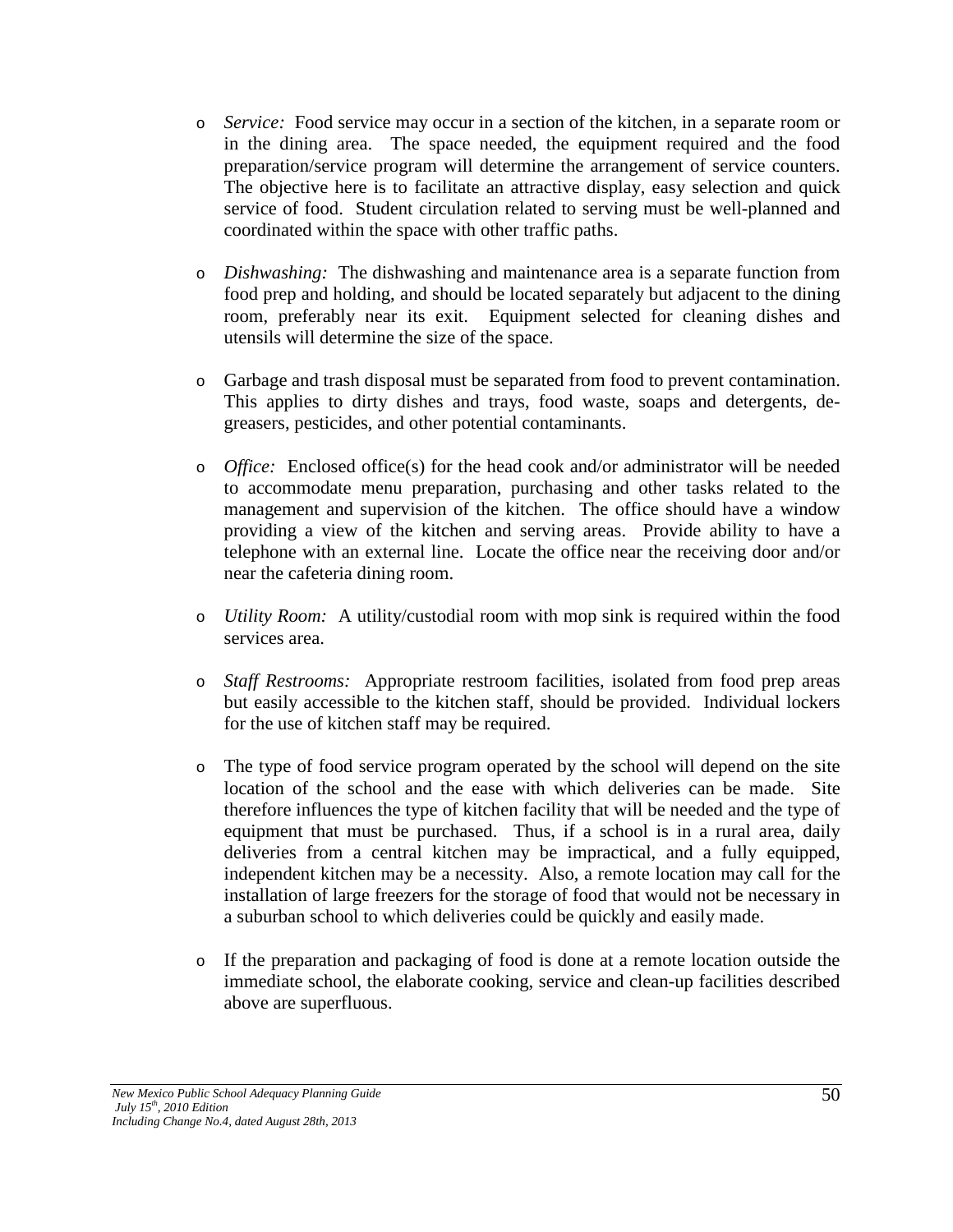# **M. ADMINISTRATION & OTHER FACILITY SUPPORT AREAS**

### **Adequacy Requirements**

*New Mexico State Adequacy Standards Section 6.27.30.18 NMAC* establishes the following minimum basic requirements for "Other Facility Areas":

--------------------------------------------------------------------------------------------------------------------------------------------

*School-Based Health Center (SBHC):* **In addition to the general student health area, a school may be eligible to incorporate a non-PSCOC -funded school based health center. The SBHC program is managed and funded through the Office of School Health within the New Mexico Department of Health.**

#### **6.27.30.18 OTHER FACILITY AREAS.**

A. Parent workspace. A school facility shall include a workspace for use by parents. If this space is provided, it shall consist of at least .5 net sf/student of the planned school program capacity but no less than 150 net sf. The space may consist of more than one room and may have more than one function.

B. Administrative space. A school facility shall have space to be used for the administration of the school. The space shall consist of a minimum of 150 net sf, plus 1.5 net sf/student of the planned school program capacity.

C. Student health, counseling and ancillary space. A school facility shall have space to isolate a sick student from the other students and may include space for the delivery of other health, counseling, testing and ancillary programs. This space shall be a designated space that is accessible to a restroom, and shall consist of at least 1 net sf/student of the planned school program capacity with a minimum of 150 net sf. The space may consist of more than one room and may have more than one function. This space shall include a telephone.

D. Faculty workspace or teacher lounge. A school facility shall have workspace available to the faculty. This space is in addition to any workspace available to a teacher, in or near a classroom. The space shall consist of 1 net sf/student of the planned school program capacity with no less than 150 net sf. The space may consist of more than one room and may have more than one function. This space shall include a break area with a sink.

[6.27.30.18 NMAC - N, 9/1/02; A, 8/31/05; A, 12/14/07]

#### **Adequacy Standards Area Summary - Minimum Area (Net Square Feet)**

| Administrative suite        | At least 150 n.s.f. plus $1.5$ n.s.f. x the<br>planned school program capacity<br>$(150 \text{ n.s.f. minimum})$ * |
|-----------------------------|--------------------------------------------------------------------------------------------------------------------|
| Parent workspace            | $150*min.$<br>$(.5 \text{ n.s.f. x planned school program capacity})$ *                                            |
| Student health              | At least 1 n.s.f. x planned school program capacity<br>(Includes counseling and ancillary space)*                  |
| Nurse's area<br>Toilet room | $150*$ min.<br>Included*                                                                                           |

*New Mexico Public School Adequacy Planning Guide July 15th, 2010 Edition Including Change No.4, dated August 28th, 2013*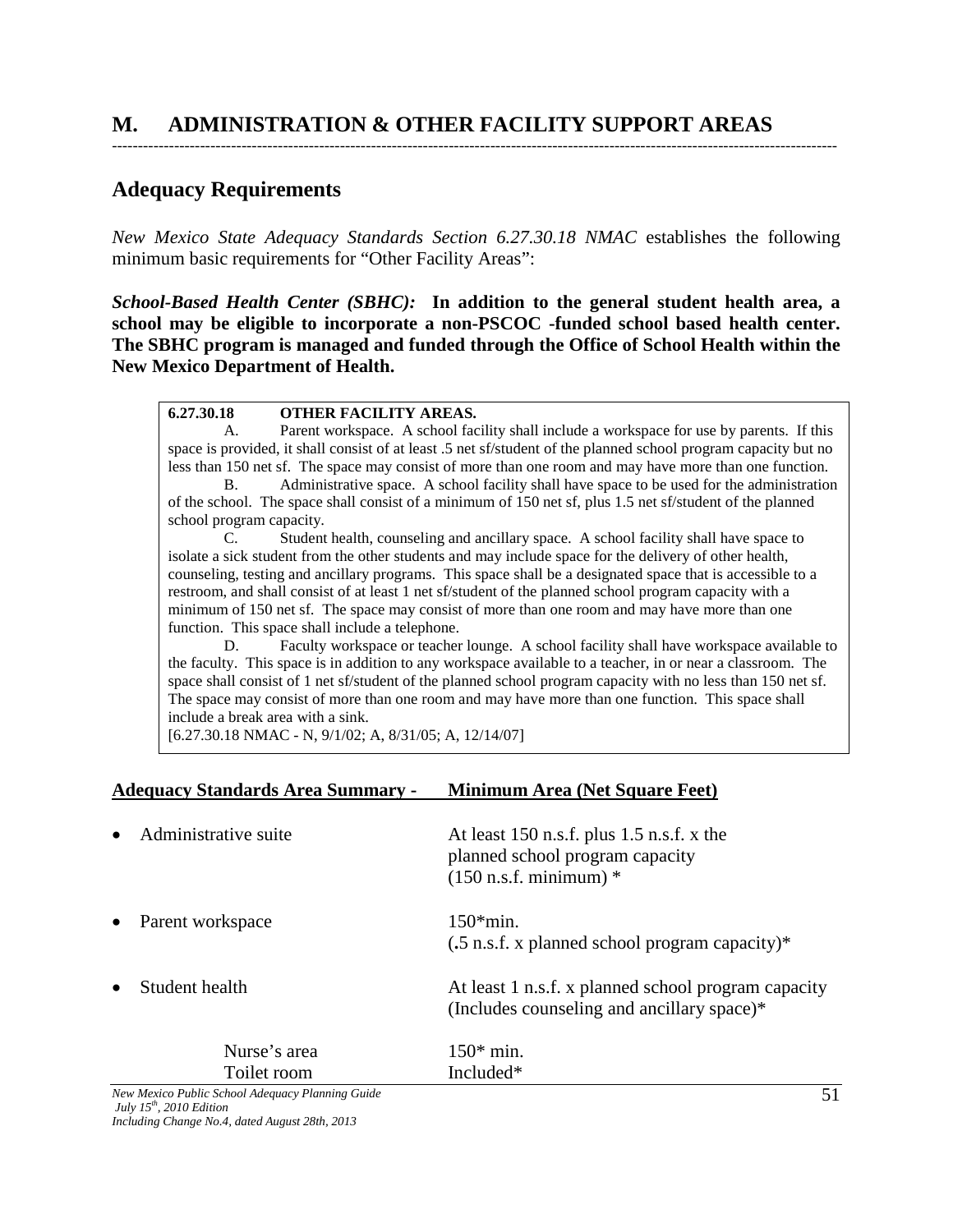|           | Storage                           | Included <sup>*</sup> |                              |  |  |  |
|-----------|-----------------------------------|-----------------------|------------------------------|--|--|--|
| $\bullet$ | <b>School Based Health Center</b> |                       | See below (non-PSCOC funded) |  |  |  |
|           | • Counseling suite                |                       | See "Student Health" above"  |  |  |  |
| $\bullet$ | Faculty workroom                  | $150*$ min.           |                              |  |  |  |
| $\bullet$ | Teachers' lounge                  | $150*$ min.           |                              |  |  |  |
|           |                                   |                       |                              |  |  |  |

**\****see the New Mexico Statewide Adequacy Standards: Section 6.27.30.18*

# **Best Practices –** Administration and Other Facility Support Areas:

- *Parent Workspace:* Parents are encouraged to form active partnerships with schools to assist with planning and carrying out school activities. This space should have:
	- o Small group meeting capabilities.
	- o Space to house parent coordinator or volunteers to coordinate school outreach activities.
	- o Easy access to administration and outside entrance.
- *Administrative Space:* Provide space for the basic administrative functions concerned with the operation of the school. This area should be located near the main entrance of the school where it is easily accessible to visitors and close to parking areas, with a suitable reception area readily available to students, teachers and visitors. Appropriate display areas should be available to display student art and other school artifacts. The administration offices should be accessed directly through the administrative reception area. The principal's office should be accessible from within the main office area as well as directly from the main corridor and commons areas. Additional considerations for the administrative space should include:
	- o Ample and conveniently located storage.
	- o Conferencing space.
	- o Secure place for permanent records (fireproof file storage). (REQUIRED)
	- o A small safe.
	- o All appropriate building infrastructure for telecommunications and technology.
	- o Mail rooms/workrooms (adjacent to teacher lounge).
	- o Acoustically-separated small meeting or conference spaces for specialized staff use.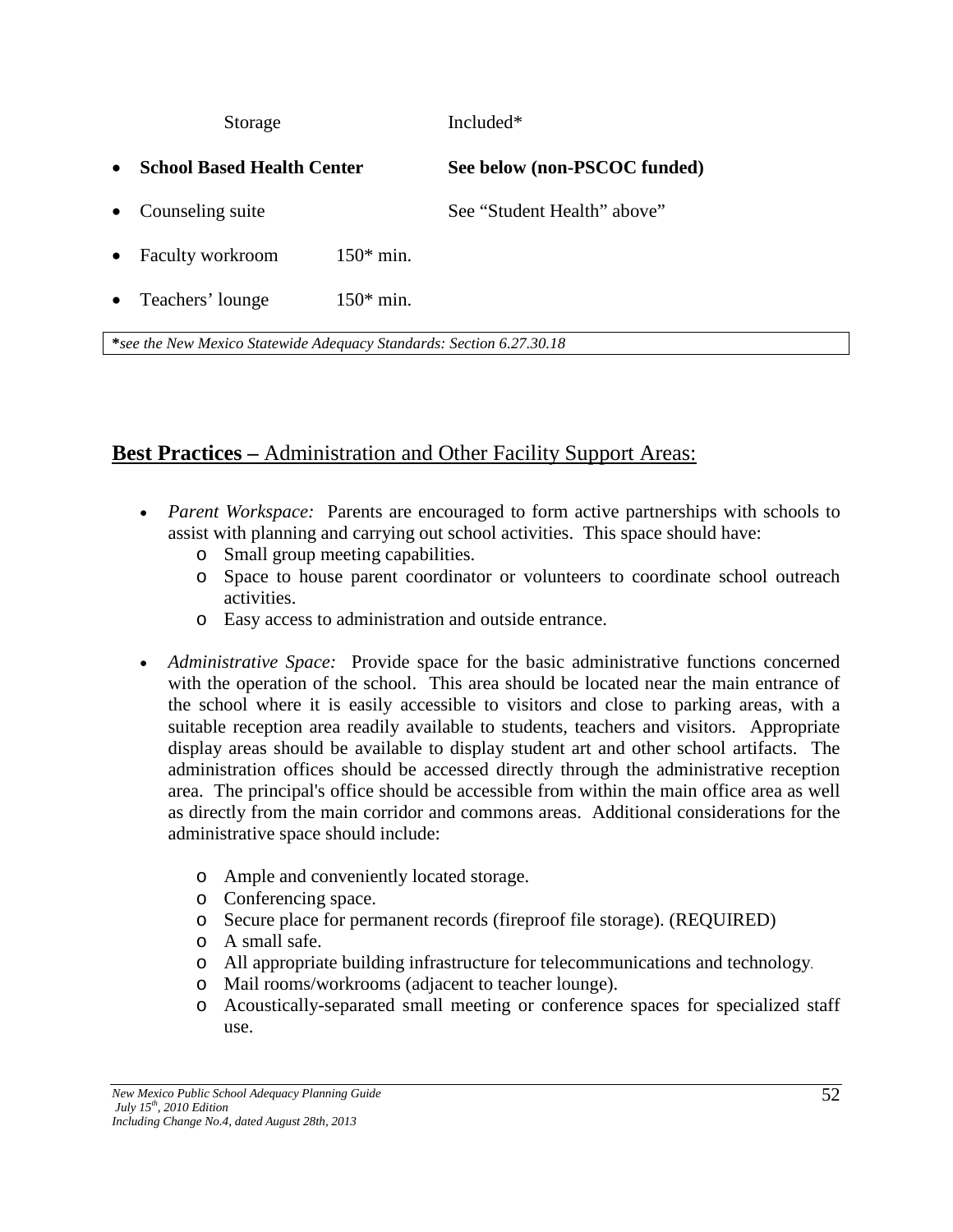- *Counseling:* In elementary schools these services may be only needed on a part-time basis but space for both individual and small group consultation sessions is recommended. Middle and high schools typically require space for full-time counseling staff and usually employ the services of several counselors depending on school size. Small schools may have only one counselor. Part-time counseling services may be provided on a shared-schedule basis in another office. Students should feel secure and comfortable in accessing and utilizing the counseling area.
- *Student Health:* Provide space for activities include maintaining student health records, treating minor injuries, conferencing with students and parents, conducting health screening activities, immunizations and conferring with other health professionals, teachers and administrators. Additional considerations are as follows:
	- o The school nurse's area should, if necessary, be adjacent to and entered by way of the school's central control and reception area.
	- o The school secretary should, if necessary, have direct visual contact with the health reception area.
	- o There should be sufficient space to conduct eye examinations (minimum of 20 feet).
	- o The office for the nurse or the nurse's aide shall be provided with a telephone.
	- o Student health records must be maintained in secure storage.
- *Faculty Workspace/Teacher Lounge:* Locate near the administrative hub of the facility. The atmosphere of the lounge should be relaxing and comfortable. The room should invite relaxation and informal communication, as well as provide an atmosphere of workrelated collaboration. The space should be provided to accommodate the following:
	- o A sink
	- o A break area
	- o Technology access (Internet, etc.).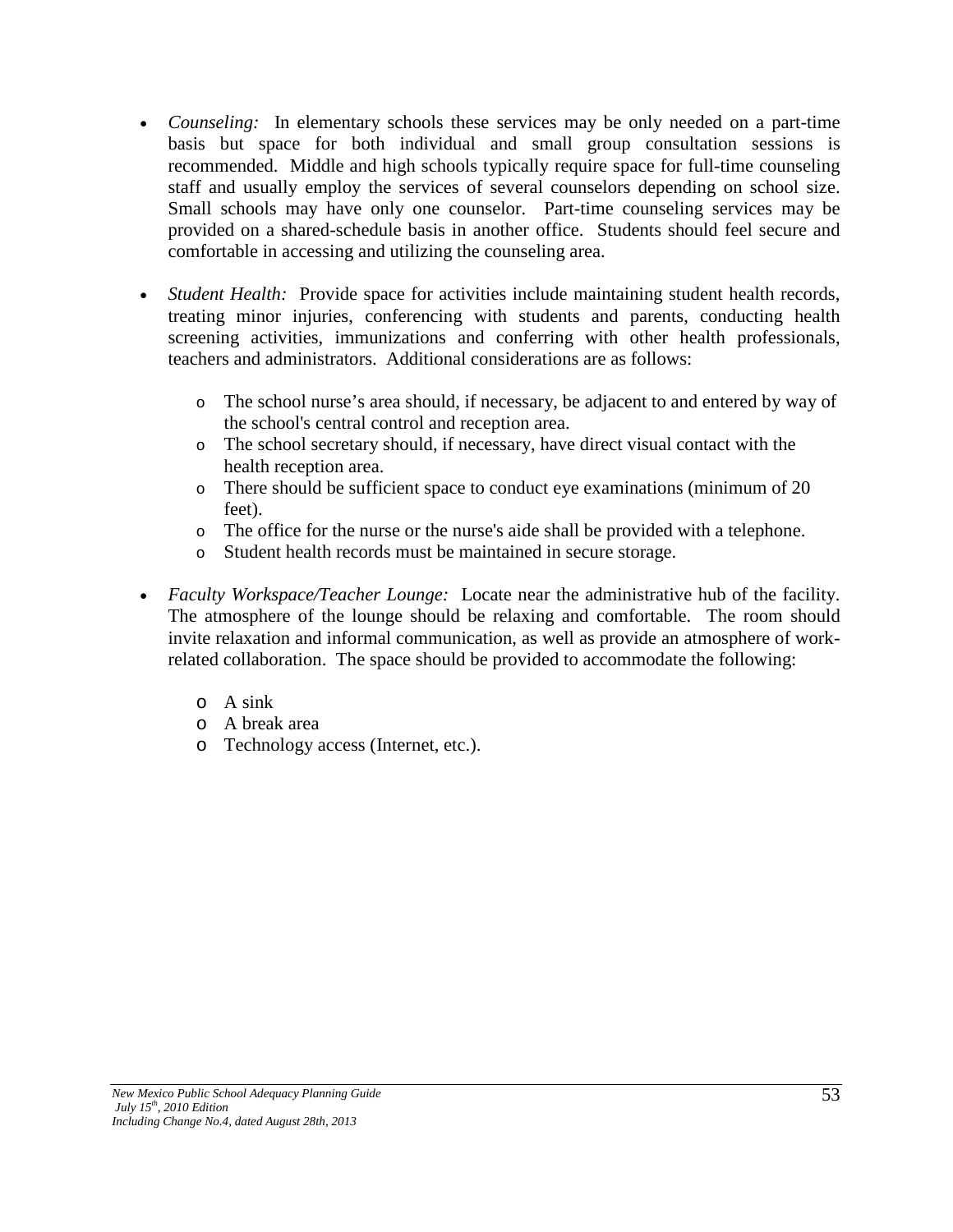*School-Based Health Center (SBHC):* Each **separately-funded** center provides primary and behavioral health care including substance abuse treatment. Services are available to all students/clients regardless of ability to pay. The SBHC is operated by contracted health professional partners and groups who may be subject to additional accrediting requirements and regulations pertaining to facilities. Each state SBHC is classified to provide one of three levels of service (Level 1, 2 or 3) depending upon staffing capabilities and arrangements. Some SBHCs are designed to serve a client base which extends beyond the school campus and into the surrounding community. The SBHCs and schools work as cooperative partners serving the needs of the students and the community.

When planning the SBHC it is important to identify the anticipated level of the program, who will provide professional services, and whether services will extend into the community. The SBHC must have qualities of privacy, safety and comfort and should be convenient to accessible student pathways, parking and emergency vehicle access. Proximity to the school nurse's area is preferred, dependent upon that area's location on campus. Sharing of the center's waiting area with the general student health center waiting area may also be considered. Confidentiality in accessing SBHC services must be fostered by the location on campus and the design. The location must be inclusive without impairing the student's perception of privacy when traveling to and visiting the center. Locating the SBHC in proximity to administration and/or security staff offices is not recommended. Interior provisions for privacy and confidentiality are necessary and can be achieved through the use of visual screening and sound transmission control. Other important considerations are security of records, medications, instruments, etc., maintaining hygiene and the proper disposal of clinical waste. The private areas of the SBHC should be designed as a suite of spaces that can be entirely secured after-hours or when not in use. **The table below is provided for general reference in space planning. More detailed programmatic information is available from the NM Department of Health, Office of School Health.**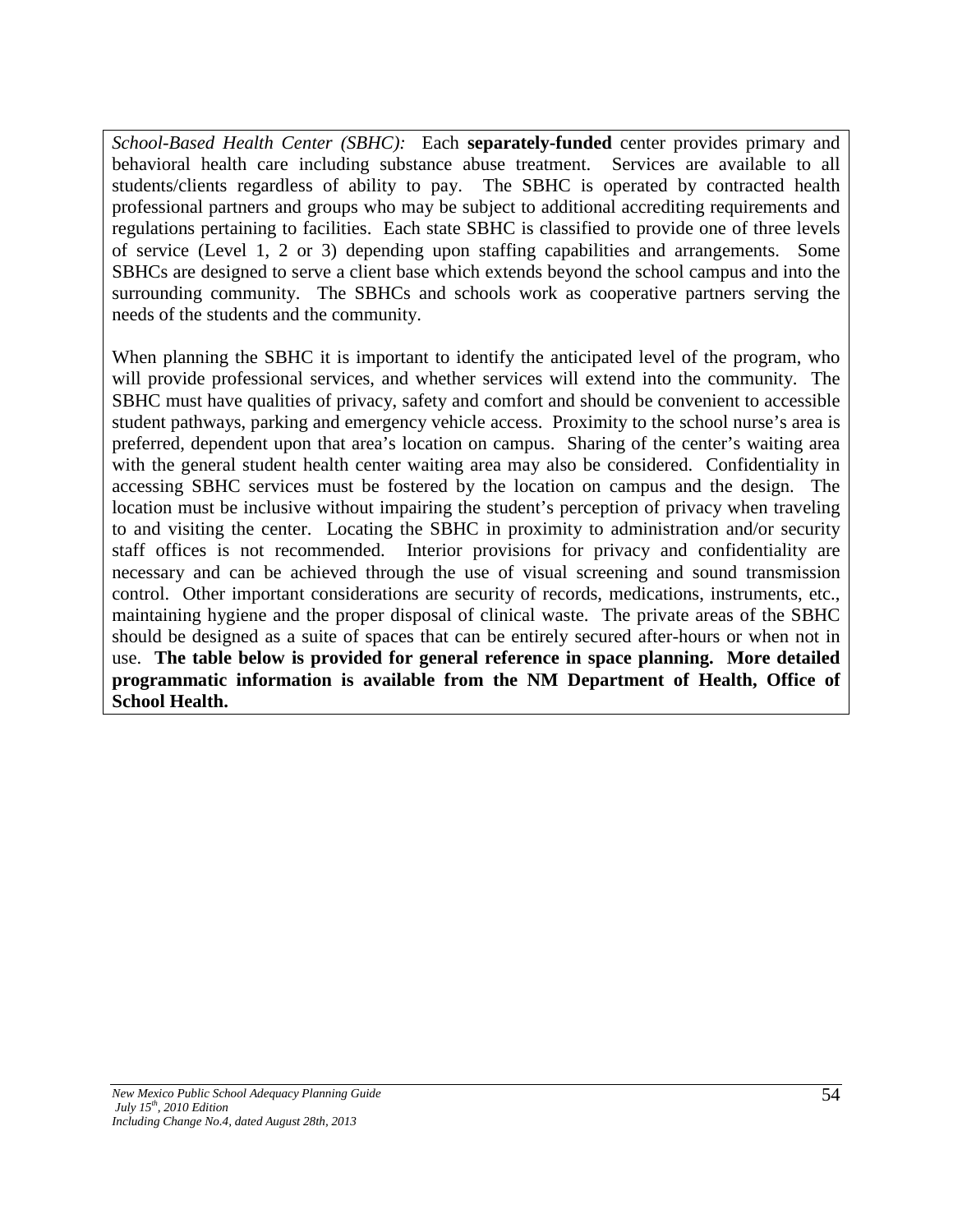| <b>Program Spaces (Net Only)</b>        | Area $(s.f.)$  | Area $(s.f.)$  | Area $(s.f.)$  |  |
|-----------------------------------------|----------------|----------------|----------------|--|
|                                         | <b>Level 1</b> | <b>Level 2</b> | <b>Level 3</b> |  |
| <b>Waiting/Reception</b>                | 120            | 120            | 120            |  |
| <b>Business/Recep Office</b>            | 100            | 100            | 100            |  |
| <b>Coordinator's Office</b>             | 100            | 100            | 100            |  |
| <b>Providers Office</b>                 | 100            | 100            | 100            |  |
| Exam Room                               |                |                |                |  |
| $\mathbf{x}$ 1                          | 80             |                |                |  |
| $\mathbf{x}$ 2                          |                | 160            | 160            |  |
| <b>Behavioral Health Office/Therapy</b> |                | 100            | 100            |  |
| $\mathbf{x}$ 1                          | 100            | 100            |                |  |
| $\mathbf{x}$ 2                          |                |                | 200            |  |
| Group Counseling/Conf. Rm.              | 120            | 120            | 120            |  |
| <b>Pharmacy Area</b>                    | 50             | 50             | 50             |  |
| <b>Laboratory Area</b>                  | 110            | 110            | 110            |  |
| <b>General Storage</b>                  | 50             | 50             | 50             |  |
| <b>Toilet Room</b>                      | 60             | 60             | 60             |  |
| <b>Medical Record Storage</b>           | 50             | 75             | 75             |  |
|                                         |                |                |                |  |
| Total Area (s.f.):                      | 1040           | 1245           | 1345           |  |

*Note: General circulation space and area for walls, partitions, etc. are not included in the figures above*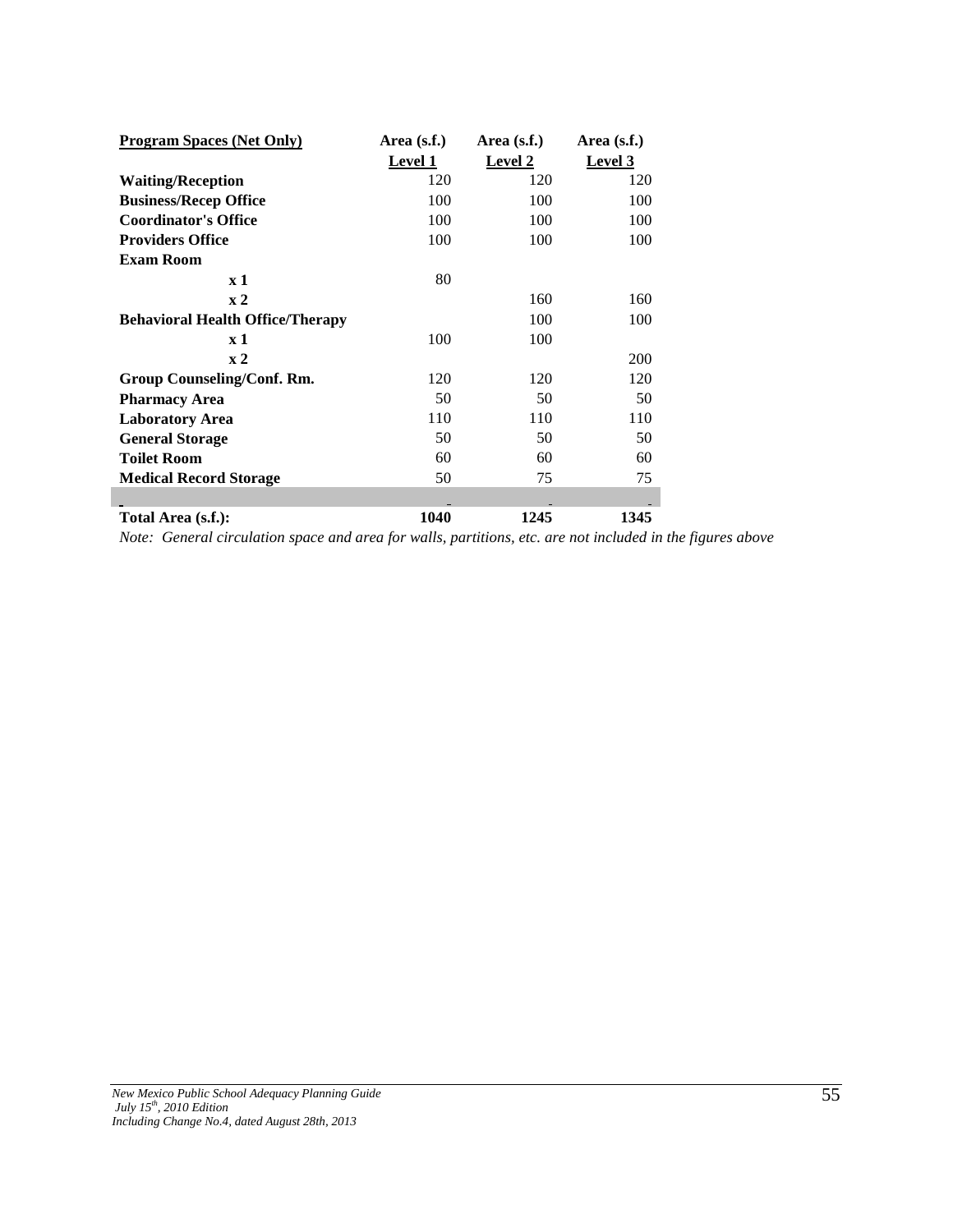# **Adequacy Requirements**

*New Mexico State Adequacy Standards Section 6.27.30 NMAC* does not establish the minimum basic requirements for school building circulation, entries, and commons. Code requirements shall determine the minimum criteria for these items.

--------------------------------------------------------------------------------------------------------------------------------------------

#### *NOTE:*

- Circulation and entry vestibules are generally included as *tare* space within the building. See discussion on *Efficiency Ratio and Tare* in PART III – POLICIES AND PROCEDURES.
- Commons areas are typically considered as part of circulation, and therefore *tare* space, with some exceptions. They are usually part of the net area when they are used more as regularly occupied space than for building traffic circulation.

### **Best Practices** – Circulation, Entries, and Commons:

- Key points to consider when designing *hallways* and *entries* are as follows:
	- o Exit way widths are prescribed in the code, and can be increased to allow for locker installations in secondary schools.
	- o Exit ways should be carefully laid out to provide a simple, clear, supervised way out of all school facilities.
	- o Openings to outdoor areas may include vestibules and airlocks.
	- o If interior windows are provided between classrooms and corridors, install blinds to allow visual control capability.
- Key points to consider when designing *commons* are as follows:
	- o The student commons can be a central location in the school where students can congregate for relaxation, conversation, committee meetings, study and snacks. Its purpose is to nurture social and personal as well as academic advancement and to provide for student-teacher interchange in an informal atmosphere. It is normally provided only in secondary facilities and may be a repetitive feature in schools designed for learning academies.
	- o Although the student commons should be centrally located perhaps in conjunction with a library, auditorium or dining area – it should be somewhat secluded.
	- o Commons space in a learning academy school may be dispersed among the various "houses".
	- o It should always be available for use and furnished as a place for informal study and socializing.
- Snacking facilities may be incorporated within or adjacent to the area.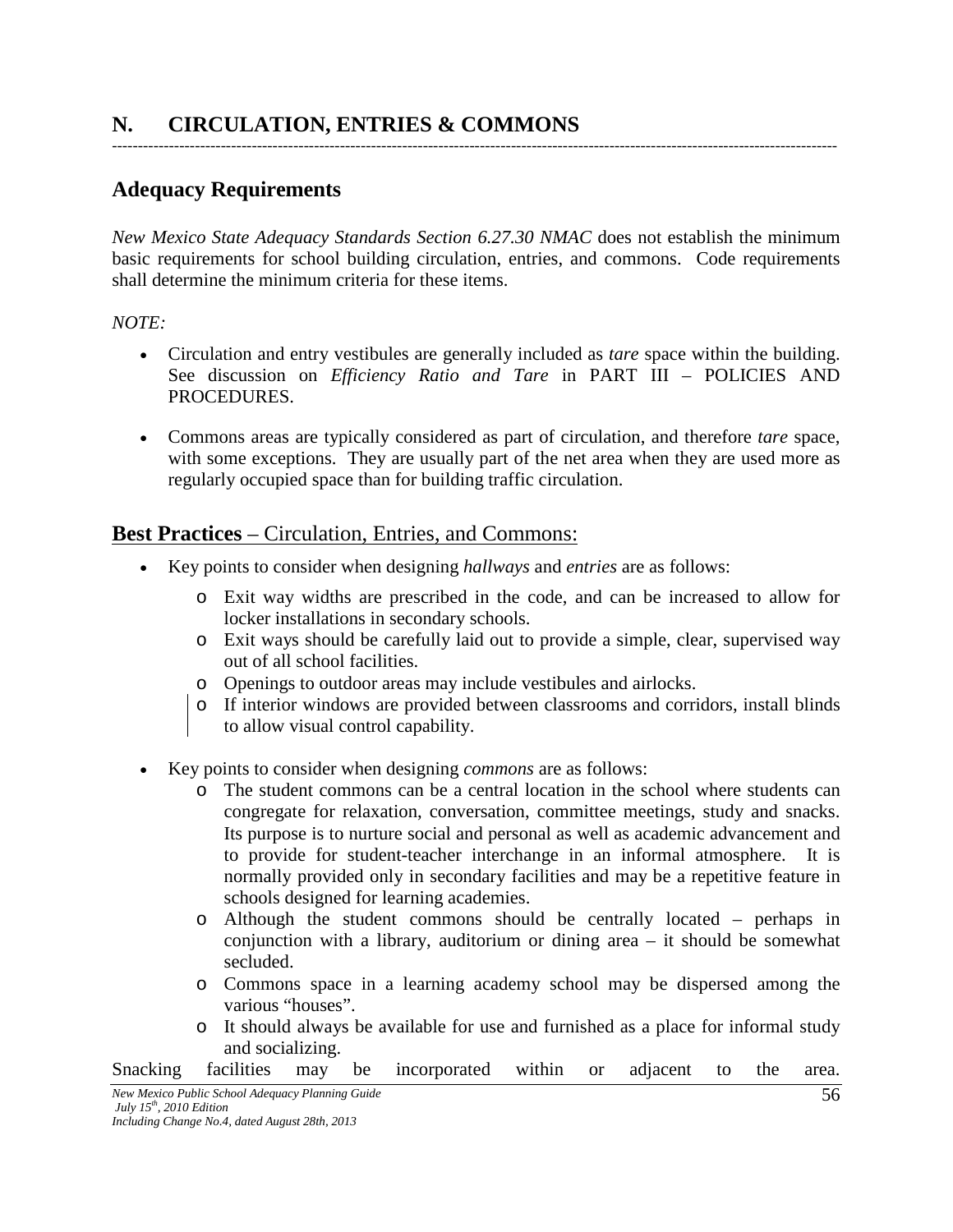# **O. BUILDING SUPPORT SPACES**

# **Adequacy Requirements**

*New Mexico State Adequacy Standards Section 6.27.30.19 NMAC* and *Section 6.27.30.20 NMAC* establish the following minimum basic requirements for general storage and maintenance or janitorial space:

--------------------------------------------------------------------------------------------------------------------------------------------

**6.27.30.19 GENERAL STORAGE (EXCLUDES LOCKERS, JANITORIAL, KITCHEN, GENERAL CLASSROOM, SPECIALTY CLASSROOMS, AND ADMINISTRATIVE STORAGE).** For storage, at least 1 net sf/student of the planned school program capacity may be distributed in or throughout any type of room or space, but may not count toward required room square footages. General storage must be securable and include textbook storage. [6.27.30.19 NMAC - N, 9/1/02; A, 8/31/05; A, 12/14/07]

**6.27.30.20 MAINTENANCE OR JANITORIAL SPACE.** Each school shall designate .5 net sf /student of the planned school program capacity for maintenance or janitorial space. Janitorial space shall include a janitorial sink. [6.27.30.20 NMAC - N, 9/1/02; A, 8/31/05; A, 12/14/07]

| <b>Adequacy Standards Area Summary</b> | <b>Minimum</b> | Area | (Net |
|----------------------------------------|----------------|------|------|
| <b>Square Feet</b> )                   |                |      |      |

- 
- Storage areas (does not include in-classroom storage) 1 net s.f/student total\* General storage\* Textbook storage\*

• Custodial rooms\*\* .5 net s.f/student total\*

**\****see the New Mexico Statewide Adequacy Standards: Section 6.27.30.19* **\*\****see the New Mexico Statewide Adequacy Standards: Section 6.27.30.20*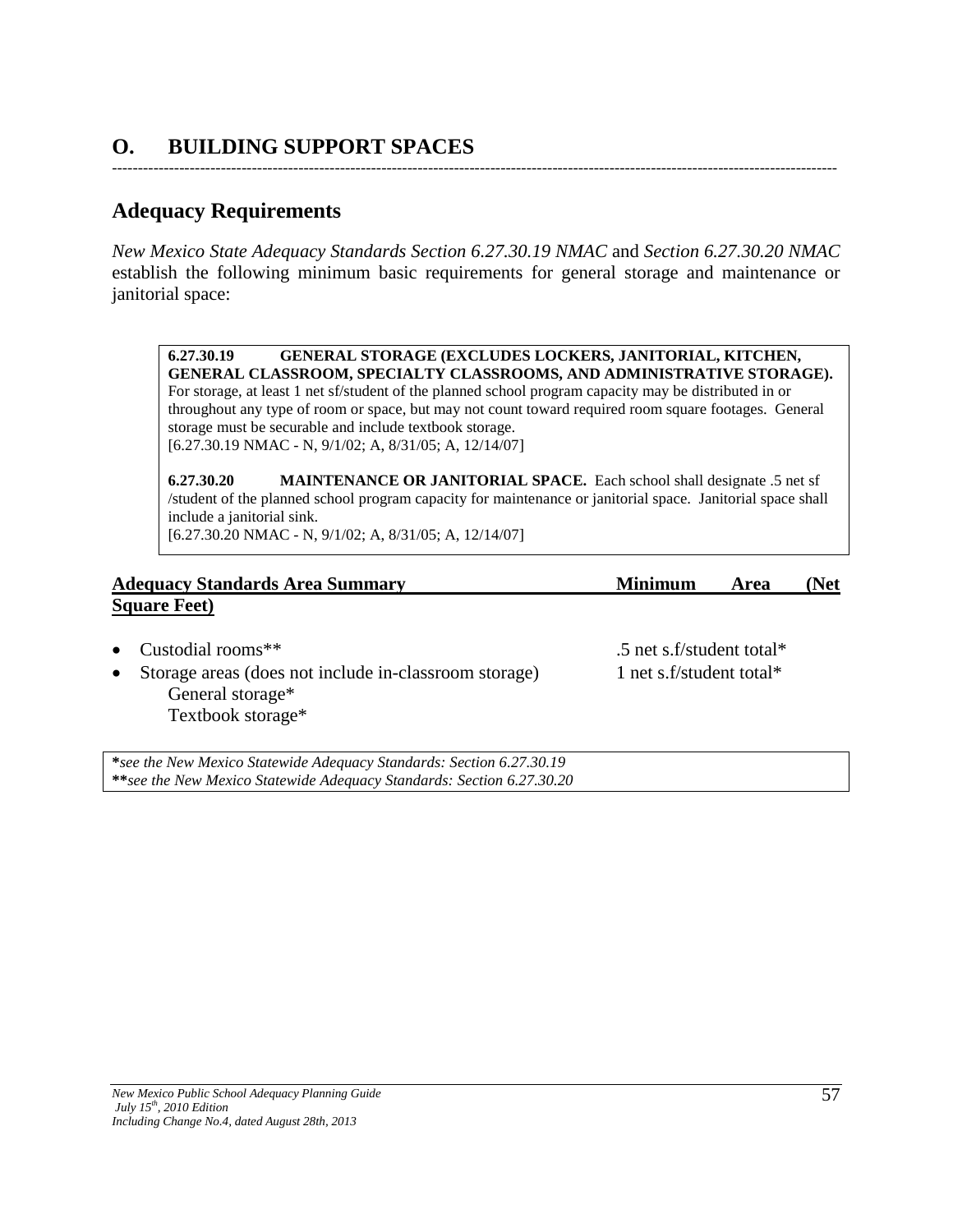## **Best Practices –** Building Support Spaces:

- General storage is typically dispersed throughout the facility and receiving areas should be located where easily and safely accessed for deliveries without disrupting other normal school traffic.
- The number and locations of such areas are dependent upon the scale of the facility and the limitations of the systems or functions provided. For example, custodial space should be provided to allow for reasonable access to a mop sink and supplies in every major building area.
- **It is critical that custodial and grounds maintenance storage be sufficient in size, properly located, and separate from general storage and mechanical /electrical rooms. Safe storage of potentially hazardous cleaning materials, fuels, etc. is mandatory. Code compliance in rooms with mechanical and electrical equipment requires that general and custodial storage is not accommodated within these spaces.**
- Provide a roof top access hatch accessible by a fixed steel ladder placed within a lockable storage or custodial space.
- Provide secure filing space for building maintenance documents, training videos, handbooks, and manuals.
- General design considerations related to building maintenance are as follows:
	- o Where there will be above-ceiling space for mechanical and electrical system components, design for convenient installation and maintenance of fixtures and equipment. Provide access panels in ceilings and include doorways for large chase spaces to facilitate maintenance and repair work.
	- o Make sure there is proper lighting in all support spaces.
	- o When planning rooms for specialized data and telephone electronics equipment, work closely with the appropriate specialists to determine room sizes, clearances and any critical ventilation requirements to handle the heat buildup from this equipment. Louvers in interior doors are not recommended. Use ducted transfer ventilation or undercut doors. Consider any other special requirements such as needed to prevent or reduce dust infiltration.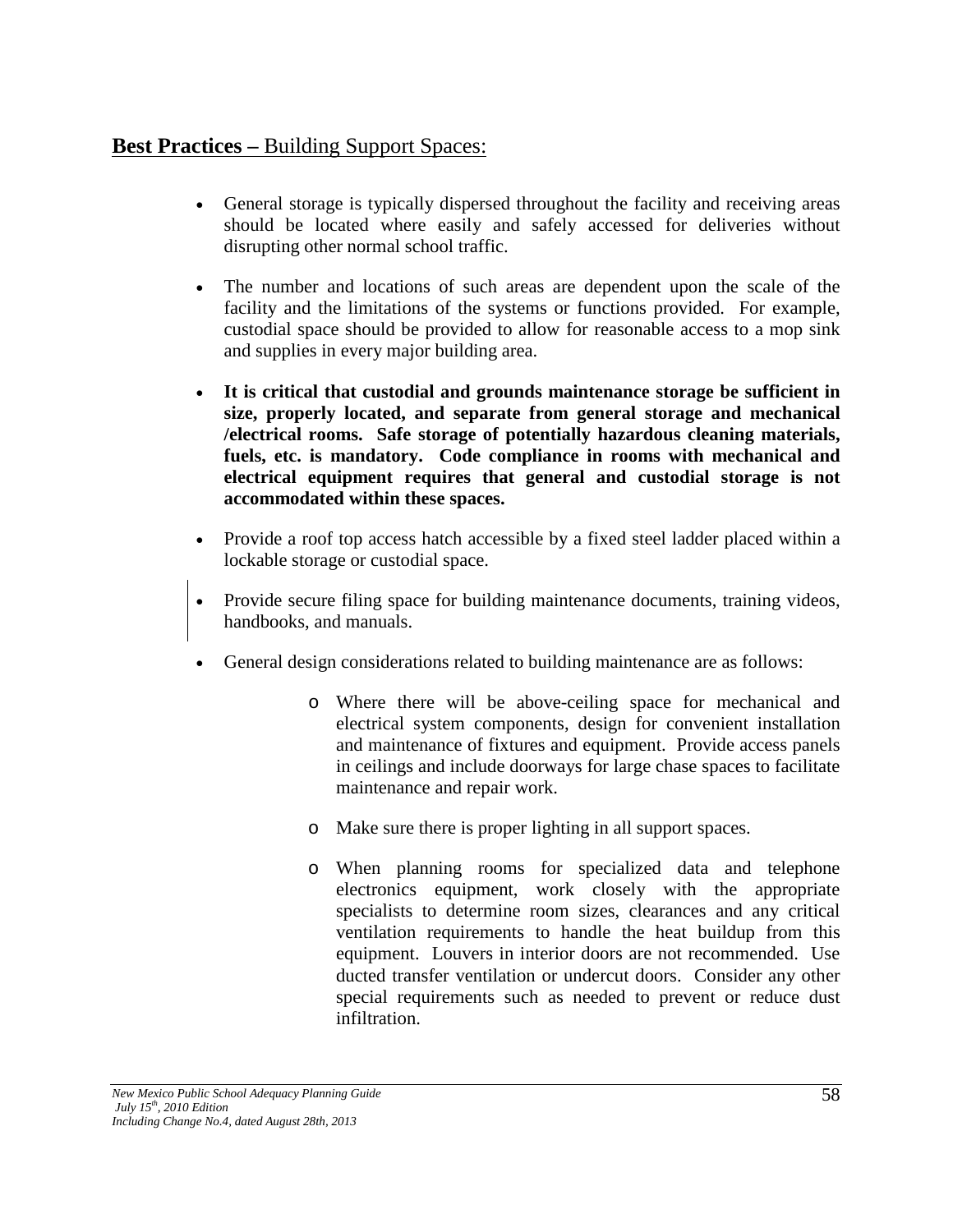# **IX. APPENDICES**

# **APPENDIX A: Maximum Building Gross Square Footage (GSF) per Student**

| Max. Building Gross Square Footage<br>Per Student for Elementary Schools<br>(Grades K - 5) |                                                                                      |                                                 |  | Max. Building Gross Square Footage<br><b>Per Student for Middle Schools</b><br>(Grades 6, 7, 8) |                                                        |                                                                                      |                                                 |       | Max. Building Gross Square Footage<br>Per Student for High Schools<br>(Grades 9 - 12) |                                                                                      |                                                 |  |
|--------------------------------------------------------------------------------------------|--------------------------------------------------------------------------------------|-------------------------------------------------|--|-------------------------------------------------------------------------------------------------|--------------------------------------------------------|--------------------------------------------------------------------------------------|-------------------------------------------------|-------|---------------------------------------------------------------------------------------|--------------------------------------------------------------------------------------|-------------------------------------------------|--|
| <b>Maximum Total</b><br>Projected<br><b>Enrollment</b>                                     | <b>Gross Square</b><br>Footage per<br><b>Student</b><br>(GSF/Student) To<br>Adequacy | <b>Total Facility GSF</b><br><b>To Adequacy</b> |  |                                                                                                 | <b>Maximum Total</b><br>Projected<br><b>Enrollment</b> | <b>Gross Square</b><br>Footage per<br><b>Student</b><br>(GSF/Student) To<br>Adequacy | <b>Total Facility GSF</b><br><b>To Adequacy</b> |       | <b>Maximum Total</b><br>Projected<br><b>Enrollment</b>                                | <b>Gross Square</b><br>Footage per<br><b>Student</b><br>(GSF/Student) To<br>Adequacy | <b>Total Facility GSF</b><br><b>To Adequacy</b> |  |
| 25                                                                                         | 150                                                                                  | 3750                                            |  |                                                                                                 | 50                                                     | 170                                                                                  | 8500                                            |       | 50                                                                                    | 215                                                                                  | 10750                                           |  |
| 50                                                                                         | 149                                                                                  | 7441                                            |  |                                                                                                 | 100                                                    | 167                                                                                  | 16685                                           |       | 100                                                                                   | 211                                                                                  | 21053                                           |  |
| 100                                                                                        | 146                                                                                  | 14647                                           |  |                                                                                                 | 150                                                    | 164                                                                                  | 24554                                           |       | 150                                                                                   | 206                                                                                  | 30909                                           |  |
| 150                                                                                        | 144                                                                                  | 21616                                           |  |                                                                                                 | 200                                                    | 161                                                                                  | 32107                                           |       | 200                                                                                   | 202                                                                                  | 40319                                           |  |
| 200                                                                                        | 142                                                                                  | 28350                                           |  |                                                                                                 | 250                                                    | 157                                                                                  | 39345                                           |       | 250                                                                                   | 197                                                                                  | 49281                                           |  |
| 250                                                                                        | 139                                                                                  | 34849                                           |  |                                                                                                 | 300                                                    | 154                                                                                  | 46268                                           |       | 300                                                                                   | 193                                                                                  | 57797                                           |  |
| 300                                                                                        | 137                                                                                  | 41112                                           |  |                                                                                                 | 350                                                    | 151                                                                                  | 52875                                           |       | 350                                                                                   | 188                                                                                  | 65865                                           |  |
| 350                                                                                        | 135                                                                                  | 47139                                           |  |                                                                                                 | 400                                                    | 148                                                                                  | 59167                                           |       | 400                                                                                   | 184                                                                                  | 73487                                           |  |
| 400                                                                                        | 132                                                                                  | 52930                                           |  |                                                                                                 | 450                                                    | 145                                                                                  | 65144                                           |       | 450                                                                                   | 179                                                                                  | 80662                                           |  |
| 450                                                                                        | 130                                                                                  | 58486                                           |  |                                                                                                 | 500                                                    | 142                                                                                  | 70804                                           |       | 500                                                                                   | 175                                                                                  | 87390                                           |  |
| 500                                                                                        | 128                                                                                  | 63806                                           |  |                                                                                                 | 550                                                    | 138                                                                                  | 76150                                           |       | 550                                                                                   | 170                                                                                  | 93500                                           |  |
| 550                                                                                        | 125                                                                                  | 68750                                           |  |                                                                                                 | 600                                                    | 135                                                                                  | 81180                                           |       | 600                                                                                   | 166                                                                                  | 99505                                           |  |
| 600                                                                                        | 123                                                                                  | 73740                                           |  |                                                                                                 | 650                                                    | 132                                                                                  | 85894                                           |       | 650                                                                                   | 161                                                                                  | 104892                                          |  |
| 650                                                                                        | 121                                                                                  | 78353                                           |  |                                                                                                 | 700                                                    | 130                                                                                  | 91000                                           |       | 700                                                                                   | 157                                                                                  | 109832                                          |  |
| 700                                                                                        | 118                                                                                  | 82731                                           |  |                                                                                                 | 750                                                    | 126                                                                                  | 94377                                           |       | 750                                                                                   | 152                                                                                  | 114326                                          |  |
| 750                                                                                        | 116                                                                                  | 86872                                           |  |                                                                                                 | 800                                                    | 123                                                                                  | 98145                                           |       | 800                                                                                   | 148                                                                                  | 118372                                          |  |
| 800                                                                                        | 113                                                                                  | 90779                                           |  |                                                                                                 | 850                                                    | 120                                                                                  | 101598                                          |       | 850                                                                                   | 143                                                                                  | 121972                                          |  |
| 850                                                                                        | 111                                                                                  | 94449                                           |  |                                                                                                 | 900                                                    | 116                                                                                  | 104735                                          |       | 900                                                                                   | 139                                                                                  | 125125                                          |  |
| 900                                                                                        | 109                                                                                  | 97884                                           |  |                                                                                                 | 950                                                    | 113                                                                                  | 107557                                          |       | 950                                                                                   | 135                                                                                  | 127830                                          |  |
| 950                                                                                        | 106                                                                                  | 101084                                          |  |                                                                                                 | 1000                                                   | 110                                                                                  | 110063                                          |       | 1000                                                                                  | 130                                                                                  | 130089                                          |  |
| 1000                                                                                       | 104                                                                                  | 104047                                          |  | above                                                                                           | 1000                                                   | <b>Use Maximum GSF/Student Calculator</b><br>available at www.nmnefa.org             |                                                 | above | 1000                                                                                  | Use Maximum GSF/Student Calculator<br>available at www.nmnefa.org                    |                                                 |  |

By reducing the APG GSF per student, every project may be challenged with regards to space utilization efficiency. The revised APG are intended to functionally support all of a school's educational programs, yet to encoura any PSFA decisions to the PSCOC. Appeals to the PSCOC should be required to be in writing and no later than 20 days prior to the next PSCOC meeting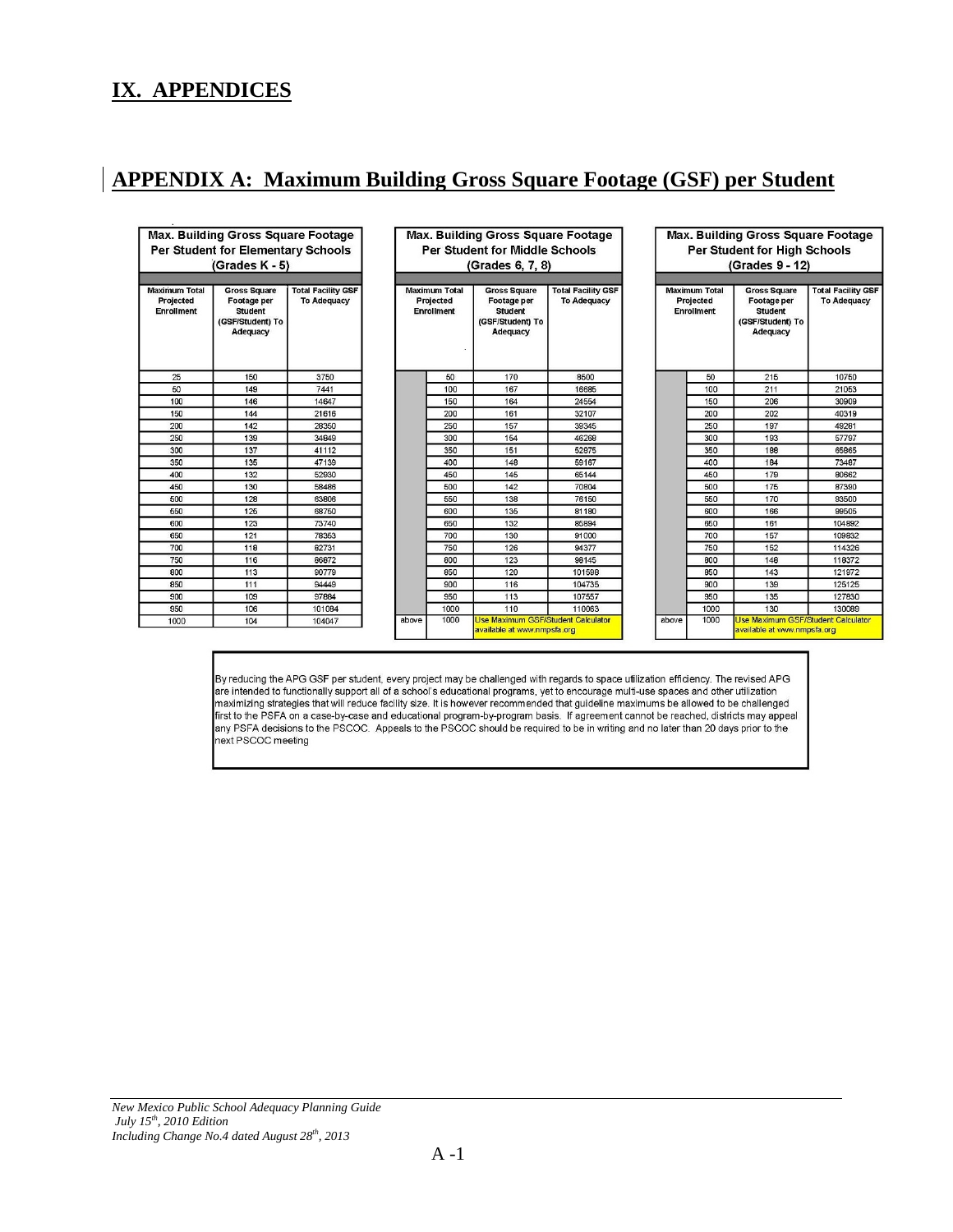# **APPENDIX B: Natural Lighting in the Classroom**

A recent study found that over half of the energy use in New Mexico public schools goes toward lighting the facilities.

The proper use of natural lighting in the classroom can help to reduce overall energy use. Recent studies have shown that daylighting in the classroom can also have a positive effect upon human psychology and performance. A number of studies have demonstrated a direct correlation between increased daylight exposure in the classroom and increased test scores on standardized tests for students at all grade levels. Properly designed daylighting systems can be both aesthetically pleasing and cost-effective to integrate into building design. Successful daylighting solutions in schools include translucent wall panels and clerestory light monitors with operable shading devices. Any solution needs to consider the problems of glare and the distribution of usable light.

Consider the potential of distracting views to the outside, any necessity for visual monitoring, safety, and security in selecting window types, sizes, and locations.

Properly selected blinds or shades are typically useful in controlling natural light and views to the outside and classroom interior. Avoid types that introduce visual patterns which are distracting to students. Consider the need for a certain level of room-darkening for audio/visual presentations. Black-out shades are not recommended except where absolutely necessary.

The National Clearinghouse for Educational Facilities posts a web page linking to a number of books, journal articles, related web sites and resource links dealing with natural light in the classroom environment, its effect upon human performance and the design of daylighting systems. This resource list can be viewed at: [http://www.edfacilities.org/rl/daylighting.cfm.](http://www.edfacilities.org/rl/daylighting.cfm)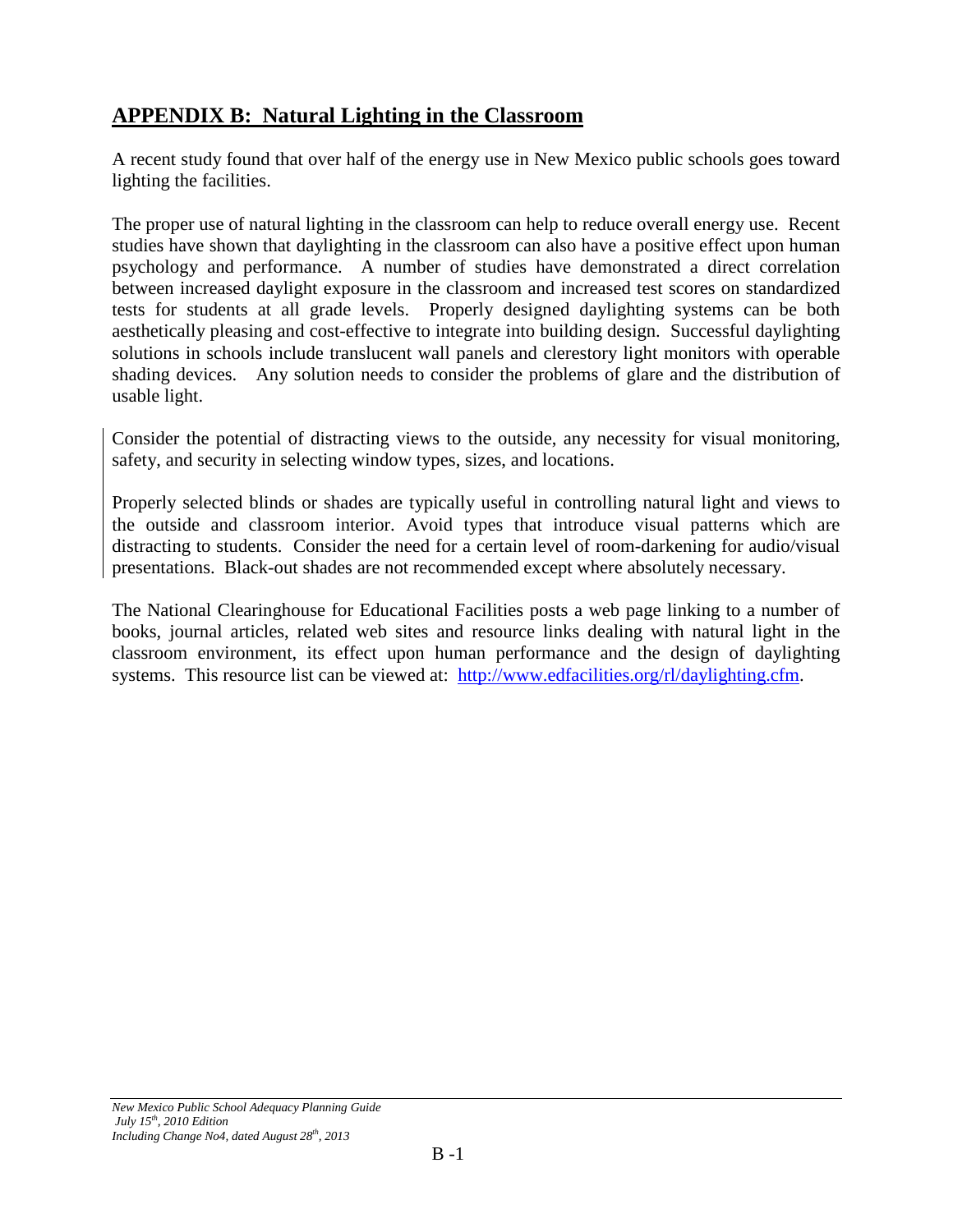# **APPENDIX C**

## **Site Selection Criteria Site Name:** Site: **Site:** Site: **Area: Date: Location** Yes No Comments Is it within the attendance area? Is adjacent land use compatible? Is it centrally located to avoid extensive transporting and to minimize student travel distance? Is it compatible with current and probable future zoning regulations? Is it close to libraries, parks, museums and other community services? Is there available fire and police protection, including fire lines? Is there favorable orientation to wind and natural light? Is the site close to other schools? Are there known or potential significant environmental concerns impacting site habitat (e.g., fish-bearing streams, unique flora or fauna)? Are there heritage/archaeological artifacts of known or potential historical/archaeological significance? Is there existing or proposed zoning/land use designation which prevents development as school site? Is there known or anticipated unsuitable development on adjacent properties? Is there convenient potential for joint-use opportunities? Is there existing trash and garbage disposal service conveniently available to the site? Is there proximity to available housing? **Adjacencies** Is it properlydistanced from roadways with high volumes of traffic? Is it farther than 1,500 feet away from railway tracks? Is it farther than two miles away from an airport runway? Is it free from the existing paths of high voltage lines? Is it free from the existing paths of high-pressure lines (gas\*, sewer or water lines)? \*Contact the PRC Pipeline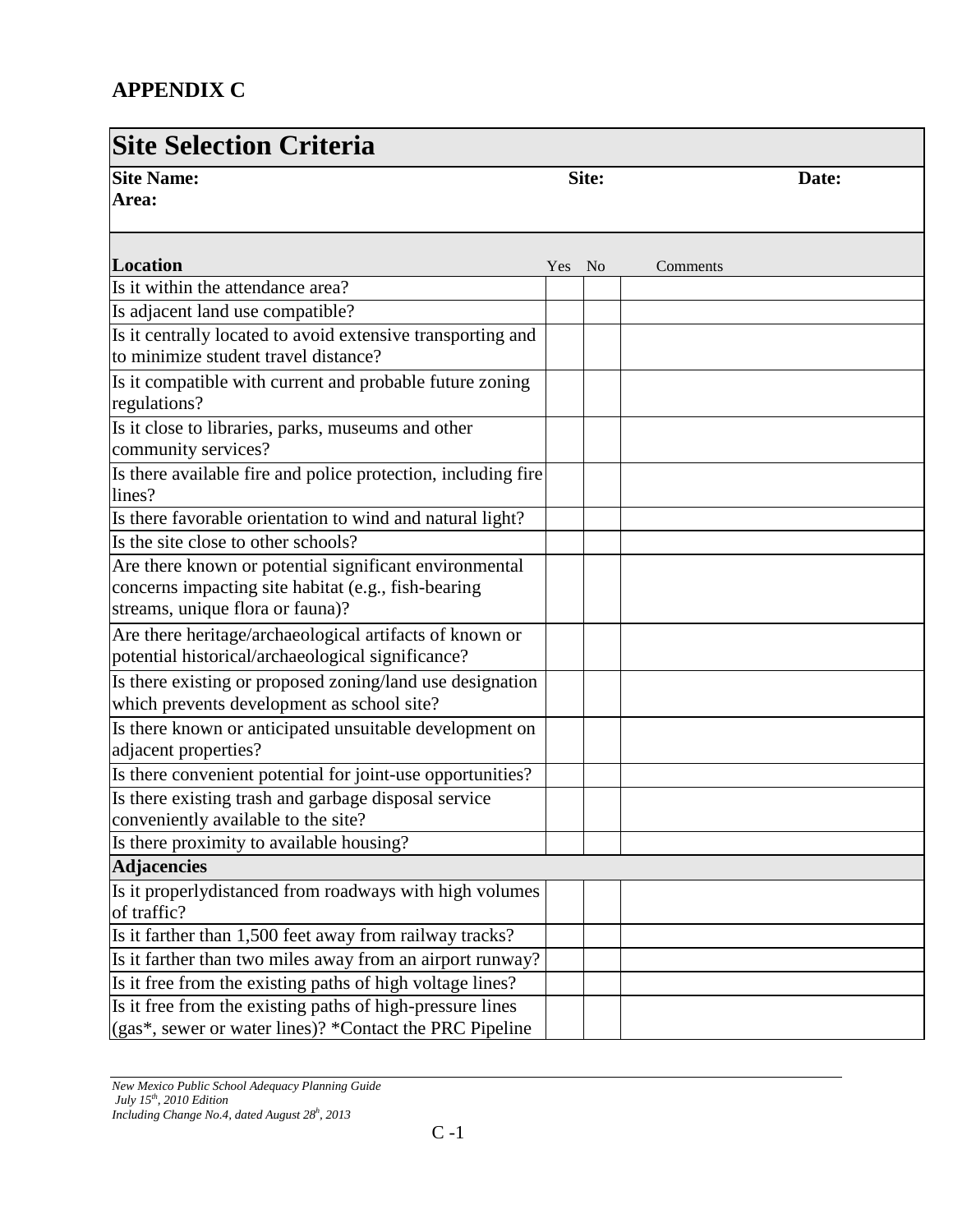| Safety Division for more info                                                                                                                                                                                                       |  |
|-------------------------------------------------------------------------------------------------------------------------------------------------------------------------------------------------------------------------------------|--|
| Are there safe and convenient routes for students to walk<br>and bicycle to school? (Use NM Safe Routes to School<br>neighborhood assessment forms available at<br>www.nmshtd.state.nm.us).                                         |  |
| Is the site free of contaminants/toxics in soil or ground<br>water, such as from landfills, dumps, chemical plants,<br>refineries, fuel tanks, nuclear power plants or agricultural<br>use of pesticides or fertilizer, etc.?       |  |
| Is far from high-decibel noise sources?                                                                                                                                                                                             |  |
| Is it far from open-pit mining?                                                                                                                                                                                                     |  |
| Is it far from a fault zone or active fault?                                                                                                                                                                                        |  |
| Is it outside a dam inundation area or a 100-year flood<br>plain?                                                                                                                                                                   |  |
| Is it relatively free of social hazards in the neighborhood,<br>such as high incidence of crime and drug or alcohol<br>abuse?                                                                                                       |  |
| Are air quality levels acceptable?                                                                                                                                                                                                  |  |
| Can school regulate access by unwanted visitors?                                                                                                                                                                                    |  |
| <b>Soils</b>                                                                                                                                                                                                                        |  |
| Is the site far from faults or fault traces?                                                                                                                                                                                        |  |
| Is there stable subsurface and bearing capacity?                                                                                                                                                                                    |  |
| Is it free of the danger of slides or liquefaction?                                                                                                                                                                                 |  |
| Is there adequate percolation for septic system and<br>drainage?                                                                                                                                                                    |  |
| Is there an adequate water table water level?                                                                                                                                                                                       |  |
| Is existing land fill reasonably well compacted?<br>Note: A geological hazard report must be conducted to<br>determine soil and seismic conditions                                                                                  |  |
| Is the site free from hazardous materials?                                                                                                                                                                                          |  |
| <b>Accessibility</b>                                                                                                                                                                                                                |  |
| Is public transportation available?                                                                                                                                                                                                 |  |
| Are there safe, convenient routes for all users (students,<br>staff, parents and visitors) to walk and bicycle to the site?<br>(Use NM Safe Routes to School neighborhood<br>assessment forms available at www.nmshtd.state.nm.us). |  |
| Does it have easy community access for shared use?                                                                                                                                                                                  |  |
| Is adjacent traffic reasonable?                                                                                                                                                                                                     |  |
| Can buses get in and out easily?                                                                                                                                                                                                    |  |
| Can emergency vehicles get in and out easily?                                                                                                                                                                                       |  |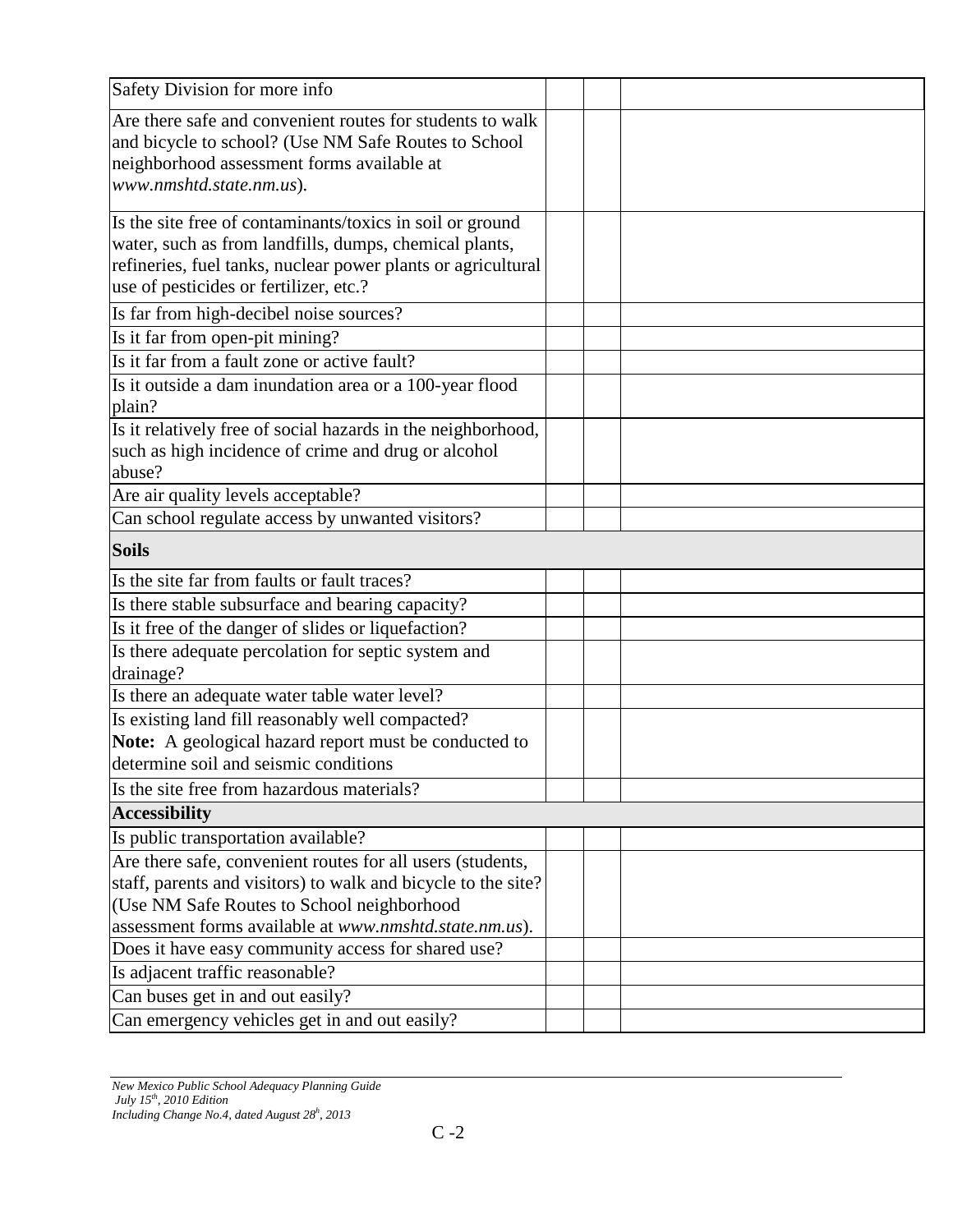| Is the site free from nearby off-site obstacles such as<br>crossings on major streets and intersections, narrow or<br>winding streets, or heavy traffic<br>patterns? |  |  |
|----------------------------------------------------------------------------------------------------------------------------------------------------------------------|--|--|
| Is the site clear from natural obstacles such as grades or<br>gullies?                                                                                               |  |  |
| Is there reasonable freeway access for bus transportation<br>without the site being adjacent to the freeway?                                                         |  |  |

| <b>Environment</b>                                                  | Yes No | Comments |
|---------------------------------------------------------------------|--------|----------|
| Is the site free from sources of noise that may impede the          |        |          |
| instructional process?                                              |        |          |
| Is the site free from air, water and soil pollution?                |        |          |
| Is the site free from smoke, dust, odors and pesticide              |        |          |
| spray?                                                              |        |          |
| Does the site provide aesthetic off-site and on-site views?         |        |          |
| Is the site environment compatible with the educational<br>program? |        |          |
| Are there places for outdoor education?                             |        |          |
| Is there natural vegetation?                                        |        |          |
|                                                                     |        |          |
| <b>Topography</b>                                                   |        |          |
| Can the site be drained properly?                                   |        |          |
| Can grading be performed easily and economically?                   |        |          |
| Can vehicles easily negotiate the terrain?                          |        |          |
| Are there flat areas for playing fields?                            |        |          |
| Is the site free of rock ledges or outcroppings?                    |        |          |
| Is it below the maximum site slope of 2-4% over                     |        |          |
| minimum of 50% of site for ease of design and access?               |        |          |
|                                                                     |        |          |
| <b>Size and Shape</b>                                               |        |          |
| Is the net acreage consistent with intended use?                    |        |          |
| Is the length-to-width ratio below 2:1?                             |        |          |
| Is there sufficient open play area and open space?                  |        |          |
| Is there potential for expansion for future needs?                  |        |          |
| Is there area for adequate and separate bus loading and             |        |          |
| parking?                                                            |        |          |
| Is there adequate space for bus loading and separate                |        |          |
| parent drop-off / pick-up areas?                                    |        |          |
| Does the site shape facilitate pedestrian and bicycle               |        |          |
| access?                                                             |        |          |

*New Mexico Public School Adequacy Planning Guide July 15th, 2010 Edition Including Change No.4, dated August 28<sup>h</sup> , 2013*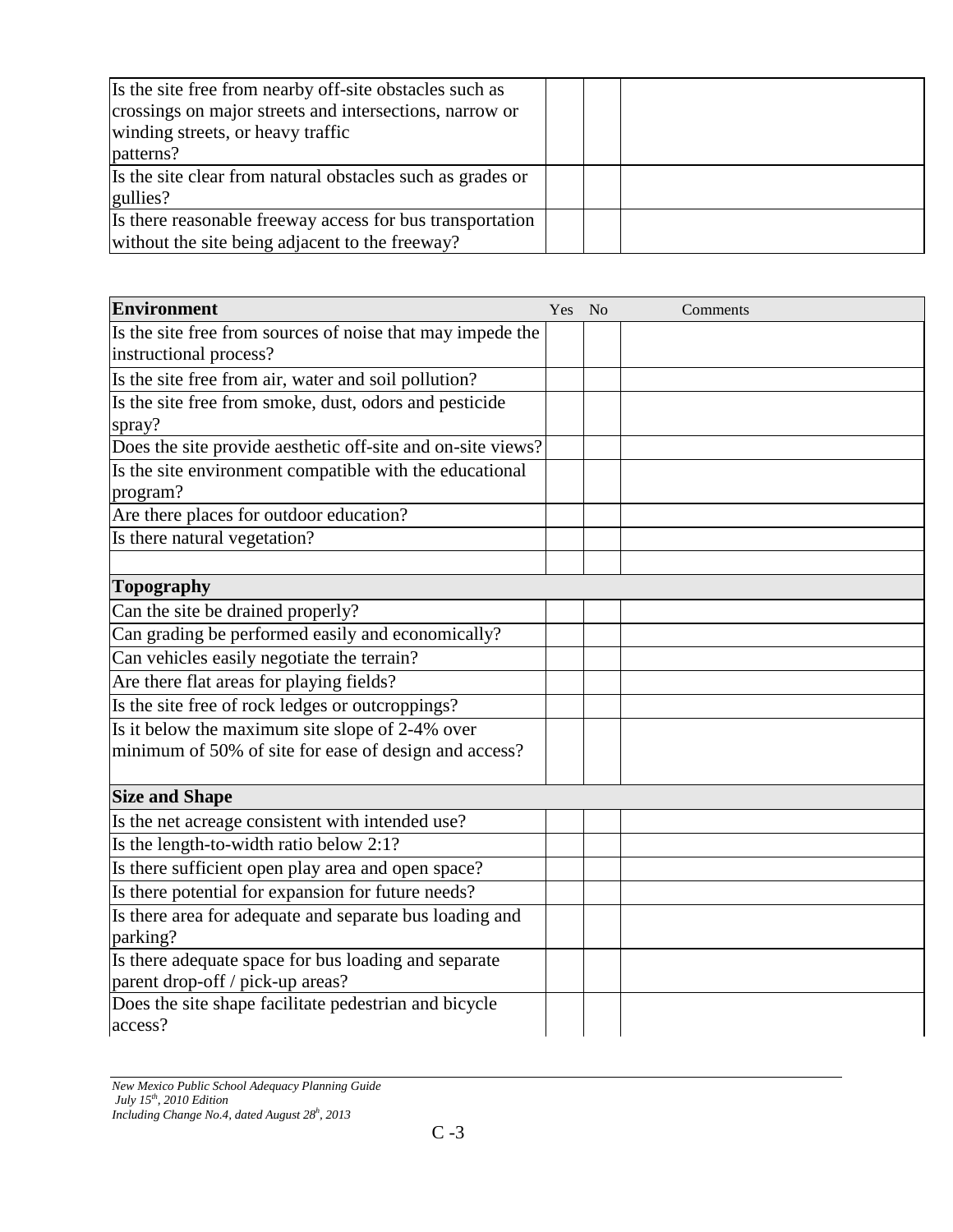| <b>Utilities</b>                                              |        |          |
|---------------------------------------------------------------|--------|----------|
| Is there availability of water, electricity, gas, and sewer?* |        |          |
| Is there the feasibility of bringing utilities to site at a   |        |          |
| reasonable cost?                                              |        |          |
| Are there no restrictions on rights of way?                   |        |          |
| *Contact State Fire Marshal for requirements for fire         |        |          |
| suppression water needs and site approval                     |        |          |
| <b>Availability</b>                                           |        |          |
| Is the property on the market for sale?                       |        |          |
| Are title clearance issues non-existent or resolved?          |        |          |
| Is condemnation of property unnecessary?                      |        |          |
| Is it free of site easements or restrictions?                 |        |          |
|                                                               |        |          |
| Cost                                                          | Yes No | Comments |
| Are anticipated costs for purchase of property, severance     |        |          |
| damages, relocation of residents and business, and legal      |        |          |
| fees reasonable?                                              |        |          |
| Are estimated costs for site preparation, including           |        |          |
| drainage, parking, driveways, removal of existing             |        |          |
| buildings and grading reasonable?                             |        |          |
| Are the estimates for any long-time site maintenance          |        |          |
| costs reasonable?                                             |        |          |
| Is the site free of need for toxic cleanup beyond the         |        |          |
| owner's obligation?                                           |        |          |
| Is the site free of any extensive need for-environmental      |        |          |
| mitigation?                                                   |        |          |
| Does the site location minimize the need for long-            |        |          |
| distance transportation of students to and from the site      |        |          |
| and the associated costs?                                     |        |          |
|                                                               |        |          |
| <b>Public Acceptance</b>                                      |        |          |
| Is there public acceptance public acceptance of the           |        |          |
| proposed site?                                                |        |          |
| Is the city or county planning commission receptive to        |        |          |
| the location of the site?                                     |        |          |
| Is the site free from prime agriculture or industrial use     |        |          |
| zoning designations?                                          |        |          |
| Is the site free of a negative environmental impact           |        |          |
| report?                                                       |        |          |
| Is there coordination of the proposed school location with    |        |          |
| future community plans?                                       |        |          |

*New Mexico Public School Adequacy Planning Guide July 15th, 2010 Edition*

*Including Change No.4, dated August 28<sup>h</sup> , 2013*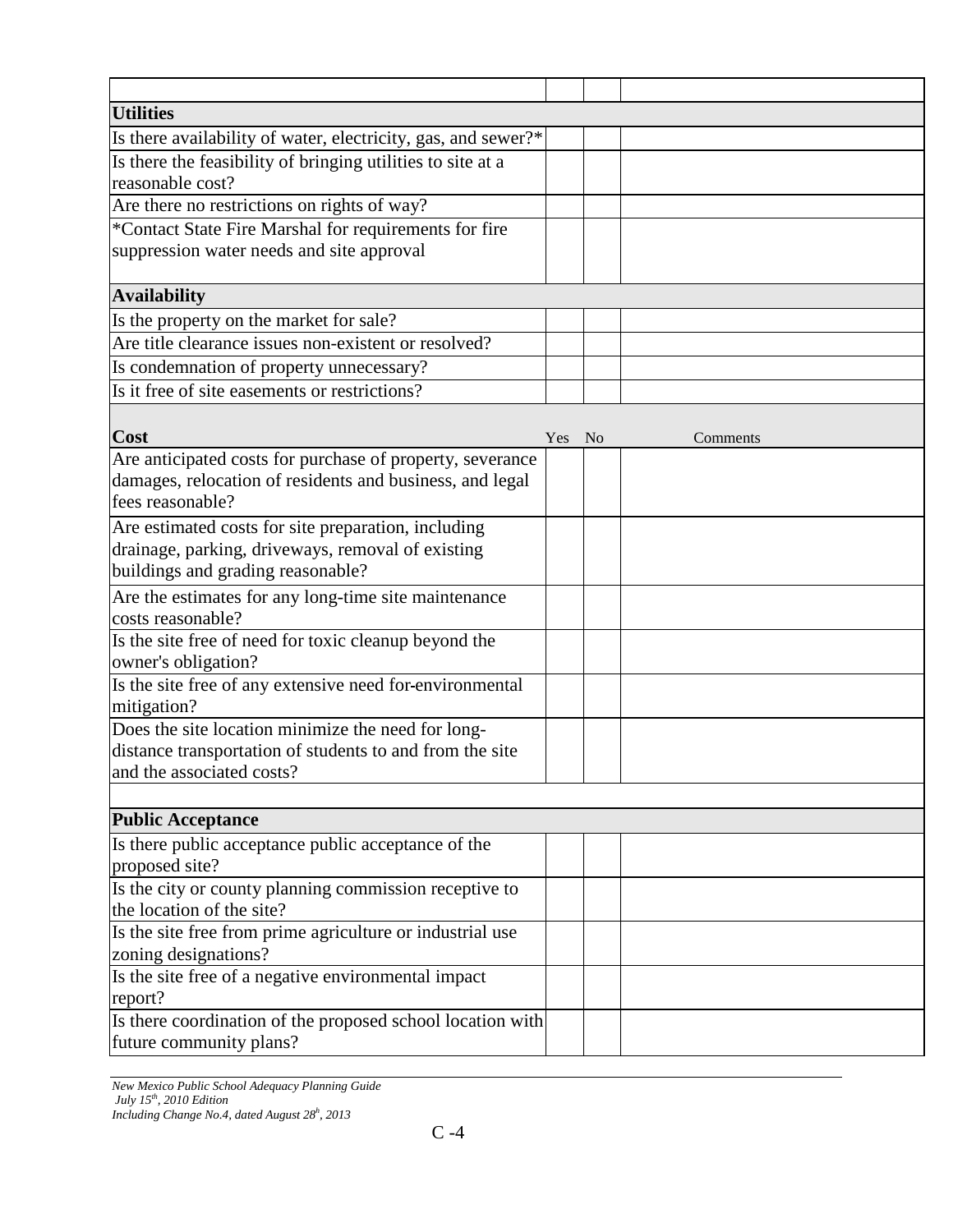### **APPENDIX D: ACCESSIBILITY AND UNIVERSAL DESIGN**

The New Mexico Building Code has adopted accessibility codes for all public buildings. Compliance with the Americans with Disabilities Act (ADA) is a requirement for all public schools. Further, in 1997 the Individuals with Disabilities Education Act (IDEA) was amended to strengthen, to the maximum extent possible, the right of students with disabilities to be educated with non-disabled students (mainstreaming). Once relegated to special needs classrooms or specialized facilities, an increasing number of students with moderate, severe and even profound disabilities are now requiring full accessibility to public school facilities at all grade levels. Thus, issues of accessibility must become a fundamental component of public school facility design. The final decision on interpretation of accessibility requirements shall be according to the State of New Mexico Building Code.

The following issues should be considered in regard to accessibility in public schools:

**Universal Design—**Pursuing universal design principles results in easier access and increased safety for all users. The expansion of school-based programs means an increase of users ranging from pre-schoolers to senior citizens. The application of universal design principles can allow a wider range of users access to a facility.

**Versatile Classroom Space—**Classrooms that provide a variety of choices in the physical environment can be important in meeting the needs of students with a wide range of disabilities. The creation of alcoves and use of varying ceiling heights to define space separations within the classroom can aid students with emotional disabilities and those with attention disorders who require greater physical and/or acoustic separation between activities to reduce distractions. Modular furniture can also lend an element of versatility to the classroom. Data outlets should be dispersed throughout a classroom rather than clustered.

**Minimal Travel Distances—**It is important to minimize the distance any student travels from one destination to another, especially for students with disabilities. Gymnasiums, libraries, music and art classrooms and elevators should all be centrally located to reduce travel distances. In multi-story facilities, it may be necessary to provide more than one elevator to provide reasonable travel distances.

**Integration of General and Specialty Classrooms—**To the extent possible, specialized education spaces should not be isolated or clustered in a single area of the building, but dispersed throughout the school.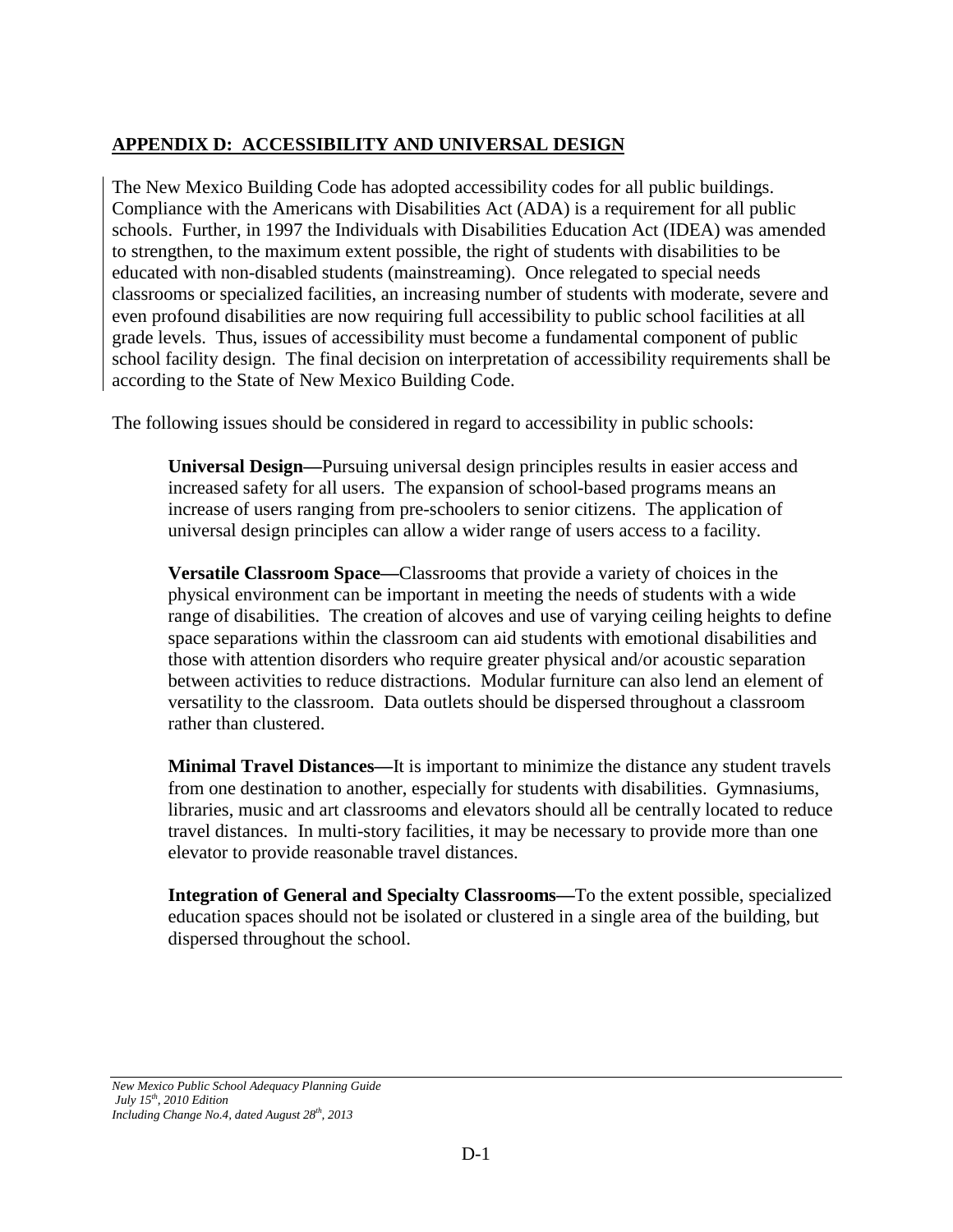**Outdoor Areas —** Accessibility issues are not limited to the facility but should be extended to include the entire site. Far too often playgrounds and other outdoor areas are inaccessible to students with disabilities. New federal guidelines address what types and to what extent playground components must be made accessible. Though the Department of Justice has not yet adopted these, they should be used as a guide. (The outdoor play area guidelines and all other regulations of the ADAAG and UFAS are available at [http://www.access-board.gov.](http://www.acess-board.gov/))

**Classroom Acoustics — The acoustical quality of learning spaces is becoming a critical** matter in today's schools. Designers must pay specific attention to the effect of noiseproducing factors and absorption of noise generated within the learning space and of noise isolation between spaces. A good source of information on this subject is the publication entitled "Classroom Acoustics" issued by the Acoustical Society of America, [www.asa.aip.org](http://www.asa.aip.org/) .

In 2002, voluntary acoustic standards were adopted for classrooms serving students with hearing impairments, attention disorders, emotional disabilities and multiple disabilities. The background noise standard is set at a maximum of 35 dBA with a reverberation time standard in an unoccupied classroom of 0.5 seconds for classroom volume under 10,000 cubic feet, 0.6 seconds for volumes between 10,001 and 20,000, and reverberation times of 1.5 seconds for classrooms with volumes exceeding 20,001 cubic feet.

For classrooms serving mainstream students the background noise standard is set at a maximum of 45 dBA for new construction and renovation projects, with a reverberation time standard in an unoccupied classroom of 0.6 seconds for classroom volume under 10,000 cubic feet, 0.7 seconds for volumes between 10,001 and 20,000, and reverberation times of 1.5 seconds for classrooms with volumes exceeding 20,001 cubic feet.

Special attention shall be given to noise isolation of and between classrooms and noisy adjacencies as outlined in ANSI S12.60 - 2002.

**Building Security —** The general trend toward controlling access to keep unauthorized individuals from entering schools can also serve to keep students with disabilities, such as autism and emotional disabilities from leaving the school building. Such students are prone to leaving the school building unsupervised and risking harm to them. Access to areas such as storage rooms and mechanical areas with potentially dangerous equipment or supplies presents other security issues worthy of consideration.